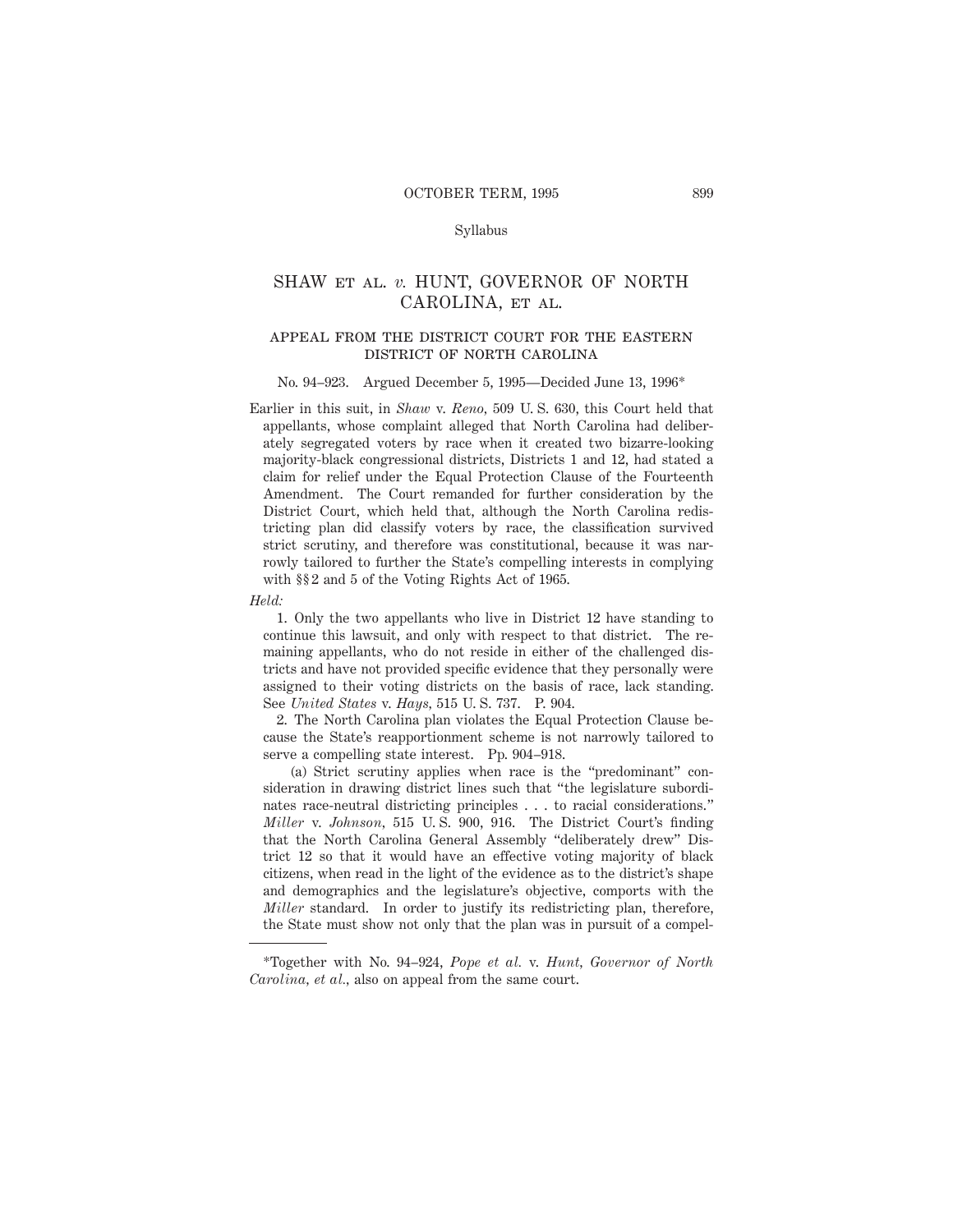### Syllabus

ling state interest, but also that it was narrowly tailored to achieve that interest. *Id.,* at 920. Pp. 904–908.

(b) None of the three separate "compelling interests" to which appellees point suffices to sustain District 12. First, the District Court found that the State's claimed interest in eradicating the effects of past discrimination did not actually precipitate the use of race in the redistricting plan, and the record does not establish that that finding was clearly erroneous. Second, the asserted interest in complying with § 5 of the Voting Rights Act did not justify redistricting here, since creating an additional majority-black district, as urged by the Justice Department before it granted preclearance, was not required under a correct reading of § 5. See *Miller,* 515 U. S., at 921. This Court again rejects the Department's expansive reading of § 5 and of its own authority thereunder as requiring States to maximize the number of majorityminority districts wherever possible. See, *e. g., id.,* at 925. Third, District 12, as drawn, is not a remedy narrowly tailored to the State's professed interest in avoiding liability under § 2 of the Act, which, *inter alia,* prohibits dilution of the voting strength of members of a minority group. District 12 could not remedy any potential § 2 violation, since the minority group must be shown to be "geographically compact" to establish § 2 liability, see, *e. g., Thornburg* v. *Gingles,* 478 U. S. 30, 50, and it cannot reasonably be suggested that District 12 contains a "geographically compact" population of any race. Appellees are singularly unpersuasive when they argue that a majority-minority district may be drawn anywhere if there is a strong basis in evidence for concluding that a § 2 violation exists somewhere in the State. A district so drawn could not avoid §2 liability, which targets vote-dilution injury to individuals in a particular area, not to the minority as a group. Just as in *Miller,* this Court does not here reach the question whether compliance with the Act, on its own, can be a compelling state interest under the proper circumstances. Pp. 908–918.

861 F. Supp. 408, reversed.

REHNQUIST, C. J., delivered the opinion of the Court, in which O'Connor, Scalia, Kennedy, and Thomas, JJ., joined. Stevens, J., filed a dissenting opinion, in which Ginsburg and Breyer, JJ., joined as to Parts II, III, IV, and V, *post*, p. 918. SOUTER, J., filed a dissenting statement, in which Ginsburg and Breyer, JJ., joined, *post,* p. 951.

*Robinson O. Everett* argued the cause and filed briefs for appellants in No. 94–923.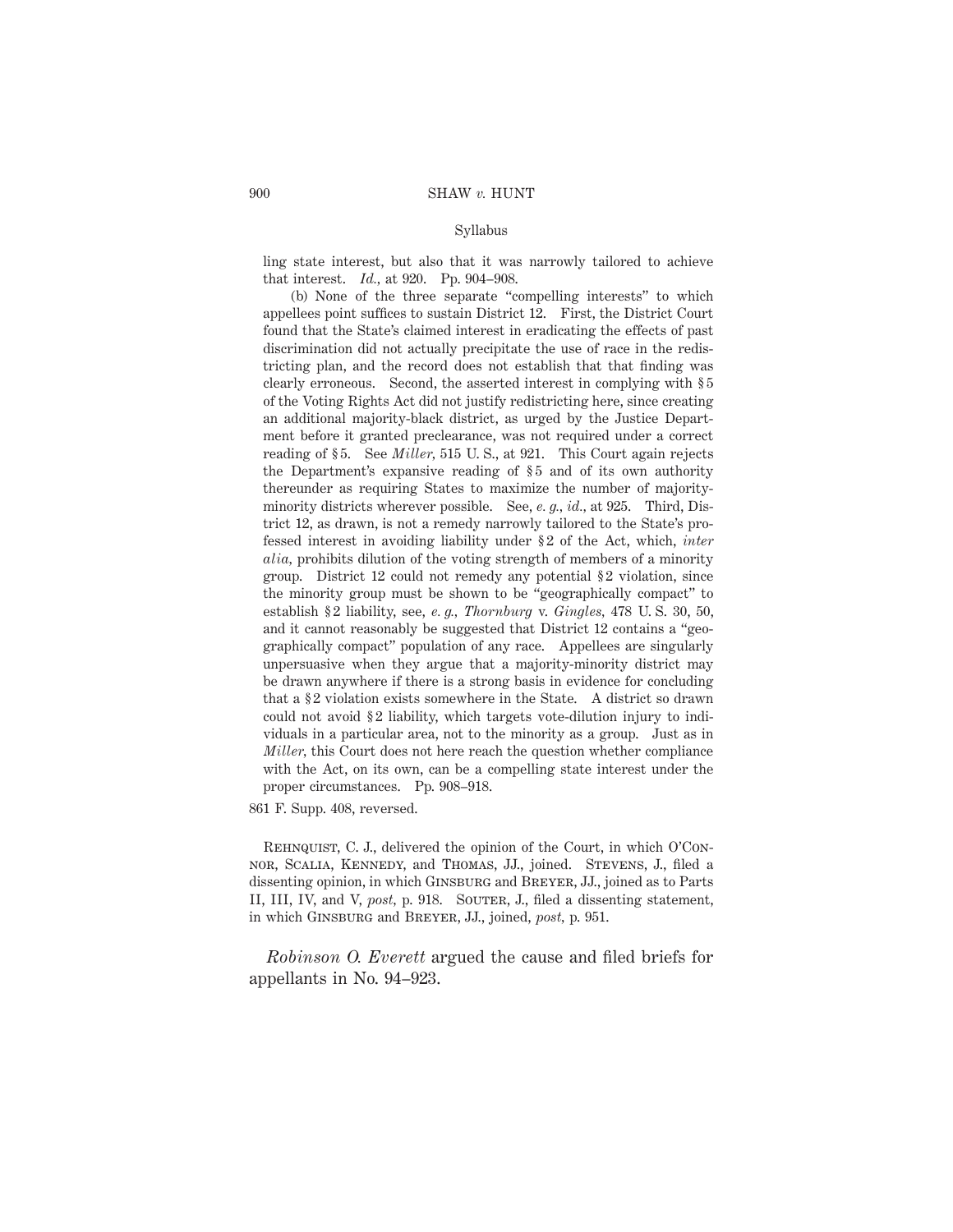*Thomas A. Farr* argued the cause and filed briefs for appellants in No. 94–924. With him on the briefs were *Thomas F. Ellis, James C. Dever III,* and *Craig D. Mills.*

*Edwin M. Speas, Jr.,* Senior Deputy Attorney General of North Carolina, argued the cause for appellees Hunt et al. in both cases. With him on the brief for state appellees were *Michael F. Easley,* Attorney General, and *Tiare B. Smiley,* Special Deputy Attorney General. *Julius L. Chambers* argued the cause for appellees Gingles et al. in both cases. With him on the brief were *Anita S. Hodgkiss, Adam Stein, James E. Ferguson II, Elaine R. Jones, Theodore M. Shaw, Norman J. Chachkin,* and *Jacqueline A. Berrien.*

*Deputy Solicitor General Bender* argued the cause for the United States as *amicus curiae* urging affirmance. With him on the brief were *Solicitor General Days, Assistant Attorney General Patrick, Beth S. Brinkmann, Steven H. Rosenbaum,* and *Miriam R. Eisenstein.*†

CHIEF JUSTICE REHNQUIST delivered the opinion of the Court.

This suit is here for a second time. In *Shaw* v. *Reno,* 509 U. S. 630 (1993) *(Shaw I),* we held that plaintiffs whose complaint alleged that the deliberate segregation of voters into separate and bizarre-looking districts on the basis of race stated a claim for relief under the Equal Protection Clause of the Fourteenth Amendment. We remanded the case for further consideration by the District Court. That court held that the North Carolina redistricting plan did classify

<sup>†</sup>*Anthony T. Caso* and *Deborah J. La Fetra* filed a brief for the Pacific Legal Foundation urging reversal.

Briefs of *amicus curiae* urging affirmance were filed for the American Civil Liberties Union et al. by *Laughlin McDonald, Neil Bradley, Steven R. Shapiro, Paul C. Saunders, Herbert J. Hansell, Barbara R. Arnwine, Thomas J. Henderson,* and *Brenda Wright;* and for the North Carolina Legislative Black Caucus et al. by *Pamela S. Karlan* and *Eben Moglen.*

*A. Leon Higginbotham, Jr.,* filed a brief for the Congressional Black Caucus as *amicus curiae.*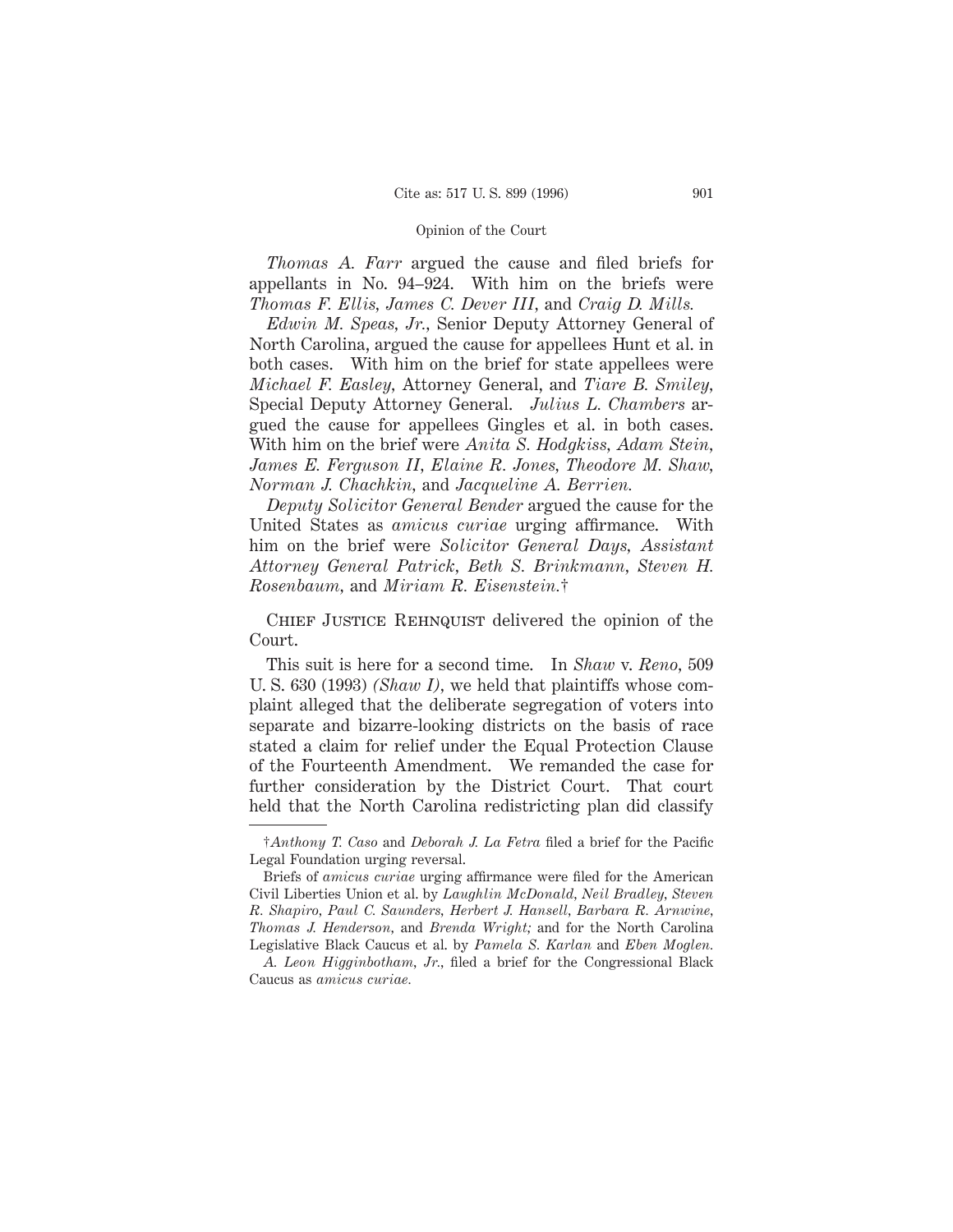### 902 SHAW *v.* HUNT

### Opinion of the Court

voters by race, but that the classification survived strict scrutiny and therefore did not offend the Constitution. We now hold that the North Carolina plan does violate the Equal Protection Clause because the State's reapportionment scheme is not narrowly tailored to serve a compelling state interest.

The facts are set out in detail in our prior opinion, and we shall only summarize them here. After the 1990 census, North Carolina's congressional delegation increased from 11 to 12 members. The State General Assembly adopted a reapportionment plan, Chapter 601, that included one majority-black district, District 1, located in the northeastern region of the State. 1991 N. C. Sess. Laws, ch. 601. The legislature then submitted the plan to the Attorney General of the United States for preclearance under § 5 of the Voting Rights Act of 1965, 79 Stat. 439, as amended, 42 U. S. C. § 1973c (1988 ed.). The Assistant Attorney General for Civil Rights, acting on the Attorney General's behalf, objected to the proposed plan because it failed "to give effect to black and Native American voting strength" in "the south-central to southeastern part of the state" and opined that the State's reasons for not creating a second majorityminority district appeared "to be pretextual." App. 151– 153. Duly chastened, the legislature revised its districting scheme to include a second majority-black district. 1991 N. C. Extra Sess. Laws, ch. 7. The new plan, Chapter 7, located the minority district, District 12, in the north-central or Piedmont region, not in the south-central or southeastern region identified in the Justice Department's objection letter. The Attorney General nonetheless precleared the revised plan.

By anyone's measure, the boundary lines of Districts 1 and 12 are unconventional. A map portrays the districts' deviance far better than words, see the Appendix to the opinion of the Court in *Shaw I, supra,* but our prior opinion describes them as follows: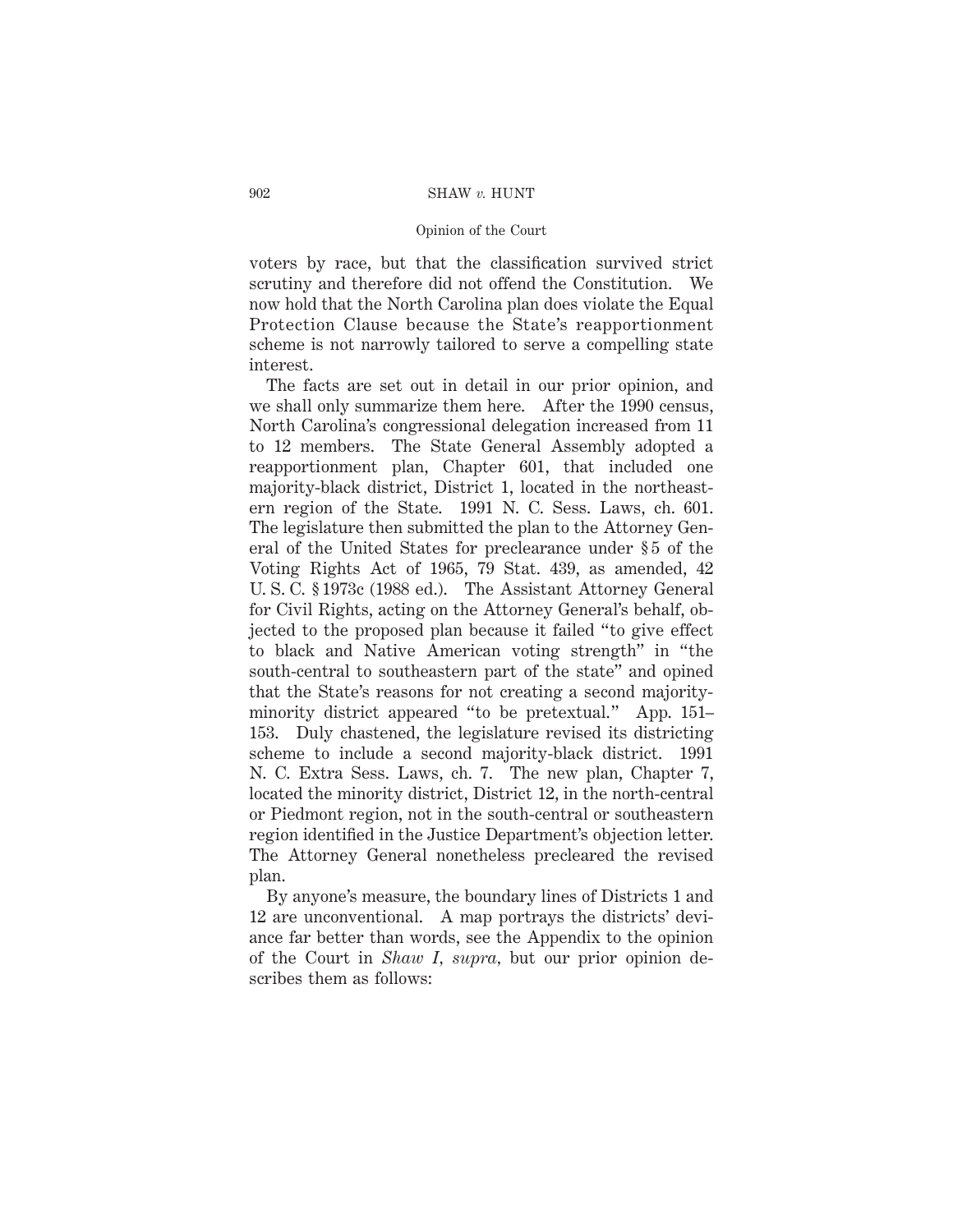"The first of the two majority-black districts . . . is somewhat hook shaped. Centered in the northeast portion of the State, it moves southward until it tapers to a narrow band; then, with finger-like extensions, it reaches far into the southern-most part of the State near the South Carolina border....

"The second majority-black district, District 12, is even more unusually shaped. It is approximately 160 miles long and, for much of its length, no wider than the [Interstate]-85 corridor. It winds in snakelike fashion through tobacco country, financial centers, and manufacturing areas 'until it gobbles in enough enclaves of black neighborhoods.'" *Shaw I, supra,* at 635–636 (citation omitted).

Five North Carolinians commenced the present action in the United States District Court for the Eastern District of North Carolina against various state officials.<sup>1</sup> Following our reversal of the District Court's dismissal of their complaint in *Shaw I,* the District Court allowed a number of individuals to intervene, 11 on behalf of the plaintiffs and 22 for the defendants. After a 6-day trial, the District Court unanimously found "that the Plan's lines were deliberately drawn to produce one or more districts of a certain racial composition." 861 F. Supp. 408, 417, 473–474 (1994). A majority of the court held that the plan was constitutional, nonetheless, because it was narrowly tailored to further the State's compelling interests in complying with §§ 2 and 5 of the Voting Rights Act, 42 U. S. C. §§ 1973, 1973c. 861 F. Supp., at 474. The dissenting judge disagreed with that portion of the judgment. We noted probable jurisdiction. 515 U. S. 1172 (1995).

<sup>&</sup>lt;sup>1</sup>The complaint also named the Attorney General of the United States and the Assistant Attorney General for the Civil Rights Division as defendants. The District Court granted the federal officials' motion to dismiss, *Shaw* v. *Barr,* 808 F. Supp. 461 (EDNC 1992).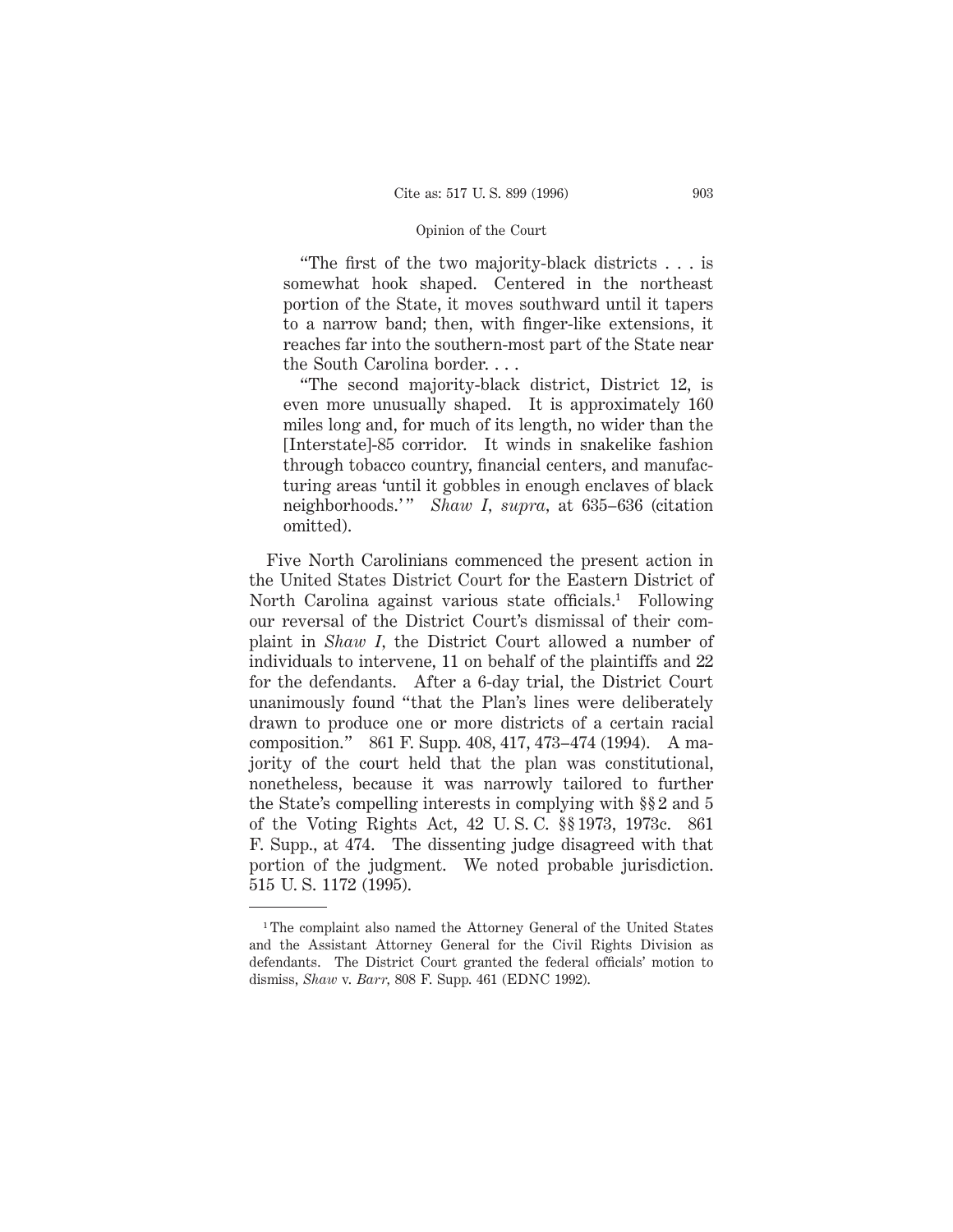### 904 SHAW *v.* HUNT

### Opinion of the Court

As a preliminary matter, appellees challenge appellants' standing to continue this lawsuit. In *United States* v. *Hays,* 515 U. S. 737 (1995), we recognized that a plaintiff who resides in a district which is the subject of a racialgerrymander claim has standing to challenge the legislation which created that district, but that a plaintiff from outside that district lacks standing absent specific evidence that he personally has been subjected to a racial classification. Two appellants, Ruth Shaw and Melvin Shimm, live in District 12 and thus have standing to challenge that part of Chapter 7 which defines District 12. See *Miller* v. *Johnson,* 515 U. S. 900, 909 (1995). The remaining appellants do not reside in District 1, however, and they have not provided specific evidence that they personally were assigned to their voting districts on the basis of race. Therefore, we conclude that only Shaw and Shimm have standing and only with respect to District 12.<sup>2</sup>

We explained in *Miller* v. *Johnson* that a racially gerrymandered districting scheme, like all laws that classify citizens on the basis of race, is constitutionally suspect. *Id.,* at 904–905; see also *Shaw I,* 509 U. S., at 657; *Adarand Constructors, Inc.* v. *Pen˜ a,* 515 U. S. 200 (1995). This is true whether or not the reason for the racial classification is be-

<sup>&</sup>lt;sup>2</sup> JUSTICE STEVENS would dismiss the complaint for a lack of standing. *Post*, at 921–923. Here, as in other places in his dissent, JUSTICE STEvens' disagreement is more with the Court's prior decisions in *Shaw I,* 509 U. S. 630 (1993), *United States* v. *Hays,* 515 U. S. 737 (1995), and *Miller* v. *Johnson,* 515 U. S. 900 (1995), than with this decision. Justice Stevens challenged the Court's standing analysis and its finding of cognizable injury in both *Haus, supra,* at 751 (STEVENS, J., concurring in judgment), and *Miller, supra,* at 929–931 (Stevens, J., dissenting), and both Justice White and JUSTICE SOUTER advanced many of the same arguments in *Shaw I.* See *Shaw I,* 509 U. S., at 659–674 (White, J., dissenting); *id.,* at 680–687, and n. 9 (SOUTER, J., dissenting). Their position has been repeatedly rejected by the Court. See *id.,* at 644–652; *Miller, supra,* at 909; and *Hays, supra,* at 744–745.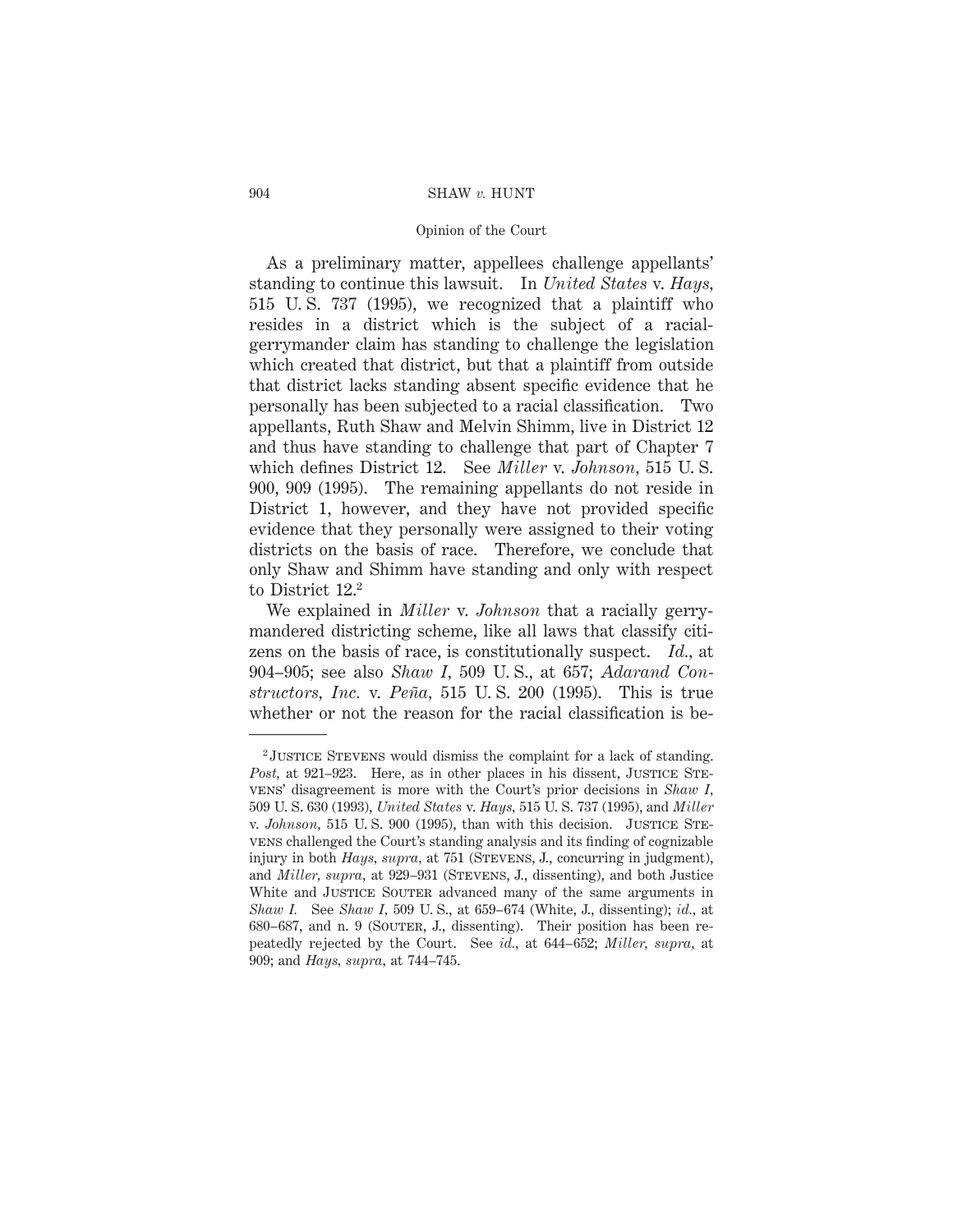nign or the purpose remedial. *Shaw I, supra,* at 642–643, 653; *Adarand, supra,* at 228–229. Applying traditional equal protection principles in the voting-rights context is "a most delicate task," *Miller, supra,* at 905, however, because a legislature may be conscious of the voters' races without using race as a basis for assigning voters to districts. *Shaw I, supra,* at 645–646; *Miller*, 515 U. S., at 916. The constitutional wrong occurs when race becomes the "dominant and controlling" consideration. *Id.*, at 911, 915–916.

The plaintiff bears the burden of proving the race-based motive and may do so either through "circumstantial evidence of a district's shape and demographics" or through "more direct evidence going to legislative purpose." *Id.,* at 916. After a detailed account of the process that led to enactment of the challenged plan, the District Court found that the General Assembly of North Carolina "deliberately drew" District 12 so that it would have an effective voting majority of black citizens. 861 F. Supp., at 473.

Appellees urge upon us their view that this finding is not phrased in the same language that we used in our opinion in *Miller* v. *Johnson, supra,* where we said that a plaintiff must show "that race was the predominant factor motivating the legislature's decision to place a significant number of voters within or without a particular district." *Id.,* at 916.

The District Court, of course, did not have the benefit of our opinion in *Miller* at the time it wrote its opinion. While it would have been preferable for the court to have analyzed the case in terms of the standard laid down in *Miller,* that was not possible. This circumstance has no consequence here because we think that the District Court's findings, read in the light of the evidence that it had before it, comport with the *Miller* standard.

First, the District Court had evidence of the district's shape and demographics. The court observed "the obvious fact" that the district's shape is "highly irregular and geo-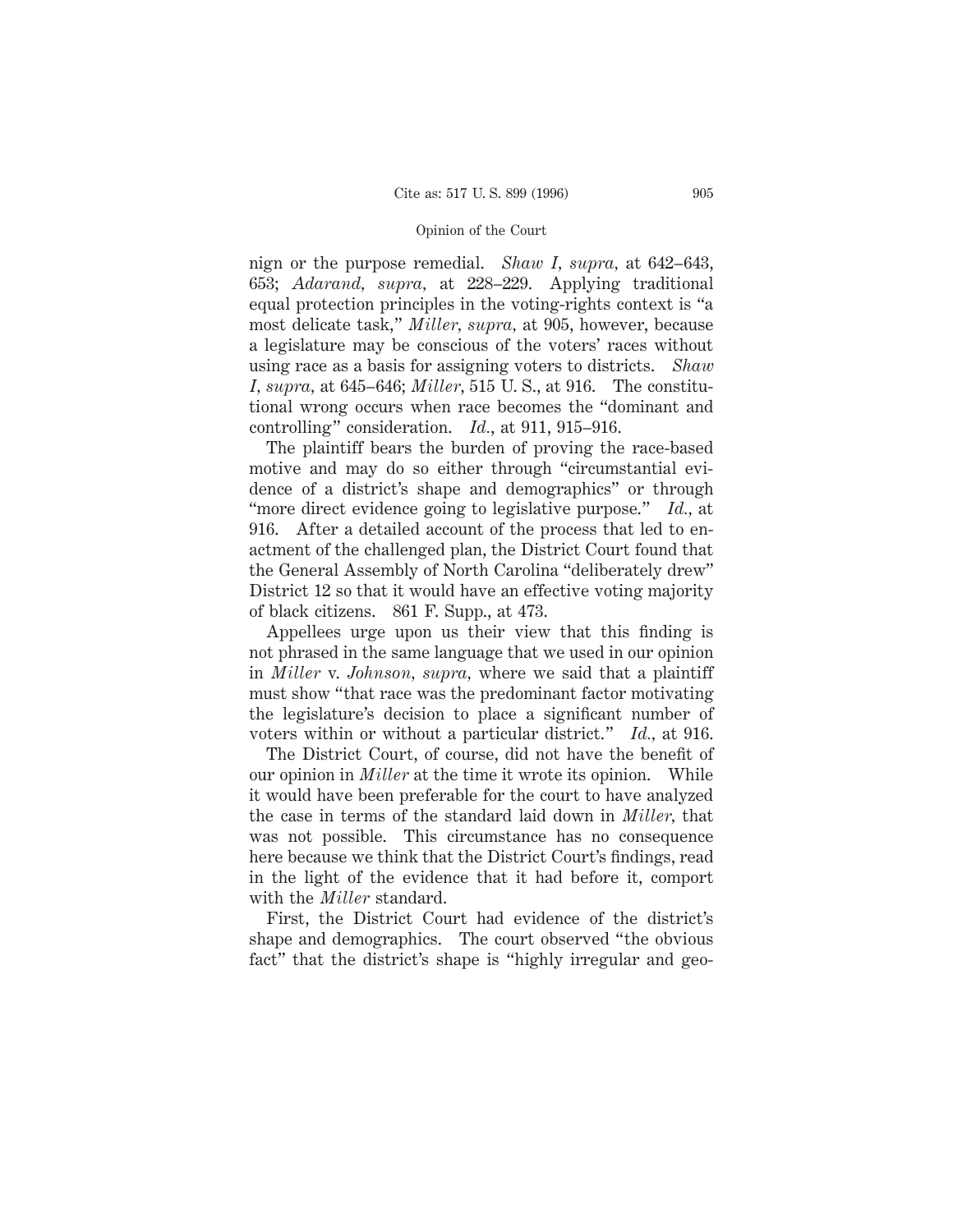### 906 SHAW *v.* HUNT

### Opinion of the Court

graphically non-compact by any objective standard that can be conceived." 861 F. Supp., at 469. In fact, the serpentine district has been dubbed the least geographically compact district in the Nation. App. 332.

The District Court also had direct evidence of the legislature's objective. The State's submission for preclearance expressly acknowledged that Chapter 7's "*overriding* purpose was to comply with the dictates of the Attorney General's December 18, 1991 letter and to create two congressional districts with effective black voting majorities." App. 162 (emphasis added). This admission was confirmed by Gerry Cohen, the plan's principal draftsman, who testified that creating two majority-black districts was the "principal reason" for Districts 1 and 12. *Id.*, at 675; Tr. 514. Indeed, appellees in their first appearance before the District Court "formally concede[d] that the state legislature deliberately created the two districts in a way to assure black-voter majorities," *Shaw* v. *Barr,* 808 F. Supp. 461, 470 (EDNC 1992), and that concession again was credited by the District Court on remand, 861 F. Supp., at 473–474. See also *Shaw I, supra,* at 666 (White, J., dissenting) ("The State has made no mystery of its intent, which was to respond to the Attorney General's objections by improving the minority group's prospects of electing a candidate of its choice" (citation omitted)). Here, as in *Miller,* "we fail to see how the District Court could have reached any conclusion other than that race was the predominant factor in drawing [the challenged district]." *Miller, supra,* at 918.

In his dissent, JUSTICE STEVENS argues that strict scrutiny does not apply where a State "respects" or "compl[ies] with traditional districting principles." *Post,* at 931– 932 ("[R]ace-based districting which respects traditional districting principles does not give rise to constitutional suspicion"), *post,* at 932 ("*Miller* demonstrates that although States may avoid strict scrutiny by complying with traditional districting principles  $\dots$ "). That, however, is not the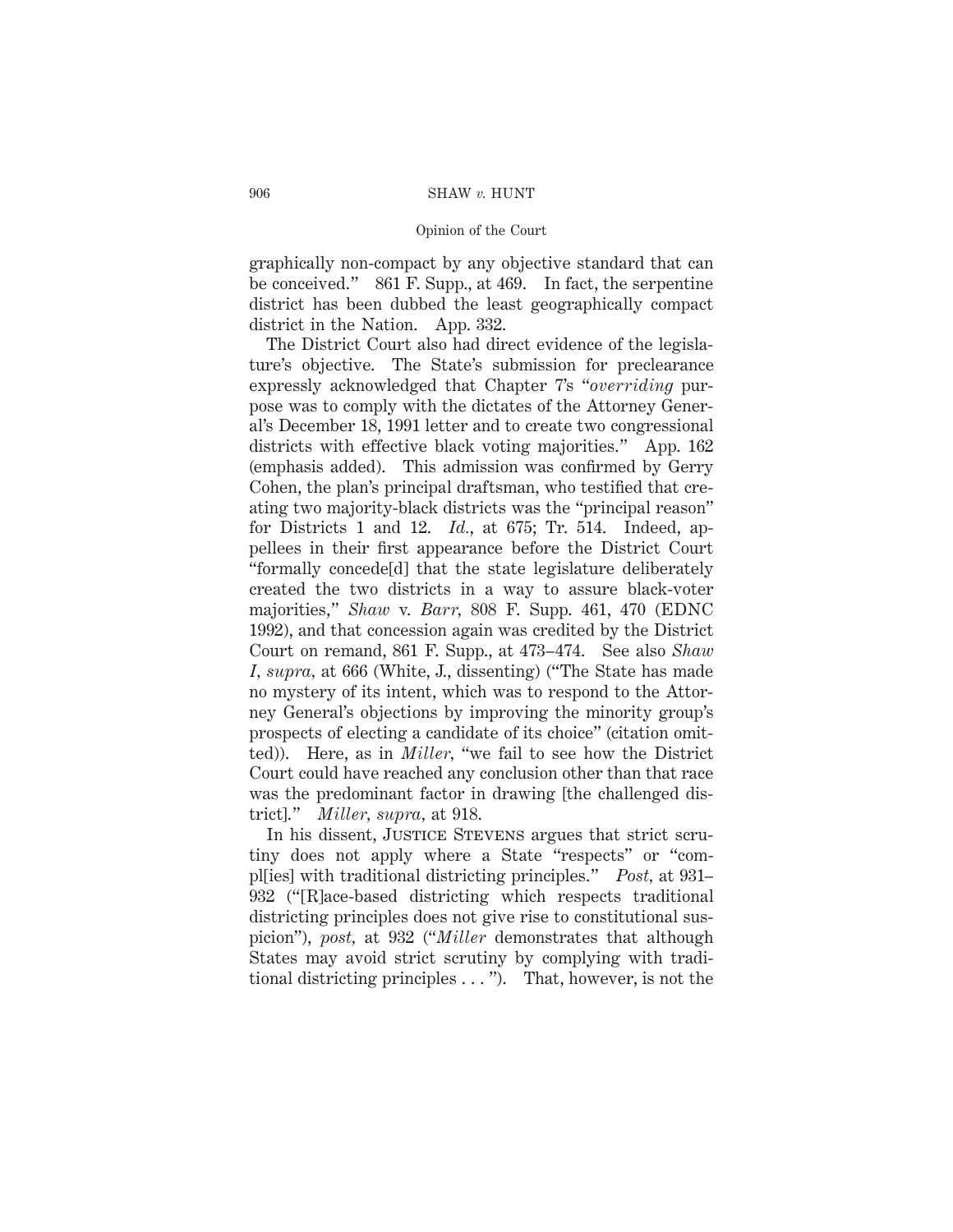standard announced and applied in *Miller*, <sup>3</sup> where we held that strict scrutiny applies when race is the "predominant" consideration in drawing the district lines such that "the legislature subordinate[s] traditional race-neutral districting principles . . . to racial considerations." *Miller*, *supra,* at 916. (JUSTICE STEVENS articulates the correct standard in his dissent, *post,* at 930, but he fails to properly apply it.) The *Miller* standard is quite different from the one that Justice Stevens advances, as an examination of the dissent's reasoning demonstrates. The dissent explains that "two race-neutral, traditional districting criteria" were at work in determining the shape and placement of District 12, and from this suggests that strict scrutiny should not apply. *Post,* at 936–939. We do not quarrel with the dissent's claims that, in shaping District 12, the State effectuated its interest in creating one rural and one urban district, and that partisan politicking was actively at work in the districting process. That the legislature addressed these interests does not in any way refute the fact that race was the legislature's predominant consideration. Race was the criterion that, in the State's view, could not be compromised; respecting communities of interest and protecting Democratic incumbents came into play only after the race-based decision had been made.

Racial classifications are antithetical to the Fourteenth Amendment, whose "central purpose" was "to eliminate racial discrimination emanating from official sources in the States." *McLaughlin* v. *Florida,* 379 U. S. 184, 192 (1964);

<sup>&</sup>lt;sup>3</sup> JUSTICE STEVENS in dissent incorrectly reads *Miller* as demonstrating that "although States may avoid strict scrutiny by complying with traditional districting principles, they may not do so by proffering pretextual, race-neutral explanations." *Post,* at 932. *Miller* plainly states that although "compliance with 'traditional districting principles such as compactness, contiguity, and respect for political subdivisions' may well suffice to refute a claim of racial gerrymandering," a State cannot make such a refutation where "those factors *were subordinated to racial objectives.*" *Miller,* 515 U. S., at 919 (citation omitted) (emphasis added).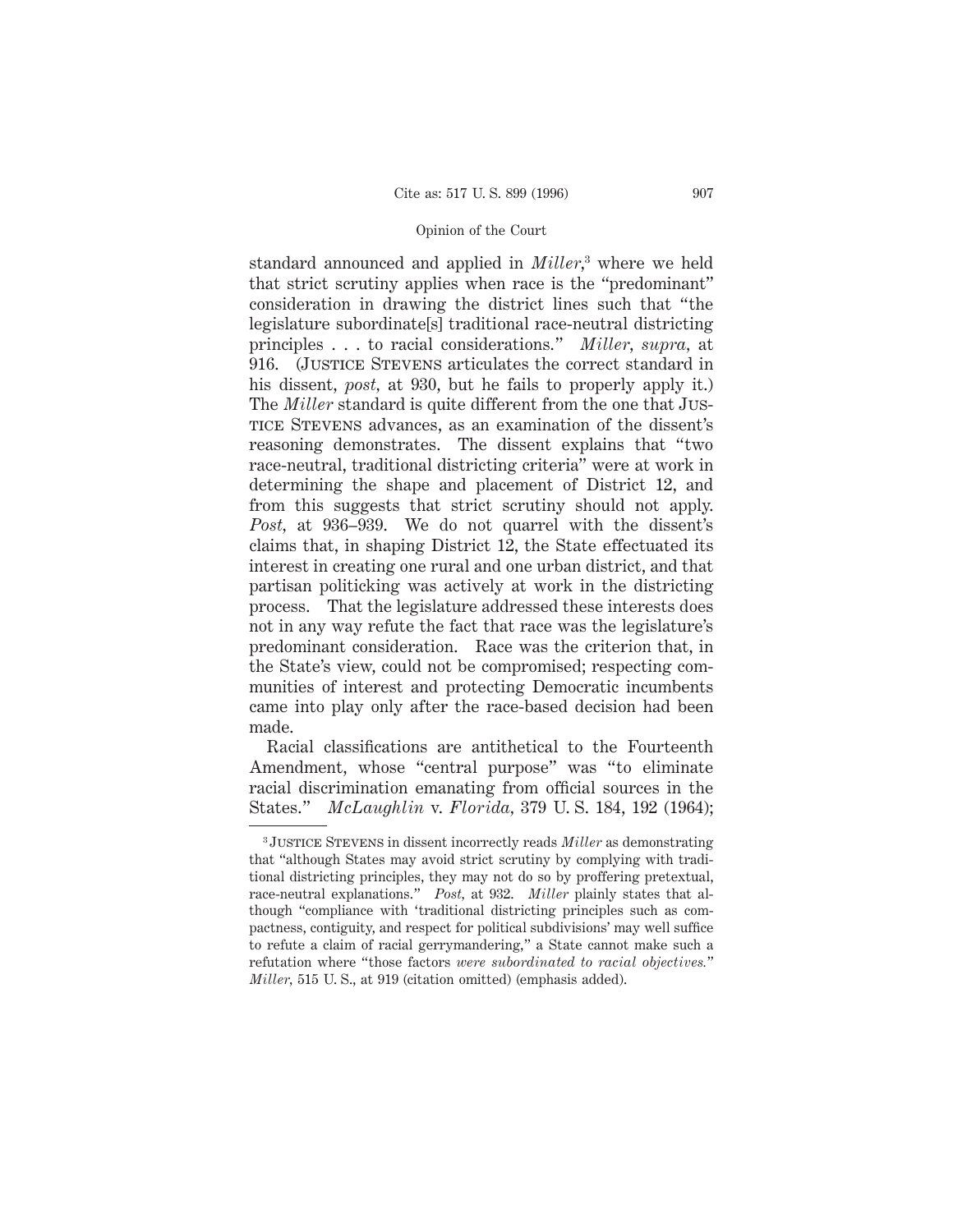### 908 SHAW *v.* HUNT

### Opinion of the Court

*Richmond* v. *J. A. Croson Co.,* 488 U. S. 469, 491 (1989) (opinion of O'Connor, J.) ("[T]he Framers of the Fourteenth Amendment... desired to place clear limits on the States' use of race as a criterion for legislative action, and to have the federal courts enforce those limitations"). While appreciating that a racial classification causes "fundamental injury" to the "individual rights of a person," *Goodman* v. *Lukens Steel Co.,* 482 U. S. 656, 661 (1987), we have recognized that, under certain circumstances, drawing racial distinctions is permissible where a governmental body is pursuing a "compelling state interest." A State, however, is constrained in how it may pursue that end: "[T]he means chosen to accomplish the State's asserted purpose must be specifically and narrowly framed to accomplish that purpose." *Wygant* v. *Jackson Bd. of Ed.,* 476 U. S. 267, 280 (1986) (opinion of Powell, J.). North Carolina, therefore, must show not only that its redistricting plan was in pursuit of a compelling state interest, but also that "its districting legislation is narrowly tailored to achieve [that] compelling interest." *Miller,* 515 U. S., at 920.

Appellees point to three separate compelling interests to sustain District 12: to eradicate the effects of past and present discrimination; to comply with §5 of the Voting Rights Act; and to comply with §2 of that Act. We address each in turn.4

<sup>4</sup> Justice Stevens in dissent discerns three reasons that he believes "may have motivated" the legislators to favor the creation of the two minority districts and that he believes together amount to a compelling state interest. *Post,* at 941. As we explain below, a racial classification cannot withstand strict scrutiny based upon speculation about what "may have motivated" the legislature. To be a compelling interest, the State must show that the alleged objective was the legislature's "actual purpose" for the discriminatory classification, see *Mississippi Univ. for Women* v. *Hogan,* 458 U. S. 718, 730, and n. 16 (1982), and the legislature must have had a strong basis in evidence to support that justification before it implements the classification. See *infra,* at 910. Even if the proper factual basis existed, we believe that the three reasons JUSTICE STEVENS prof-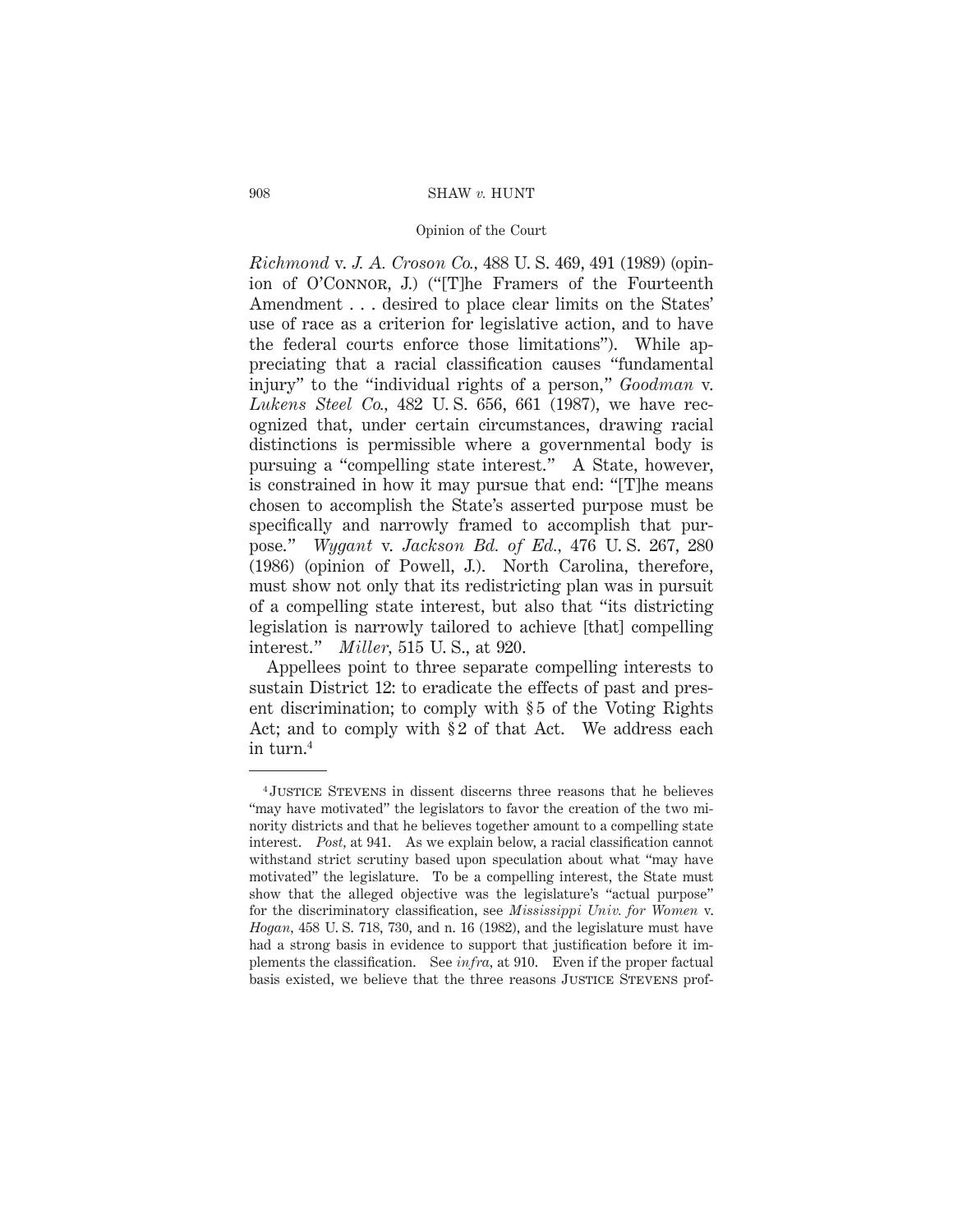A State's interest in remedying the effects of past or present racial discrimination may in the proper case justify a government's use of racial distinctions. *Croson,* 488 U. S., at 498–506. For that interest to rise to the level of a compelling state interest, it must satisfy two conditions. First, the discrimination must be " 'identified discrimination.' " *Id.*, at 499, 500, 505, 507, 509. "While the States and their subdivisions may take remedial action when they possess evidence" of past or present discrimination, "they must identify that discrimination, public or private, with some specificity before they may use race-conscious relief." *Id.,* at 504. A generalized assertion of past discrimination in a particular industry or region is not adequate because it "provides no guidance for a legislative body to determine the precise scope of the injury it seeks to remedy." *Id.,* at 498 (opinion of O'Connor, J.). Accordingly, an effort to alleviate the

fers, separately or combined, would not amount to a compelling interest. First, the dissent seems to acknowledge that its initial reason—the "sorry history of race relations in North Carolina," *post,* at 941—did not itself drive the decision to create the minority districts, presumably for the reasons we discuss *infra,* at 910. The dissent contends next that an "acceptable reason for creating a second majority-minority district" was the "State's interest in avoiding the litigation that would have been necessary to overcome the Attorney General's objection" under § 5. *Post,* at 942. If this were true, however, *Miller* v. *Johnson* would have been wrongly decided because there the Court rejected the contention that complying with the Justice Department's preclearance objection could be a compelling interest. *Miller, supra,* at 921–922. It necessarily follows that avoiding the litigation required to overcome the Department's objection could not be a compelling interest. The dissent's final reason—"the interest in avoiding the expense and unpleasantness of [§ 2] litigation" "regardless of the possible outcome of [that] litigation," *post,* at 943—sweeps too broadly. We assume, *arguendo,* that a State may have a compelling interest in complying with the properly interpreted Voting Rights Act. *Infra,* at 915. But a State must also have a "strong basis in evidence," see *Shaw I,* 509 U. S., at 656 (quoting *Richmond* v. *J. A. Croson Co.,* 488 U. S. 469, 500 (1989)), for believing that it is violating the Act. It has no such interest in avoiding meritless lawsuits.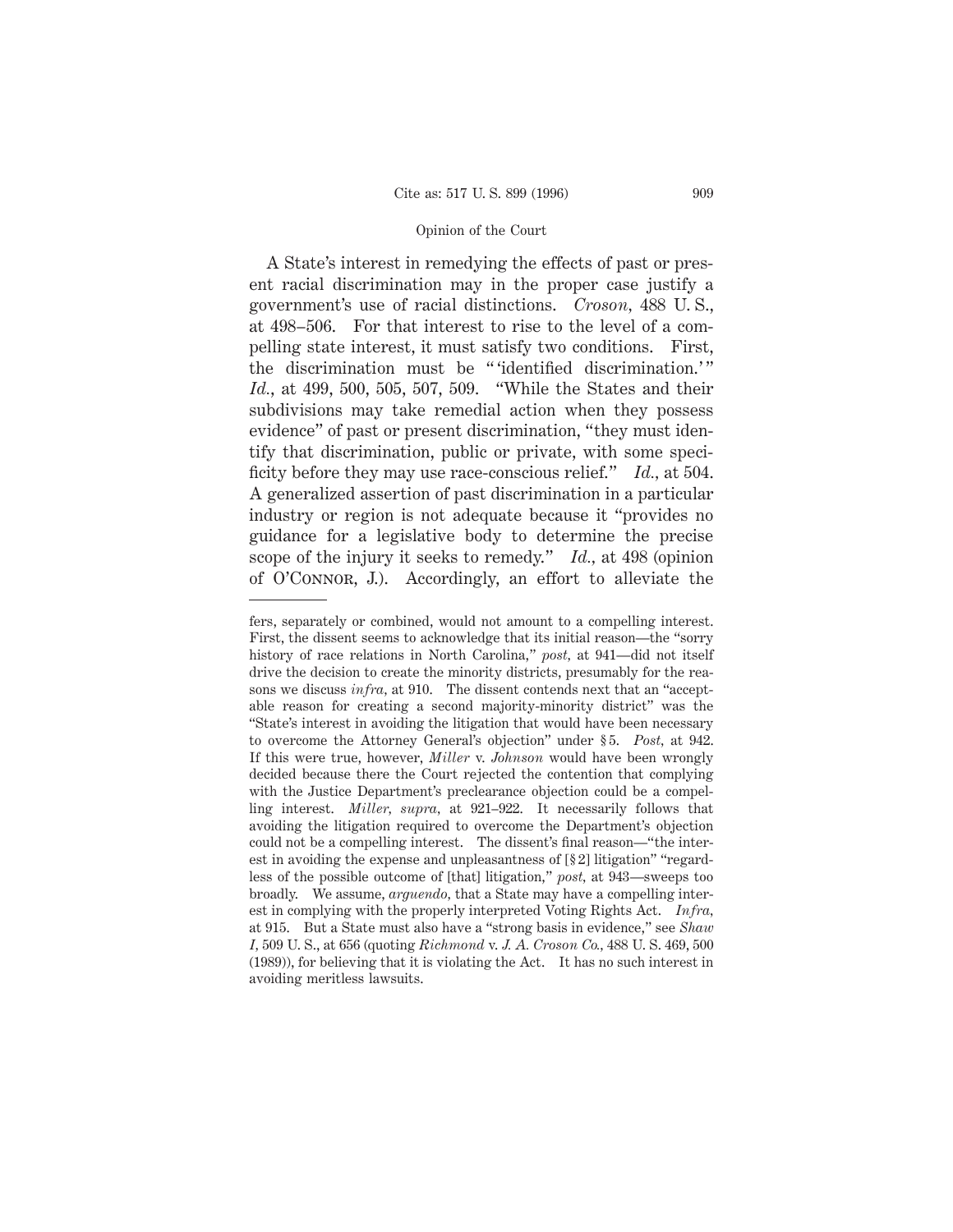effects of societal discrimination is not a compelling interest. *Wygant, supra,* at 274–275, 276, 288.<sup>5</sup> Second, the institution that makes the racial distinction must have had a "strong basis in evidence" to conclude that remedial action was necessary, "*before* it embarks on an affirmative-action program," 476 U. S., at 277 (plurality opinion) (emphasis added).

In this suit, the District Court found that an interest in ameliorating past discrimination did not actually precipitate the use of race in the redistricting plan. While some legislators invoked the State's history of discrimination as an argument for creating a second majority-black district, the court found that these members did not have enough voting power to have caused the creation of the second district on that basis alone. 861 F. Supp., at 471.

Appellees, to support their claim that the plan was drawn to remedy past discrimination, rely on passages from two reports prepared for this litigation by a historian and a social scientist. Brief for Appellees Gingles et al. 40–44, citing H. Watson, Race and Politics in North Carolina, 1865–1994, App. 610–624 (excerpts), and J. Kousser, After 120 Years: Redistricting and Racial Discrimination in North Carolina, *id.*, at 602–609 (excerpts). Obviously these reports, both dated March 1994, were not before the General Assembly when it enacted Chapter 7. And there is little to suggest that the legislature considered the historical events and social-science data that the reports recount, beyond what individual members may have recalled from personal experience. We certainly cannot say on the basis of these reports that the District Court's findings on this point were clearly erroneous.

<sup>5</sup> For examples of this limitation in application see *Wygant,* 476 U. S., at 274–276 (where a plurality of the Court concluded that remedying societal discrimination and promoting role models for students was not a compelling interest); *Richmond* v. *J. A. Croson Co., supra,* at 498–506.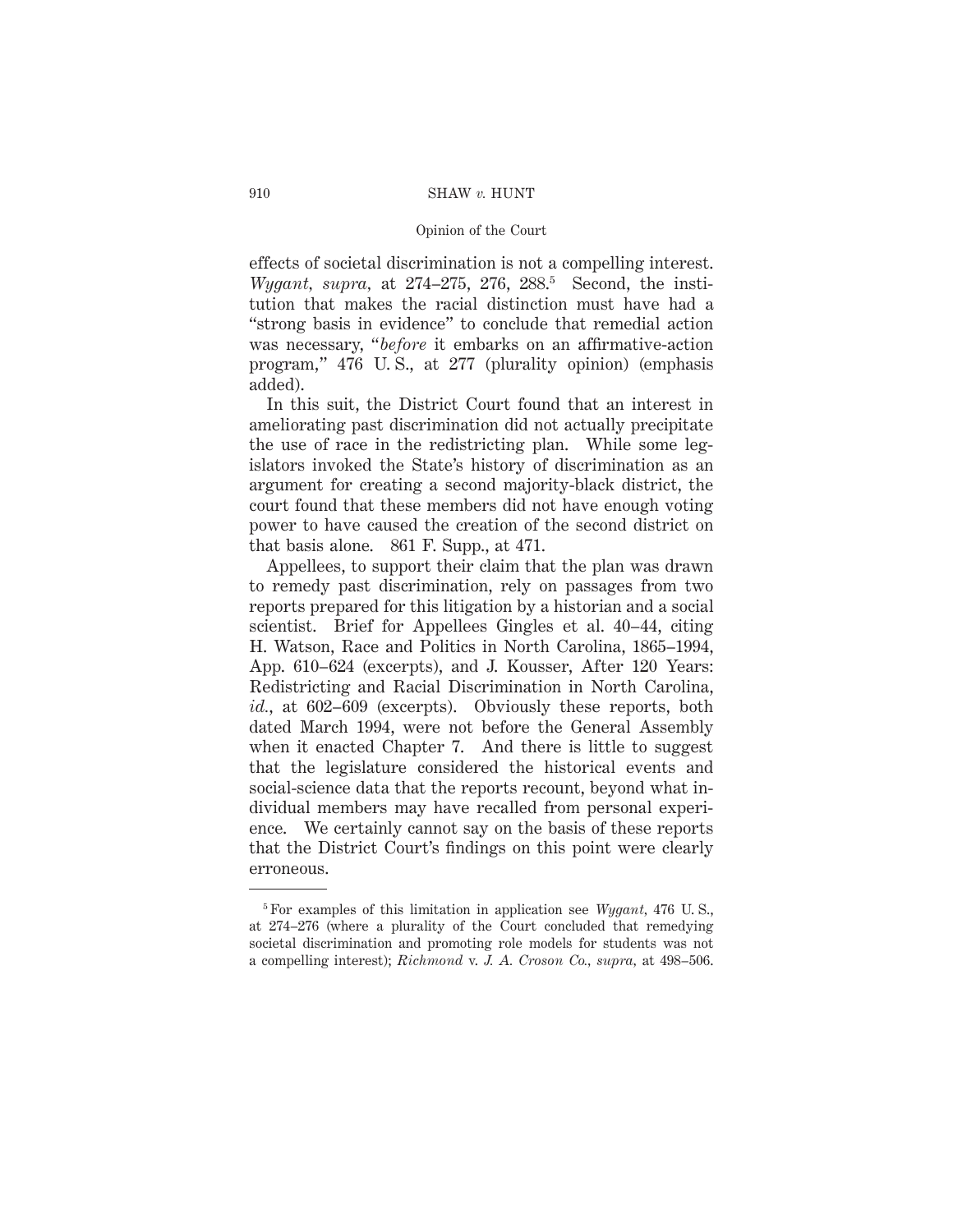Appellees devote most of their efforts to arguing that the race-based redistricting was constitutionally justified by the State's duty to comply with the Voting Rights Act. The District Court agreed and held that compliance with §§ 2 and 5 of the Act could be, and in this suit was, a compelling state interest. 861 F. Supp., at 437. In *Miller,* we expressly left open the question whether under the proper circumstances compliance with the Voting Rights Act, on its own, could be a compelling interest. *Miller,* 515 U. S., at 921 ("[w]hether or not in some cases compliance with the Voting Rights Act, standing alone, can provide a compelling interest independent of any interest in remedying past discrimination  $\dots$ "). Here once again we do not reach that question because we find that creating an additional majority-black district was not required under a correct reading of §5 and that District 12, as drawn, is not a remedy narrowly tailored to the State's professed interest in avoiding § 2 liability.

With respect to  $\S 5$  of the Voting Rights Act, we believe our decision in *Miller* forecloses the argument, adopted by the District Court, that failure to engage in the race-based districting would have violated that section. In *Miller,* we considered an equal protection challenge to Georgia's Eleventh Congressional District. As appellees do here, Georgia contended that its redistricting plan was necessary to meet the Justice Department's preclearance demands. The Justice Department had interposed an objection to a prior plan that created only two majority-minority districts. We held that the challenged congressional plan was not required by a correct reading of § 5 and therefore compliance with that law could not justify race-based districting. *Id.,* at 921 ("[C]ompliance with federal antidiscrimination laws cannot justify race-based districting where the challenged district was not reasonably necessary under a constitutional reading and application of those laws").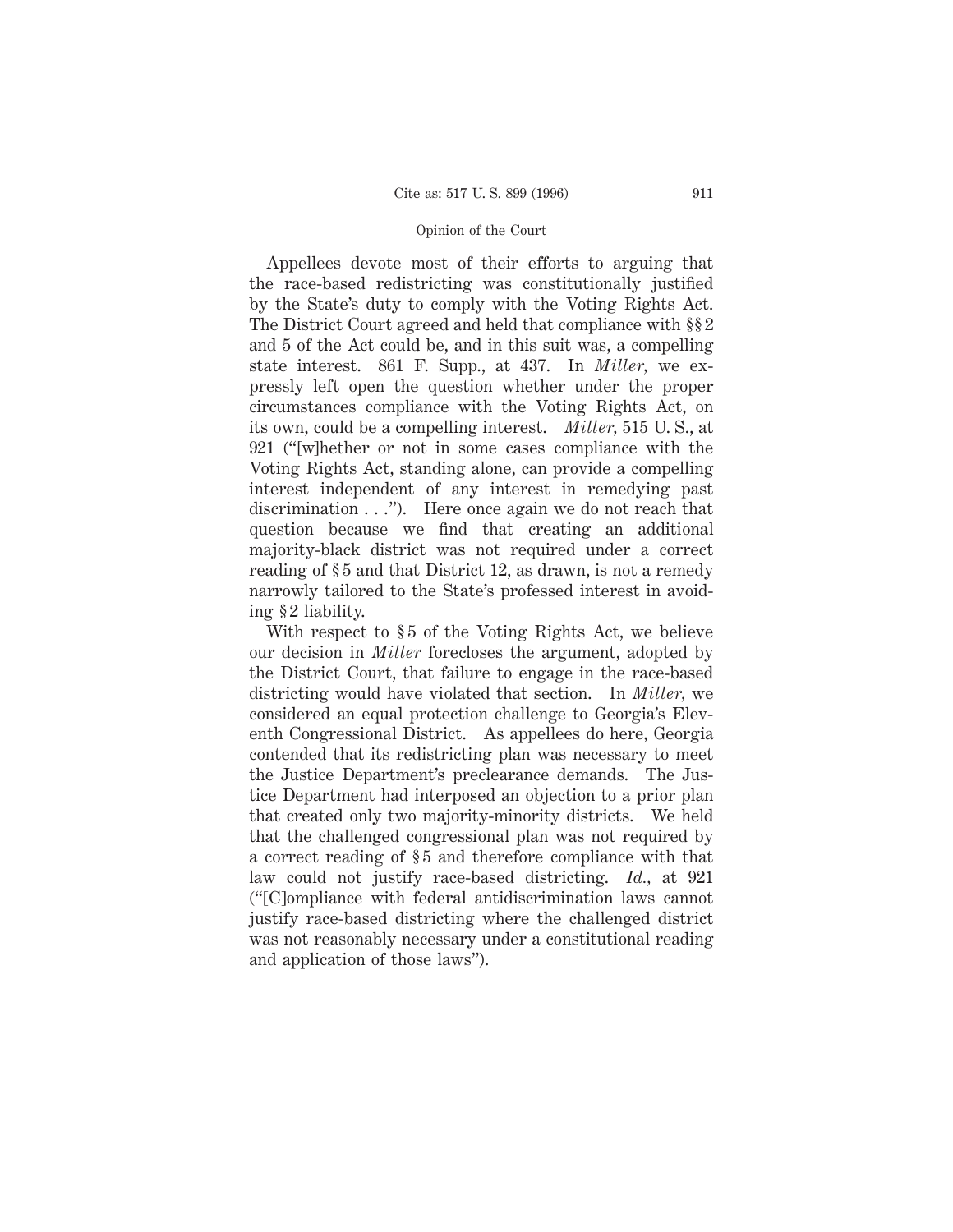### 912 SHAW *v.* HUNT

### Opinion of the Court

We believe the same conclusion must be drawn here. North Carolina's first plan, Chapter 601, indisputably was ameliorative, having created the first majority-black district in recent history. Thus, that plan, " 'even if [it] fall[s] short of what might be accomplished in terms of increasing minority representation,'" "'cannot violate § 5 unless the new apportionment itself so discriminates on the basis of race or color as to violate the Constitution.'" *Id.*, at 924, quoting Days, Section 5 and the Role of the Justice Department, in B. Grofman & C. Davidson, Controversies in Minority Voting 56 (1992), and *Beer* v. *United States*, 425 U. S. 130, 141 (1976).

As in *Miller,* the United States relies on the purpose prong of § 5 to explain the Department's preclearance objections, alleging that North Carolina, for pretextual reasons, did not create a second majority-minority district. Brief for United States as *Amicus Curiae* 24. We again find the Government's position "insupportable." *Miller, supra,* at 924. The General Assembly, in its submission filed with Chapter 601, explained why it did not create a second minority district; among its goals were "to keep precincts whole, to avoid dividing counties into more than two districts, and to give black voters a fair amount of influence by creating at least one district that was majority black in voter registration and by creating a substantial number of other districts in which black voters would exercise a significant influence over the choice of congressmen." App. 142. The submission also explained in detail the disadvantages of other proposed plans. See, *e. g., id.,* at 139, 140, 143 (Balmer Congress 6.2 Plan's "[s]econd 'minority' district did not have effective minority voting majority" because it "depended on the cohesion of black and Native American voters, and no such pattern was evident" and "this plan dramatically decreased black influence" in four other districts). A memorandum, sent to the Department of Justice on behalf of the legislators in charge of the redistricting process, provided still further reasons for the State's decision not to draw two minority districts as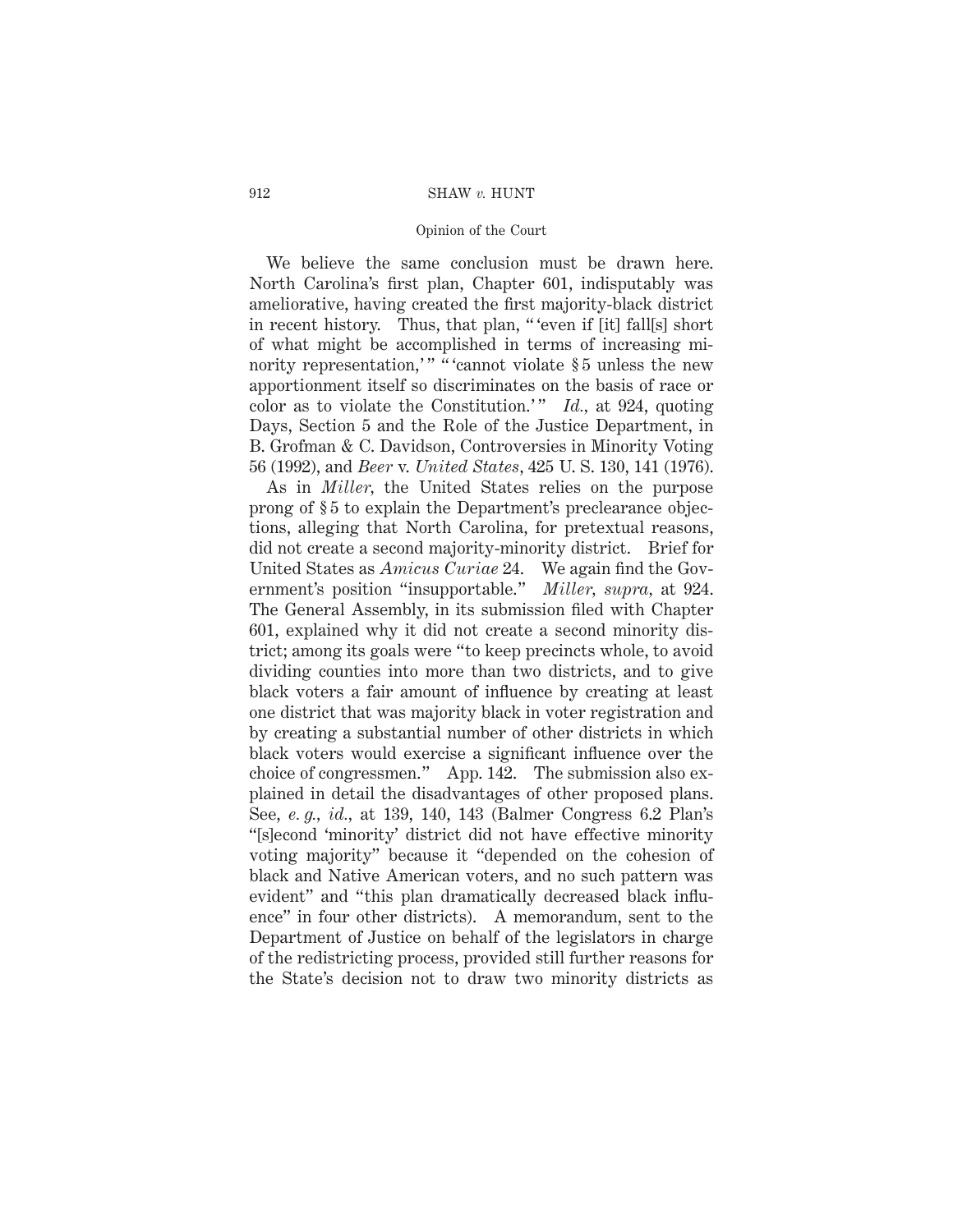urged by various interested parties. App. 94–138; 861 F. Supp., at 480–481, n. 9 (Voorhees, C. J., dissenting). We have recognized that a "State's policy of adhering to other districting principles instead of creating as many majorityminority districts as possible does not support an inference that the plan 'so discriminates on the basis of race or color as to violate the Constitution,' and thus cannot provide any basis under §5 for the Justice Department's objection." *Miller, supra,* at 924 (citations omitted).

It appears that the Justice Department was pursuing in North Carolina the same policy of maximizing the number of majority-black districts that it pursued in Georgia. See *Miller, supra,* at 924–925, and n. The two States underwent the preclearance processes during the same time period and the objection letters they received from the Civil Rights Division were substantially alike. App. in *Miller* v. *Johnson,* O. T. 1994, No. 94–631, pp. 99–107. A North Carolina legislator recalled being told by the Assistant Attorney General that "you have twenty-two percent black people in this State, you must have as close to twenty-two percent black Congressmen, or black Congressional Districts in this State." App. 201. See also Deposition of Senator Dennis Winner, *id.,* at 698. We explained in *Miller* that this maximization policy is not properly grounded in § 5 and the Department's authority thereunder. 515 U. S., at 925 ("In utilizing § 5 to require States to create majority-minority districts wherever possible, the Department of Justice expanded its authority under the statute beyond what Congress intended and we have upheld"). We again reject the Department's expansive interpretation of § 5. *Id.*, at 926– 927. Cf. *Johnson* v. *De Grandy,* 512 U. S. 997, 1017 (1994) ("Failure to maximize cannot be the measure of  $\S 2"$ ).<sup>6</sup>

<sup>6</sup> The United States attempts to distinguish this suit from *Miller* by relying on the District Court's finding that North Carolina conducted "its own independent reassessment" of Chapter 601 and found "the Department's objection was legally and factually supportable." Brief for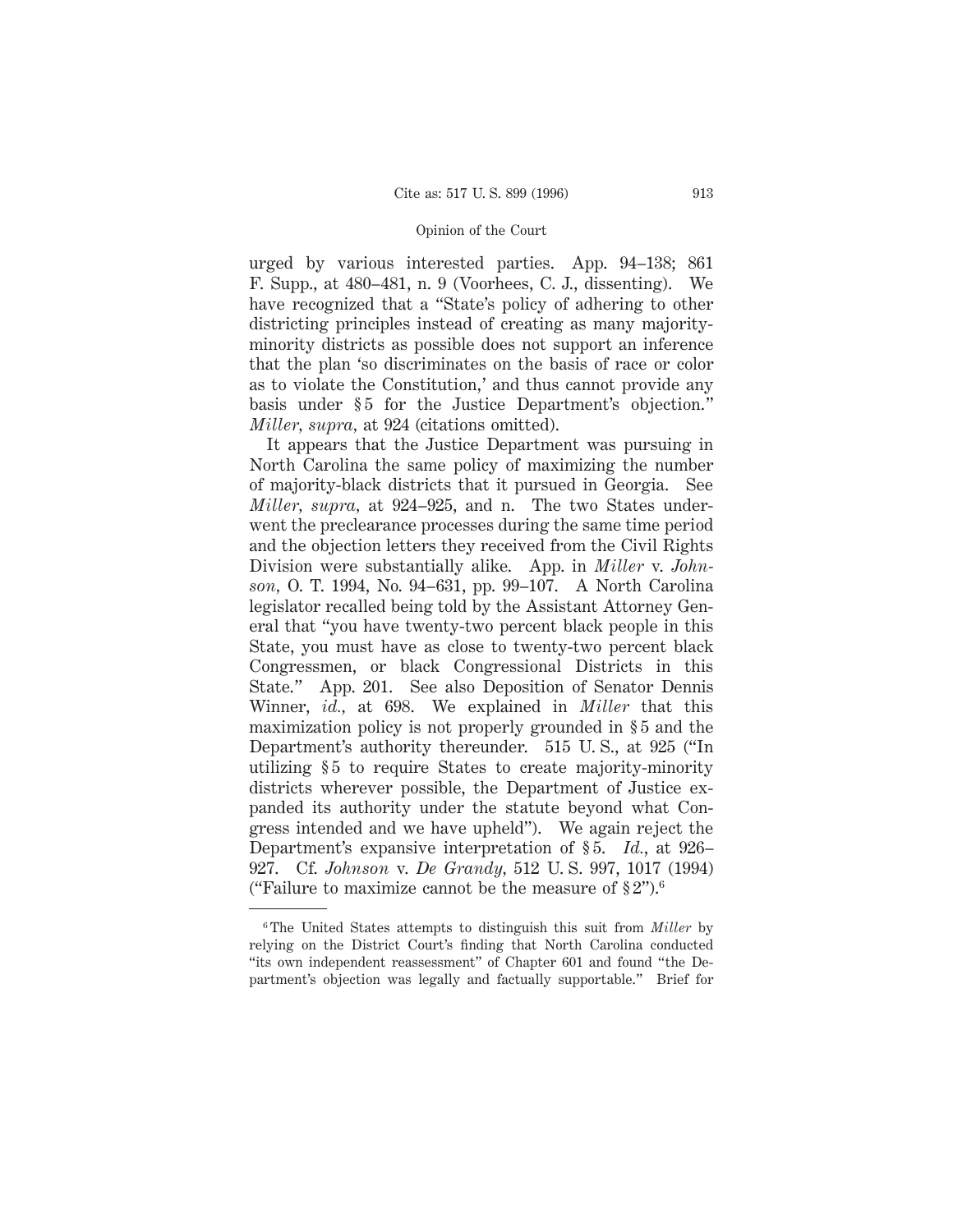### 914 SHAW *v.* HUNT

### Opinion of the Court

With respect to §2, appellees contend, and the District Court found, that failure to enact a plan with a second majority-black district would have left the State vulnerable to a lawsuit under this section. Our precedent establishes that a plaintiff may allege a § 2 violation in a single-member district if the manipulation of districting lines fragments politically cohesive minority voters among several districts or packs them into one district or a small number of districts, and thereby dilutes the voting strength of members of the minority population. *Id.,* at 1007. To prevail on such a claim, a plaintiff must prove that the minority group "is sufficiently large and geographically compact to constitute a majority in a single-member district"; that the minority group "is politically cohesive"; and that "the white majority votes sufficiently as a bloc to enable it . . . usually to defeat the minority's preferred candidate." *Thornburg* v. *Gingles,* 478 U. S. 30, 50–51 (1986); *Growe* v. *Emison*, 507 U. S. 25 (1993) (recognizing that the three *Gingles* preconditions would apply to a  $\S 2$  challenge to a single-member district). A court must also consider all other relevant circumstances and must ultimately find based on the totality of those circumstances that members of a protected class "have less opportunity than other members of the electorate to participate in the political process and to elect representatives of their choice." 42 U. S. C. § 1973(b). See *De Grandy, supra,* at 1010–1012.

United States as *Amicus Curiae* 25; 861 F. Supp. 408, 474 (1994) (case below). The "reassessment" was the legislature's determination that it may be susceptible to a § 2 challenge. *Id.,* at 464–465. Even if the General Assembly properly reached that conclusion, we doubt that a showing of discriminatory effect under § 2, alone, could support a claim of discriminatory purpose under § 5. Even if discriminatory purpose could be shown, the means of avoiding such a violation could be race neutral, and so we also doubt that the prospect of violating the purpose prong of § 5 could justify a race-based redistricting plan such as the one implemented by North Carolina.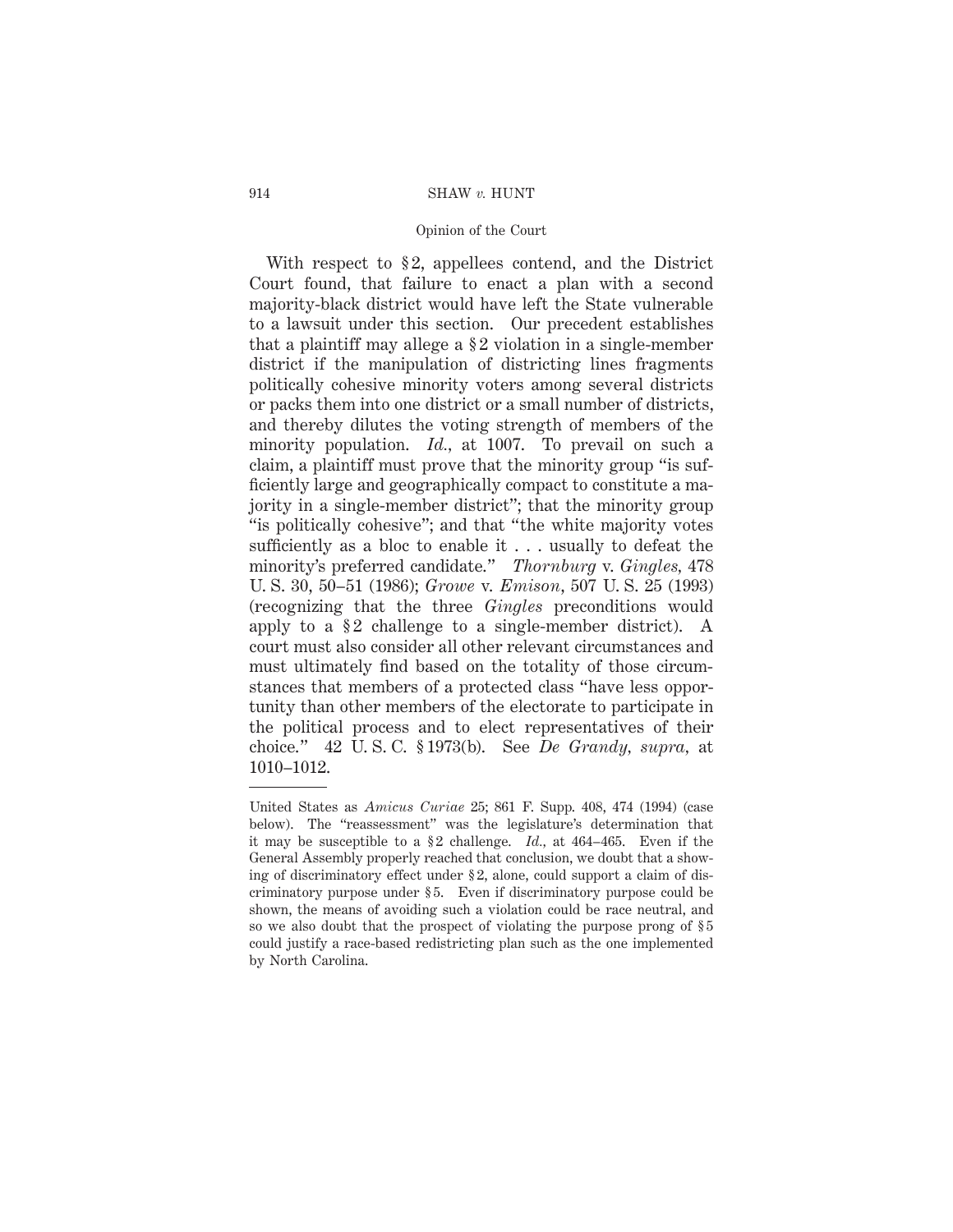We assume, *arguendo,* for the purpose of resolving this suit, that compliance with § 2 could be a compelling interest, and we likewise assume, *arguendo,* that the General Assembly believed a second majority-minority district was needed in order not to violate § 2, and that the legislature at the time it acted had a strong basis in evidence to support that conclusion. We hold that even with the benefit of these assumptions, the North Carolina plan does not survive strict scrutiny because the remedy—the creation of District 12 is not narrowly tailored to the asserted end.

Although we have not always provided precise guidance on how closely the means (the racial classification) must serve the end (the justification or compelling interest), we have always expected that the legislative action would substantially address, if not achieve, the avowed purpose. See *Miller, supra*, at 922 ("[T]he judiciary retains an independent obligation . . . to ensure that the State's actions are narrowly tailored to achieve a compelling interest"); *Wygant,* 476 U. S., at 280 (opinion of Powell, J.) ("[T]he means chosen to accomplish the State's asserted purpose must be specifically and narrowly framed to accomplish that purpose") *id.,* at 278, n. 5 (opinion of Powell, J.) (race-based state action must be remedial); *Shaw I,* 509 U. S., at 655 ("A reapportionment plan would not be narrowly tailored to the goal of avoiding retrogression if the State went beyond what was reasonably necessary to avoid retrogression"). Cf. *Missouri* v. *Jenkins,* 515 U. S. 70, 88 (1995) (With regard to the remedial authority of a federal court: " 'The remedy must . . . be related to "the *condition* alleged to offend the Constitution . . . ." ' " and must be " '*remedial* in nature, that is, it must be designed as nearly as possible "to restore the victims of discriminatory conduct to the position they would have occupied in the absence of such conduct""") (quoting *Milliken* v. *Bradley,* 433 U. S. 267, 280–281 (1977), in turn quoting *Milliken* v. *Bradley,* 418 U. S. 717, 738, 746 (1974)). Where, as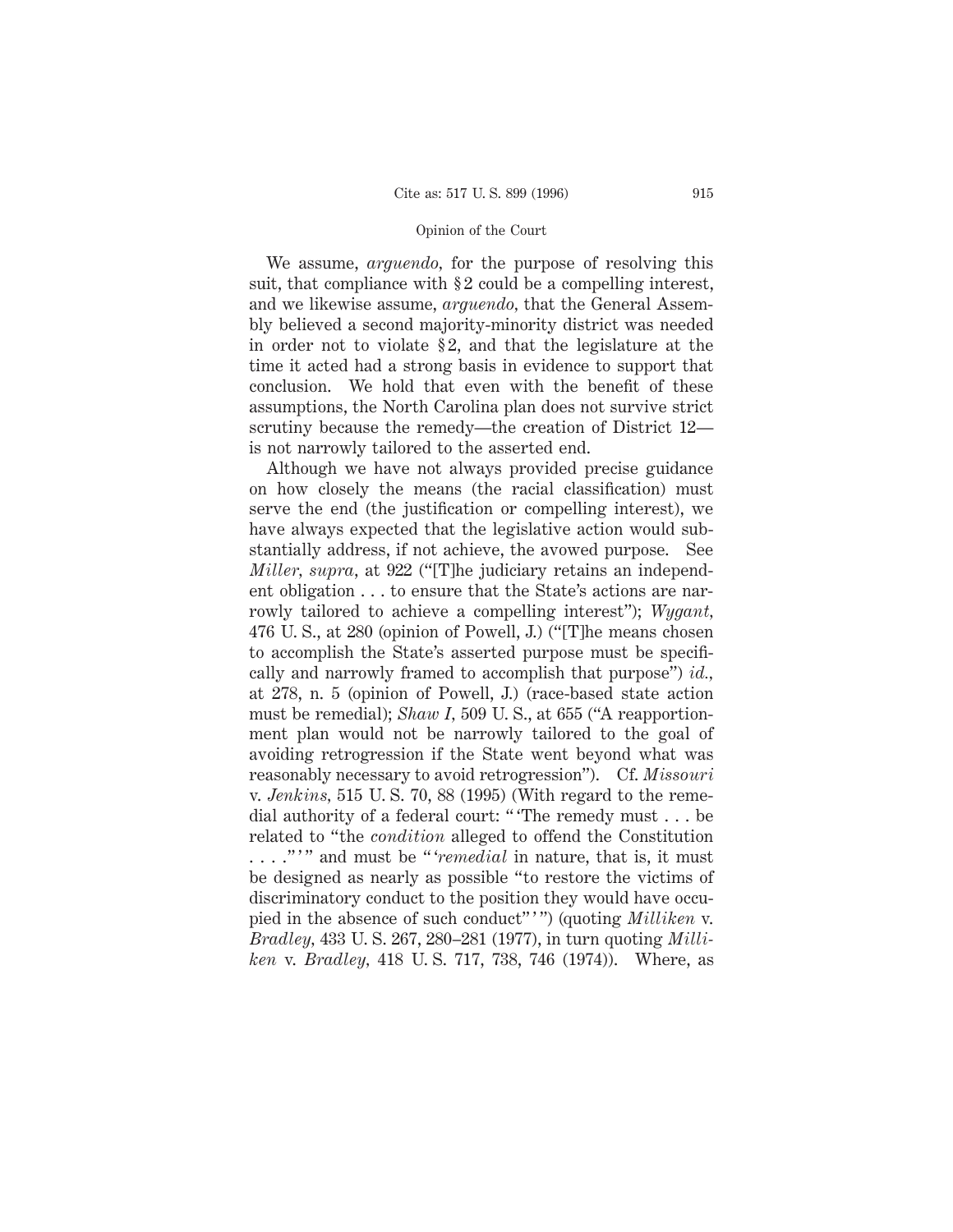### 916 SHAW *v.* HUNT

### Opinion of the Court

here, we assume avoidance of §2 liability to be a compelling state interest, we think that the racial classification would have to realize that goal; the legislative action must, at a minimum, remedy the anticipated violation or achieve compliance to be narrowly tailored.7

District 12 could not remedy any potential § 2 violation. As discussed above, a plaintiff must show that the minority group is "geographically compact" to establish § 2 liability. No one looking at District 12 could reasonably suggest that the district contains a "geographically compact" population of any race. See 861 F. Supp., at 469. Therefore where that district sits, "there neither has been a wrong nor can be a remedy." *Growe, supra,* at 41 (footnote omitted).8

Appellees do not defend District 12 by arguing that the district is geographically compact, however. Rather they contend, and a majority of the District Court agreed, 861 F. Supp., at 454–455, n. 50, that once a legislature has a strong basis in evidence for concluding that a §2 violation exists in the State, it may draw a majority-minority district anywhere, even if the district is in no way coincident with

<sup>7</sup> We do not suggest that where the governmental interest is eradicating the effects of past discrimination the race-based action necessarily would have to achieve fully its task to be narrowly tailored.

<sup>&</sup>lt;sup>8</sup> JUSTICE STEVENS in dissent argues that it does not matter that District 12 could not possibly remedy a § 2 violation because he believes the State's plan would avoid § 2 liability. *Post,* at 946–947. As support, Justice Stevens relies on our decision in *Johnson* v. *De Grandy,* 512 U. S. 997 (1994), which he reads to say that "a plaintiff cannot make out a prima facie case of vote dilution under \$2 unless he can demonstrate that his proposed plan contains *more* majority-minority districts than the State's." *Post,* at 946 (citing *De Grandy, supra,* at 1008). The dissent's reading is flawed by its omission. In *De Grandy,* we presumed that the minority districts drawn in the State's plan were lawfully drawn and, indeed, we expressly stated that a vote-dilution claim under  $\S 2$  "requires the possibility of creating more *than the existing number of reasonably compact districts* with a sufficiently large minority population to elect candidates of its choice." *De Grandy, supra,* at 1008 (emphasis added).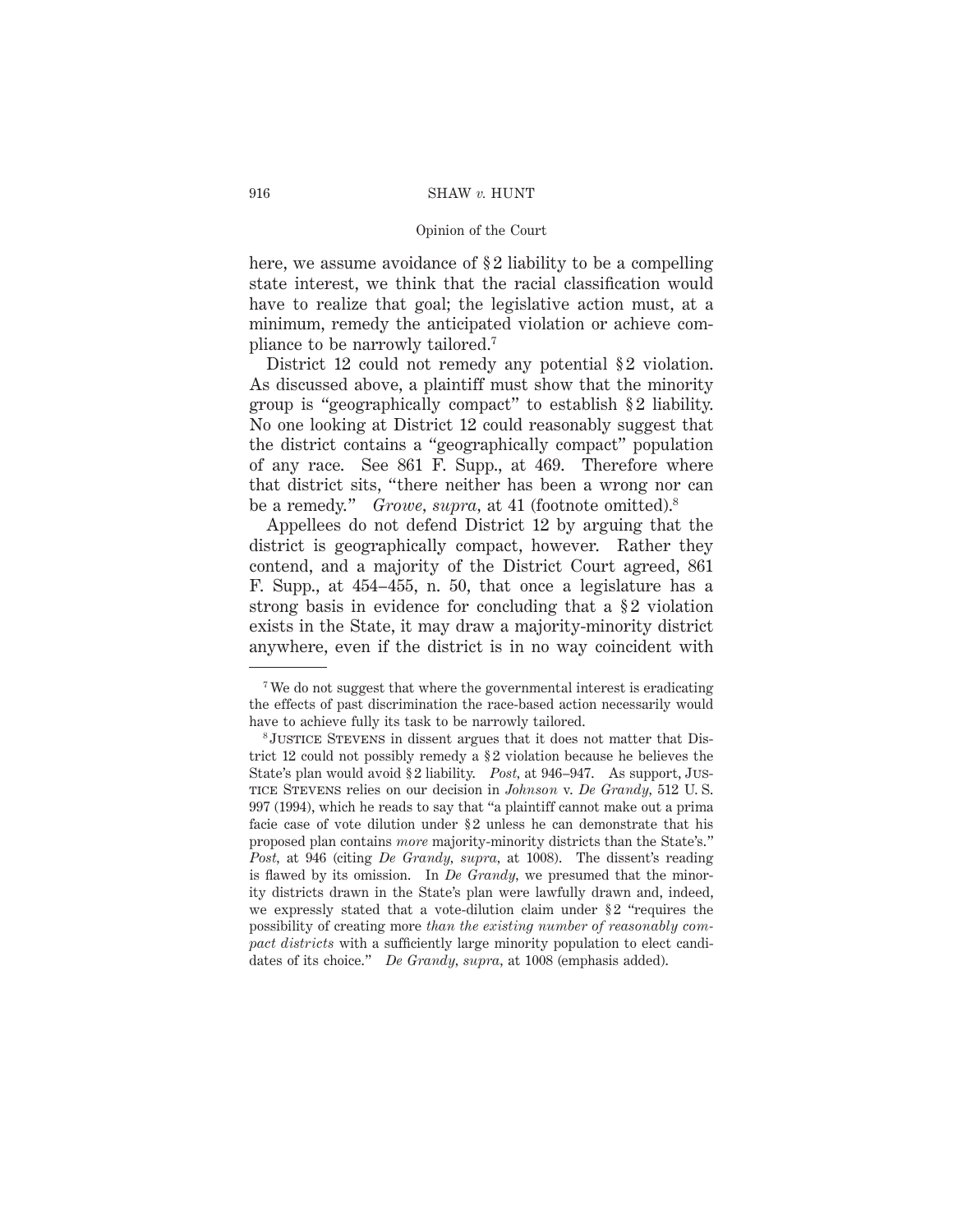the compact *Gingles* district, as long as racially polarized voting exists where the district is ultimately drawn. Tr. of Oral Arg. 50–51, 54–56.

We find this position singularly unpersuasive. We do not see how a district so drawn would avoid §2 liability. If a § 2 violation is proved for a particular area, it flows from the fact that individuals in this area "have less opportunity than other members of the electorate to participate in the political process and to elect representatives of their choice." 42 U. S. C. § 1973(b). The vote-dilution injuries suffered by these persons are not remedied by creating a safe majorityblack district somewhere else in the State. For example, if a geographically compact, cohesive minority population lives in south-central to southeastern North Carolina, as the Justice Department's objection letter suggested, District 12 that spans the Piedmont Crescent would not address that § 2 violation. The black voters of the south-central to southeastern region would still be suffering precisely the same injury that they suffered before District 12 was drawn. District 12 would not address the professed interest of relieving the vote dilution, much less be narrowly tailored to accomplish the goal.

Arguing, as appellees do and the District Court did, that the State may draw the district anywhere derives from a misconception of the vote-dilution claim. To accept that the district may be placed anywhere implies that the claim, and hence the coordinate right to an undiluted vote (to cast a ballot equal among voters), belongs to the minority as a group and not to its individual members. It does not. See § 1973 ("the right of any citizen").9

<sup>&</sup>lt;sup>9</sup> This does not mean that a §2 plaintiff has the right to be placed in a majority-minority district once a violation of the statute is shown. States retain broad discretion in drawing districts to comply with the mandate of § 2. *Voinovich* v. *Quilter,* 507 U. S. 146, 156–157 (1993); *Growe* v. *Emison,* 507 U. S. 25, 32–37 (1993).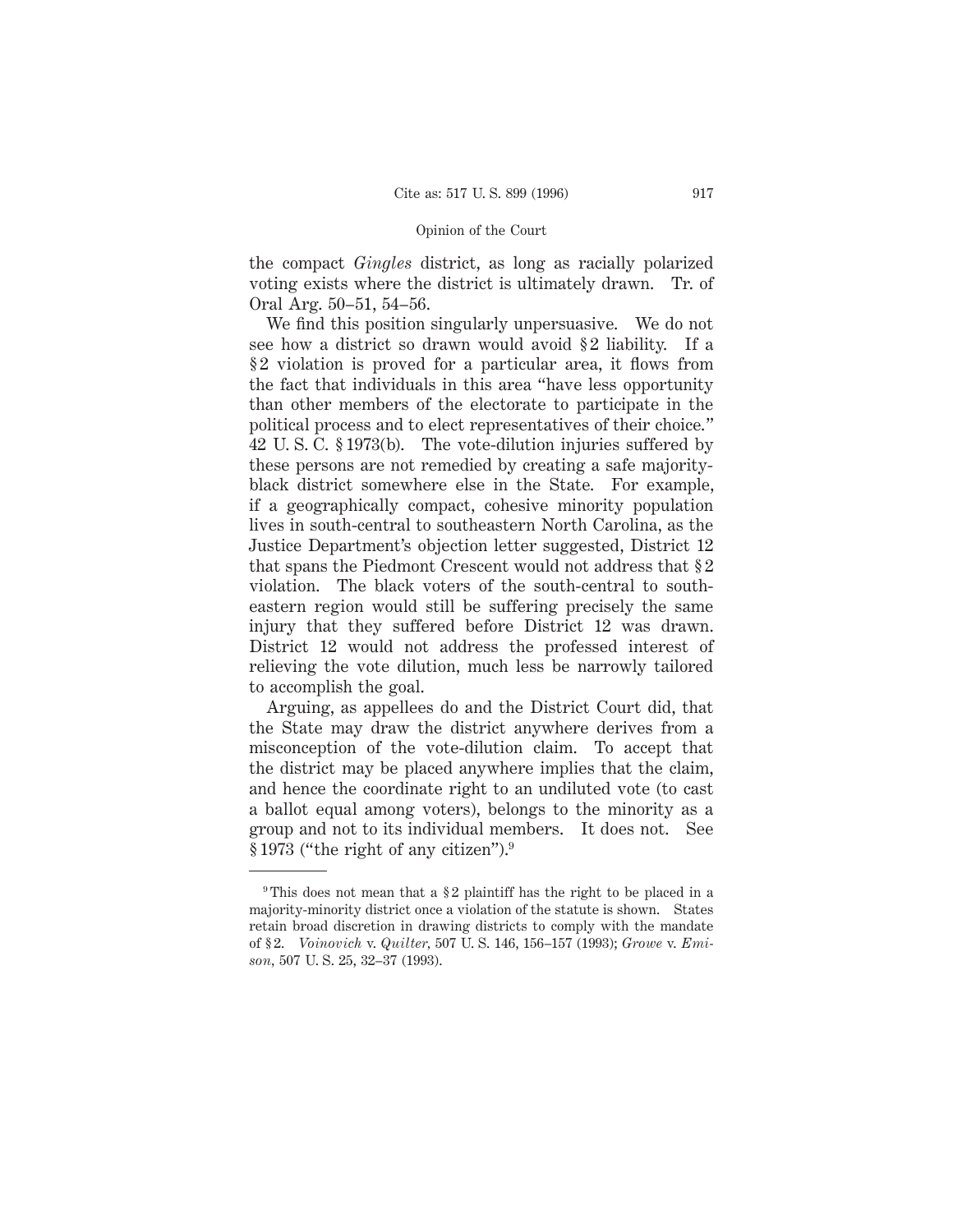The United States submits that District 12 does, in fact, incorporate a "substantial portio[n]" of the concentration of minority voters that would have given rise to a §2 claim. Brief for United States as *Amicus Curiae* 27. Specifically, the Government claims that "District 12 . . . contains the heavy concentration of African Americans in Mecklenburg County, the same urban component included in the second minority opportunity district in some of the alternative plans." *Ibid.* The portion of District 12 that lies in Mecklenburg County covers not more than 20% of the district. See Exhibit 301 of Plaintiff-Intervenors, Map A, Map 9B. We do not think that this degree of incorporation could mean that District 12 substantially addresses the §2 violation. We hold, therefore, that District 12 is not narrowly tailored to the State's asserted interest in complying with § 2 of the Voting Rights Act.

For the foregoing reasons, the judgment of the District Court is

### *Reversed.*

Justice Stevens, with whom Justice Ginsburg and Justice Breyer join as to Parts II–V, dissenting.

As I have explained on prior occasions, I am convinced that the Court's aggressive supervision of state action designed to accommodate the political concerns of historically disadvantaged minority groups is seriously misguided. A majority's attempt to enable the minority to participate more effectively in the process of democratic government should not be viewed with the same hostility that is appropriate for oppressive and exclusionary abuses of political power. See, *e. g., Adarand Constructors, Inc.* v. *Pen˜a,* 515 U. S. 200, 243– 249 (1995) (Stevens, J., dissenting); *Miller* v. *Johnson,* 515 U. S. 900, 931–933 (1995) (Stevens, J., dissenting); *Shaw* v. *Reno,* 509 U. S. 630, 634–635 (1993) *(Shaw I)* (Stevens, J., dissenting); *Wygant* v. *Jackson Bd. of Ed.,* 476 U. S. 267, 316– 317 (1986) (Stevens, J., dissenting); *Cousins* v. *City Council*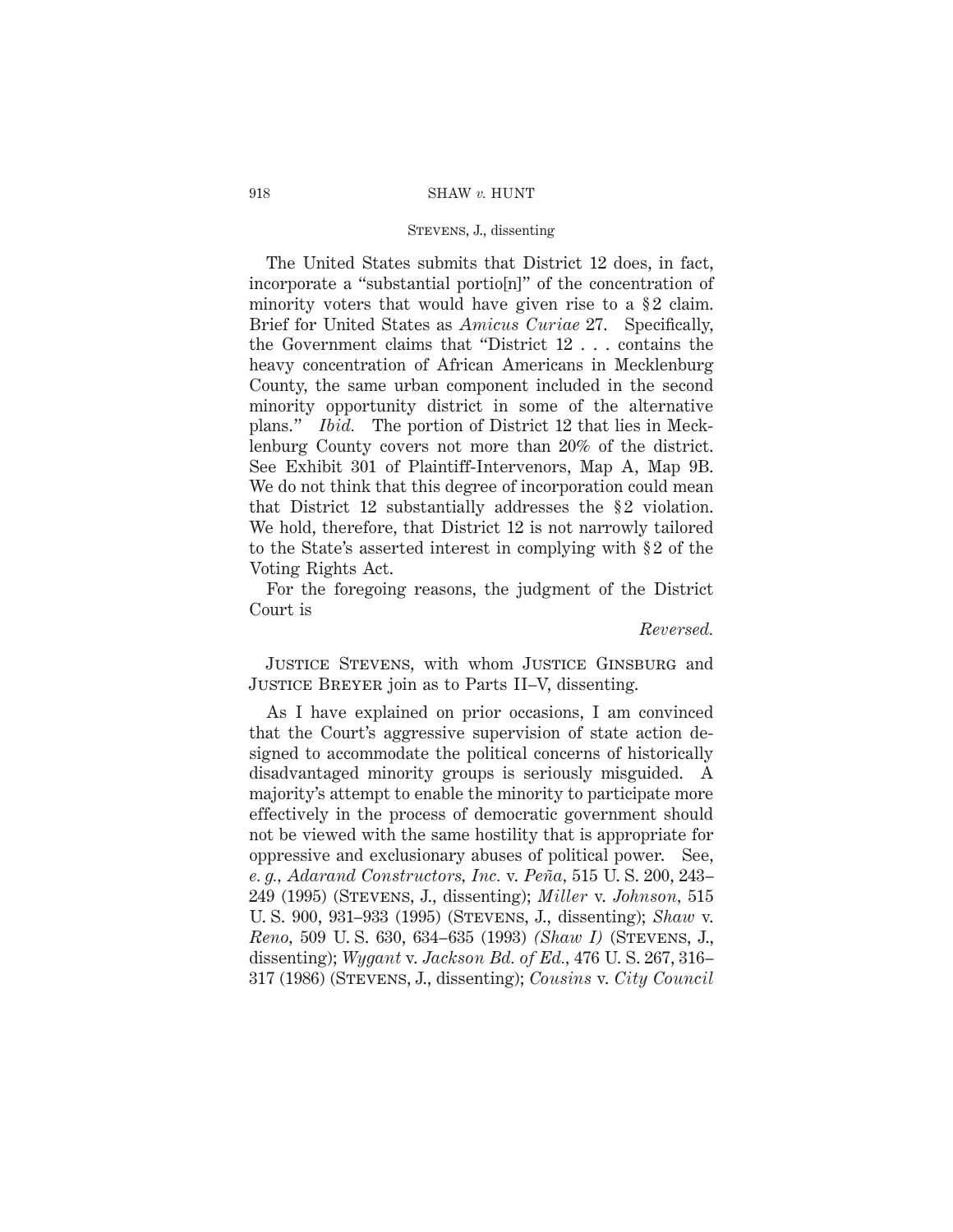*of Chicago,* 466 F. 2d 830, 852 (CA7 1972) (Stevens, J., dissenting). But even if we accept the Court's refusal to recognize any distinction between two vastly different kinds of situations, we should affirm the judgment of the District Court in this case.

As the Court analyzes the case, it raises three distinct questions: (1) Should North Carolina's decision to create two congressional districts in which a majority of the voters are African-American be subject to strict constitutional scrutiny?; (2) If so, did North Carolina have a compelling interest in creating such districts?; and (3) If so, was the creation of those districts "narrowly tailored" to further the asserted compelling interest? The Court inadequately explains its answer to the first question, and it avoids answering the second because it concludes that its answer to the third disposes of the case. In my estimation, the Court's disposition of all three questions is most unsatisfactory.

After commenting on the majority's treatment of the threshold jurisdictional issue, I shall discuss separately the three questions outlined above. In doing so, I do not mean to imply that I endorse the majority's effort to apply in rigid fashion the strict scrutiny analysis developed for cases of a far different type. I mean only to show that, even on its own terms, the majority's analysis fails to convince.

I

I have explained previously why I believe that the Court has failed to supply a coherent theory of standing to justify its emerging and misguided race-based districting jurisprudence. See *Miller* v. *Johnson,* 515 U. S., at 929–931 (Stevens, J., dissenting); *United States* v. *Hays,* 515 U. S. 737, 750–751 (1995) (Stevens, J., concurring in judgment). The Court's analysis of the standing question in this case is similarly unsatisfactory, and, in my view, reflects the fact that the so-called *Shaw* claim seeks to employ the federal courts to impose a particular form of electoral process,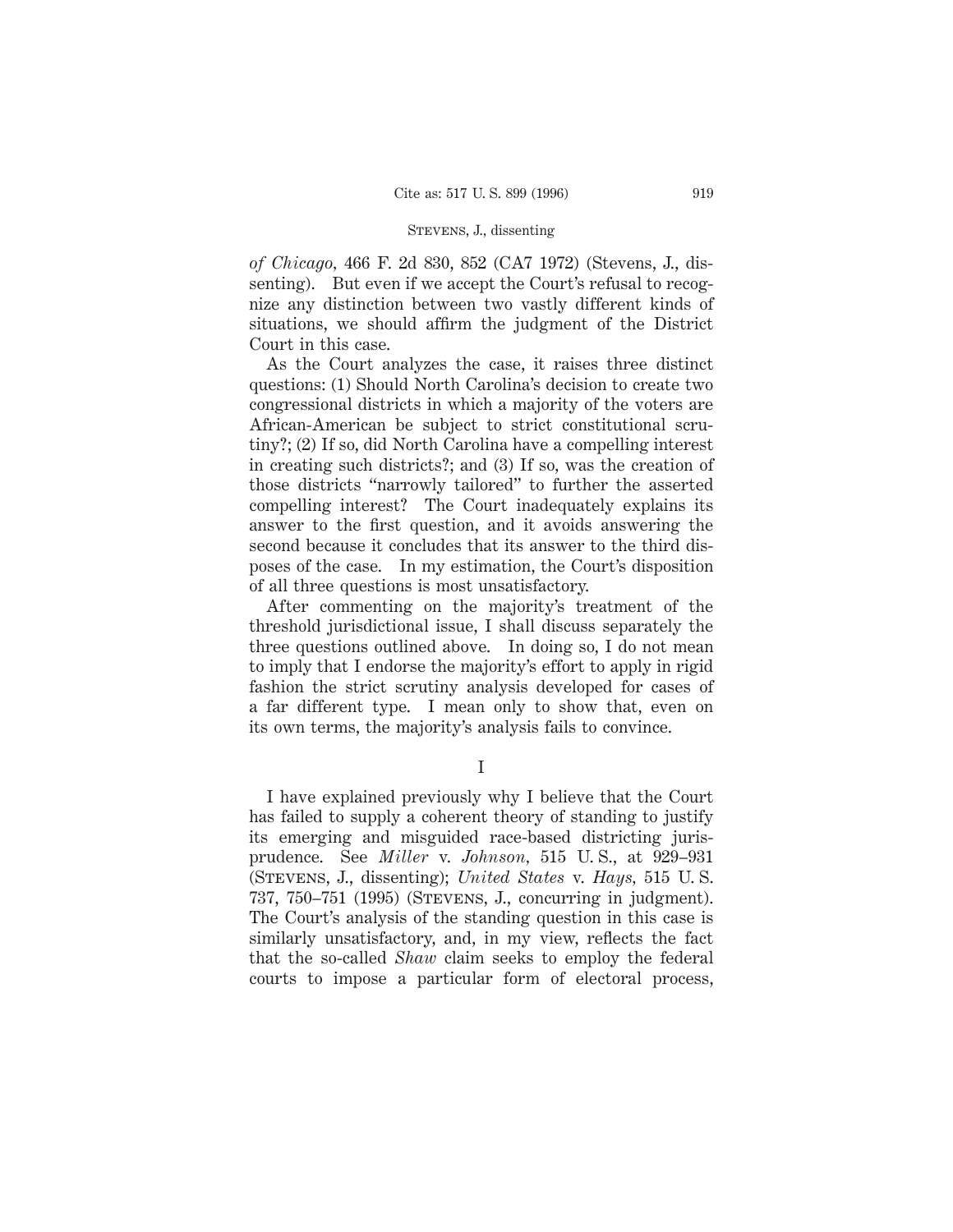rather than to redress any racially discriminatory treatment that the electoral process has imposed. In this instance, therefore, I shall consider the standing question in light of the majority's assertions about the nature of the underlying constitutional challenge.

I begin by noting that this case reveals the *Shaw* claim to be useful less as a tool for protecting against racial discrimination than as a means by which state residents may secondguess legislative districting in federal court for partisan ends. The plaintiff-intervenors in this case are Republicans. It is apparent from the record that their real grievance is that they are represented in Congress by Democrats when they would prefer to be represented by members of their own party. They do not suggest that the racial identity of their representatives is a matter of concern, but it is obvious that their political identity is critical. See *Pope* v. *Blue,* 809 F. Supp. 392 (WDNC 1992).

Significantly, from the outset of the legislative deliberations, the Republican Party did not oppose the creation of more than one majority-minority district. Indeed, several plans proposed by the Republicans in the state legislature provided two such districts. 861 F. Supp. 408, 460 (EDNC 1994). However, now that the State has created a district that is designed to preserve Democratic incumbents, and now that the plaintiff-intervenors' partisan gerrymandering suit has been dismissed for failure to state a claim, these intervenors have joined this racial gerrymandering challenge.

It is plain that these intervenors are using their allegations of impermissibly race-based districting to achieve the same substantive result that their previous, less emotionally charged partisan gerrymandering challenge failed to secure. In light of the amorphous nature of the race discrimination claim recognized in *Shaw I,* it is inevitable that allegations of racial gerrymandering will become a standard means by which unsuccessful majority-race candidates, and their par-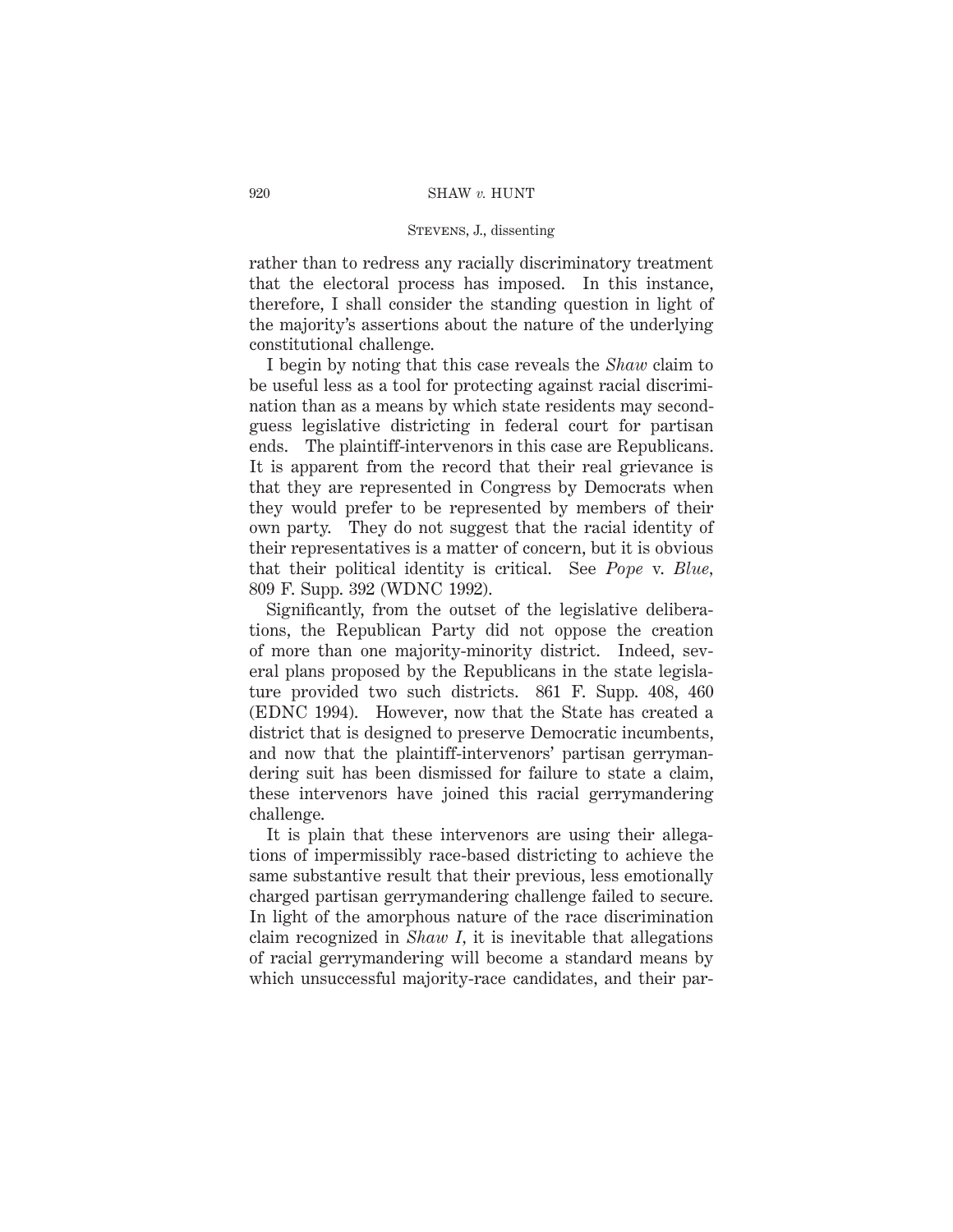ties, will seek to obtain judicially what they could not obtain electorally.

Even if the other plaintiffs to this litigation do object to the use of race in the districting process for reasons other than partisan political advantage, the majority fails to explain adequately the nature of their constitutional challenge, or why it should be cognizable under the Equal Protection Clause. Not surprisingly, therefore, the majority's explanation of why these plaintiffs have standing to bring this challenge is unconvincing.

It is important to point out what these plaintiffs do not claim. Counsel for appellees put the matter succinctly when he stated that this case is not *Gomillion* v. *Lightfoot,* 364 U. S.  $339(1960).$ <sup>1</sup> There, the plaintiffs had been prohibited from voting in municipal elections; here, all voters remain free to select representatives to Congress. Thus, while the plaintiffs purport to be challenging an unconstitutional racial gerrymander, they do not claim that they have been shut out of the electoral process on account of race, or that their voting power has been diluted as a consequence of race-based districting. *Shaw I,* 509 U. S., at 641.

What then is the wrong that these plaintiffs have suffered that entitles them to call upon a federal court for redress? In *Shaw I,* the majority construed the plaintiffs' claim to be that the Equal Protection Clause forbids race-based districting designed solely to "separate" voters by race, and that North Carolina's districting process violated the prohibition. *Ibid.* Even if that were the claim before us, these plaintiffs should not have standing to bring it. The record shows that North Carolina's districting plan served to require these plaintiffs to *share* a district with voters of a different race. Thus, the injury that these plaintiffs have suffered, to the extent that there has been injury at all, stems

<sup>&</sup>lt;sup>1</sup>Tr. of Oral Arg. 58.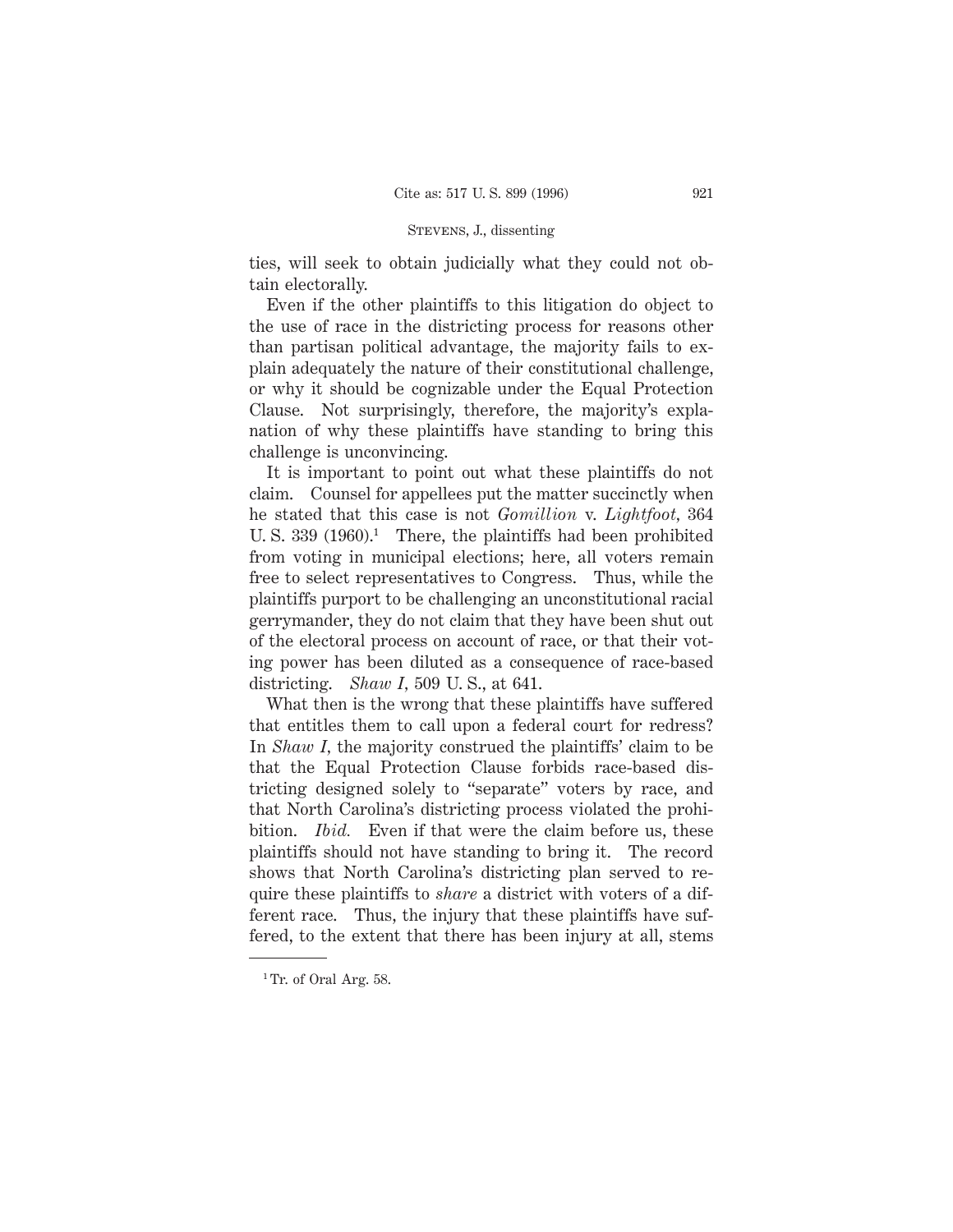from the integrative rather than the segregative effects of the State's redistricting plan.

Perhaps cognizant of this incongruity, counsel for plaintiffs asserted a rather more abstract objection to race-based districting at oral argument. He suggested that the plaintiffs objected to the use of race in the districting process not because of any adverse consequence that these plaintiffs, on account of their race, had suffered more than other persons, but rather because the State's failure to obey a constitutional command to legislate in a color-blind manner conveyed a message to voters across the State that "there are two black districts and ten white districts."<sup>2</sup> Tr. of Oral Arg. 5.

Such a challenge calls to mind Justice Frankfurter's memorable characterization of the suit brought in *Colegrove* v. *Green,* 328 U. S. 549, 552 (1946). "This is not an action to recover for damage because of the discriminatory exclusion of a plaintiff from rights enjoyed by other citizens," he explained. "The basis for the suit is not a private wrong, but a wrong suffered by Illinois as a polity." *Ibid.* Suits of this type necessarily press the boundaries of federal-court jurisdiction, if they do not surpass it. When a federal court is called upon, as it is here, to parse among varying legislative choices about the political structure of a State, and when the litigant's claim ultimately rests on "a difference of opinion as to the function of representative government" rather than a claim of discriminatory exclusion, *Baker* v. *Carr,* 369 U. S. 186, 333 (1962) (Harlan, J., dissenting), there is reason for

<sup>2</sup> Counsel went so far as to liken the State's districting plan to staterun water fountains that are available to citizens of all races but are nevertheless labeled "Black" and "White." He argued that the State's racebased redistricting map constituted an unlawful racial classification in the same way that the signs above the fountains would. Although neither racial classification would deprive any person of a tangible benefit—water from both fountains and effective political representation would remain equally available to persons of all races—each would be unconstitutional because of the very fact that the State had espoused a racial classification publicly. *Id.,* at 5–6.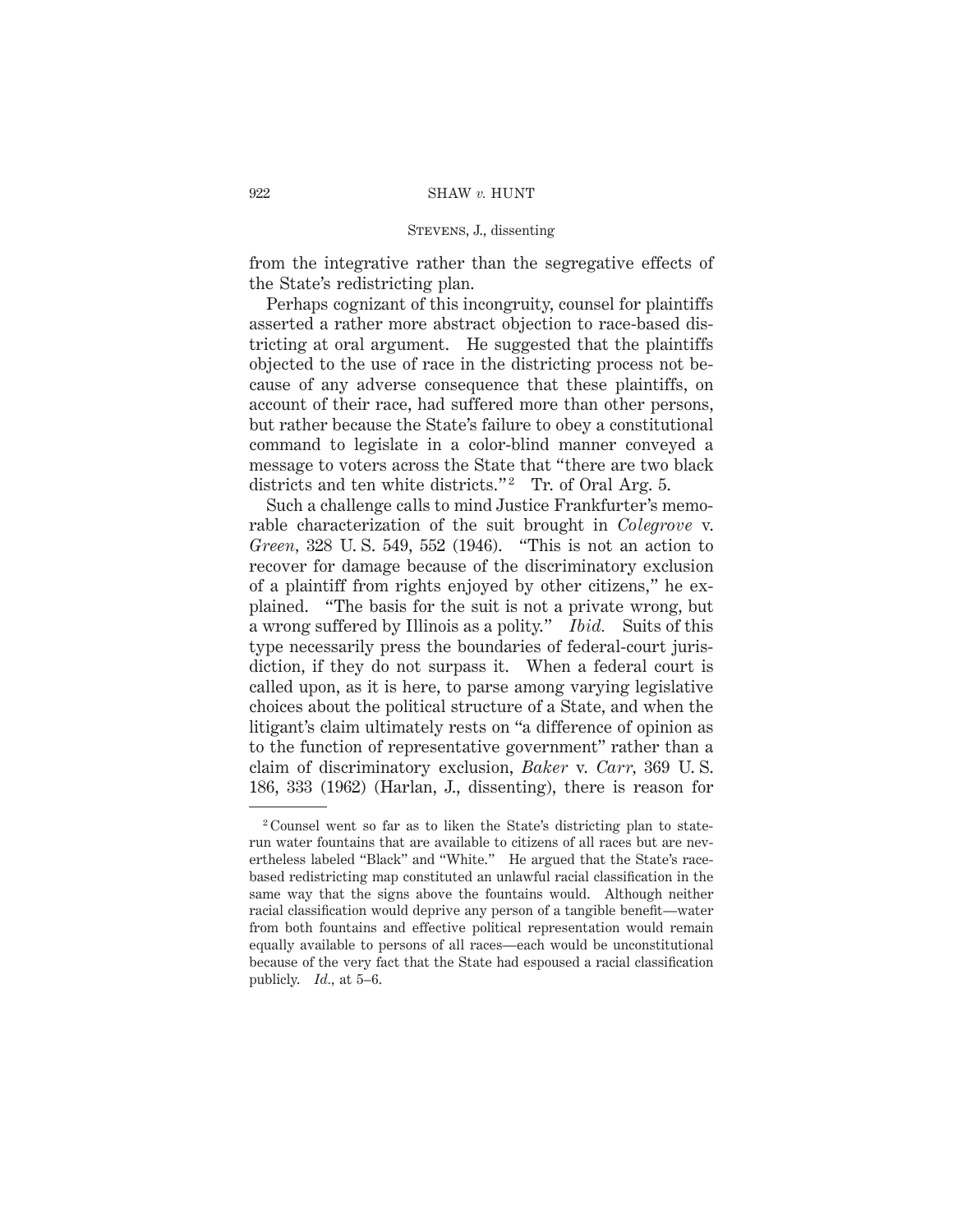pause. Cf. *Lujan* v. *Defenders of Wildlife,* 504 U. S. 555, 573–574 (1992).3

Even if an objection to a State's decision to forgo colorblind districting is cognizable under some constitutional provision, I do not understand why that provision should be the Equal Protection Clause. In *Reynolds* v. *Sims,* 377 U. S. 533, 561 (1964), we were careful to point out that "[a] predominant consideration in determining whether a State's legislative apportionment scheme constitutes an invidious discrimination violative of rights asserted under the Equal Protection Clause is that the rights allegedly impaired are individual and personal in nature." In addition, in *Palmer* v. *Thompson,* 403 U. S. 217, 225 (1971), we explained that racially motivated legislation violates the Equal Protection Clause only when the challenged legislation "affect[s] blacks differently from whites."

To be sure, as some commentators have noted, we have permitted generalized claims of harm resulting from statesponsored messages to secure standing under the Establishment Clause. Pildes & Niemi, Expressive Harms, "Bizarre Districts," and Voting Rights: Evaluating Election-District Appearances After *Shaw v. Reno,* 92 Mich. L. Rev. 483, 499– 524 (1993). It would be quite strange, however, to confer similarly broad standing under the Equal Protection Clause because that Clause protects against wrongs which by definition burden some persons but not others.

Here, of course, it appears that no individual has been burdened more than any other. The supposedly insidious messages that *Shaw I* contends will follow from extremely irreg-

<sup>3</sup> There, a majority of the Court stated that "[w]e have consistently held that a plaintiff raising only a generally available grievance about government—claiming only harm to his and every citizen's interest in proper application of the Constitution and laws, and seeking relief that no more directly and tangibly benefits him than it does the public at large—does not state an Article III case or controversy." *Lujan* v. *Defenders of Wildlife,* 504 U. S., at 573–574.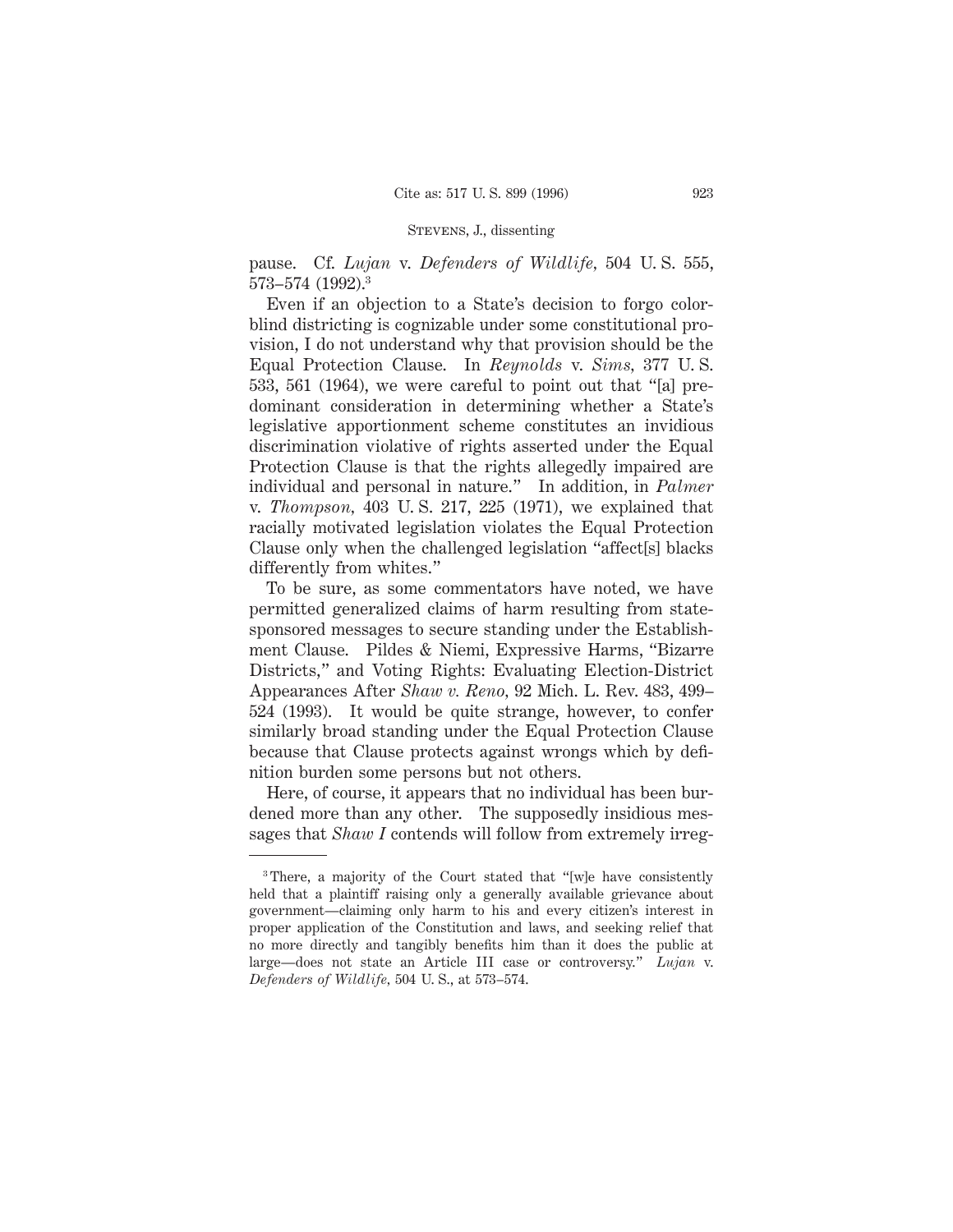ular race-based districting will presumably be received in equal measure by *all* state residents. For that reason, the claimed violation of a shared right to a color-blind districting process would not seem to implicate the Equal Protection Clause at all precisely because it rests neither on a challenge to the State's decision to distribute burdens and benefits unequally, nor on a claim that the State's formally equal treatment of its citizens in fact stamps persons of one race with a badge of inferiority. See *Bush* v. *Vera, post,* at 1052–1054 (SOUTER, J., dissenting).

Indeed, to the extent that any person has been burdened more than any other by the State's districting plan, geography rather than race would seem to be to blame. The State has not chosen to subject only persons of a particular race to race-based districting. Rather, the State has selected certain geographical regions in which all voters—both white and black—have been assigned to race-based districts. Thus, what distinguishes those residents who have received a "color-blind" districting process from those who have not is geography rather than racial identity. Not surprisingly, therefore, *Shaw I* emphasizes that the race of the members of the plaintiff class is irrelevant. *Shaw I,* 509 U. S., at 641.

Given the absence of any showing, or, indeed, any allegation, that any person has been harmed more than any other *on account of race,* the Court's decision to entertain the claim of these plaintiffs would seem to emanate less from the Equal Protection Clause's bar against racial discrimination than from the Court's unarticulated recognition of a new substantive due process right to "color-blind" districting itself. See *id.*, at 641–642.<sup>4</sup> Revealed for what it is, the constitu-

<sup>4</sup> The Court's decisions in *Powers* v. *Ohio,* 499 U. S. 400 (1991), and *Batson* v. *Kentucky,* 476 U. S. 79 (1986), are not to the contrary. There, we have held that defendants have third-party standing, no matter what their race, to assert the rights of jurors, who have been deprived because of their race of a benefit available to all others. No voter in this litigation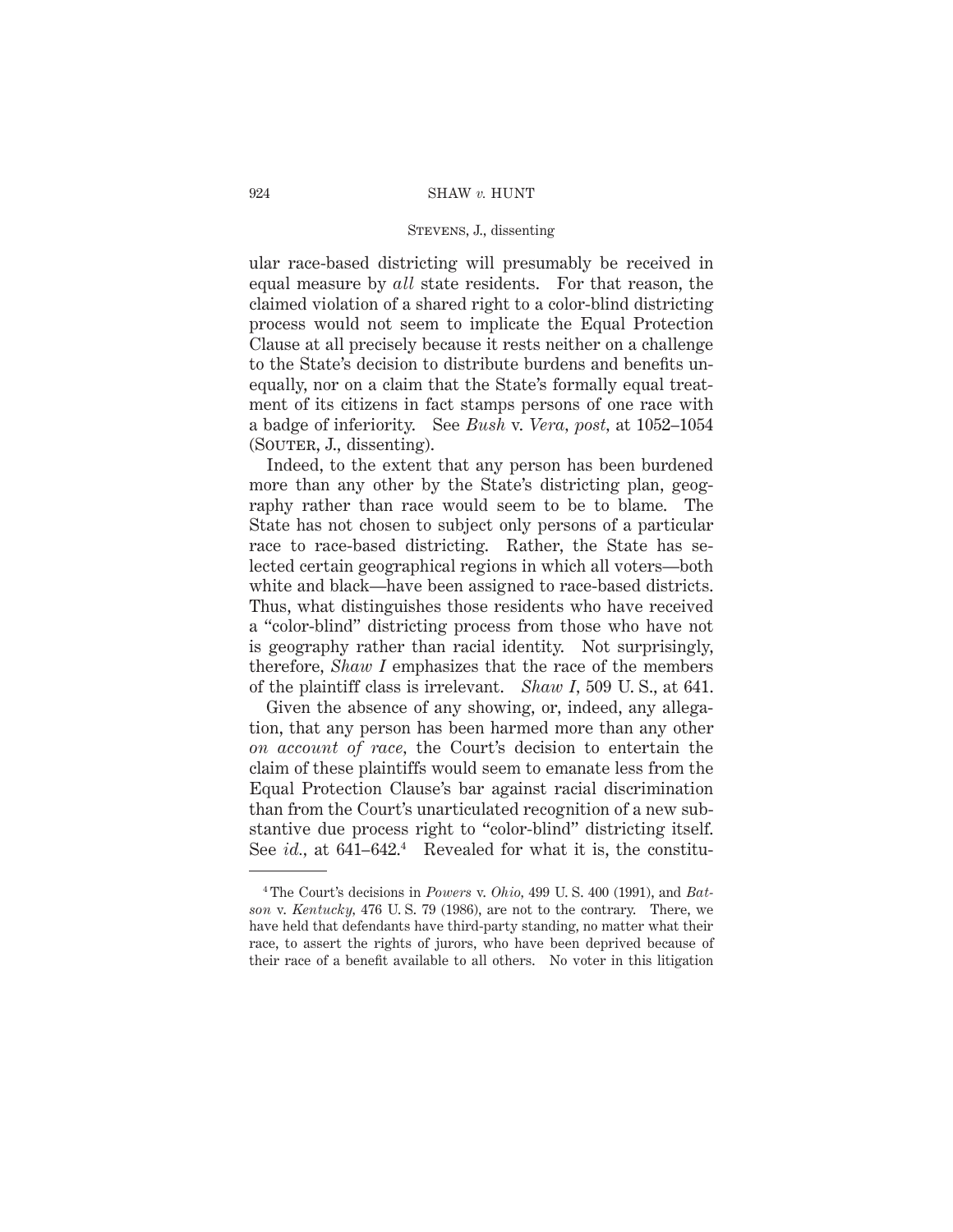tional claim before us ultimately depends for its success on little more than speculative judicial suppositions about the societal message that is to be gleaned from race-based districting. I know of no workable constitutional principle, however, that can discern whether the message conveyed is a distressing endorsement of racial separatism, or an inspiring call to integrate the political process. As a result, I know of no basis for recognizing the right to color-blind districting that has been asserted here.

Even if there were some merit to the constitutional claim, it is at least clear that it requires the recognition of a new constitutional right. For that very reason, the Court's suggestion that pre-*Shaw,* race discrimination precedent somehow compels the application of strict scrutiny is disingenuous. The fact that our equal protection jurisprudence requires strict scrutiny of a claim that the State has used race as a criterion for imposing burdens on some persons but not others does not mean that the Constitution demands that a similar level of review obtain for a claim that the State has used race to impose equal burdens on the polity as a whole, or upon some nonracially defined portion thereof. As to the latter claim, the State may well deserve more deference when it determines that racial considerations are legitimate in a context that results in no race-based, unequal treatment.

To take but one example, I do not believe that it would make sense to apply strict scrutiny to the Federal Government's decision to require citizens to identify their race on census forms, even though that requirement would force citizens to classify themselves racially, and even though such a requirement would arguably convey an insidious message about the Government's continuing belief that race remains relevant to the formulation of public policy. Of course, if the Federal Government required only those persons residing in

has shown either that he has uniquely been denied an otherwise generally available benefit on account of race, or that anyone else has.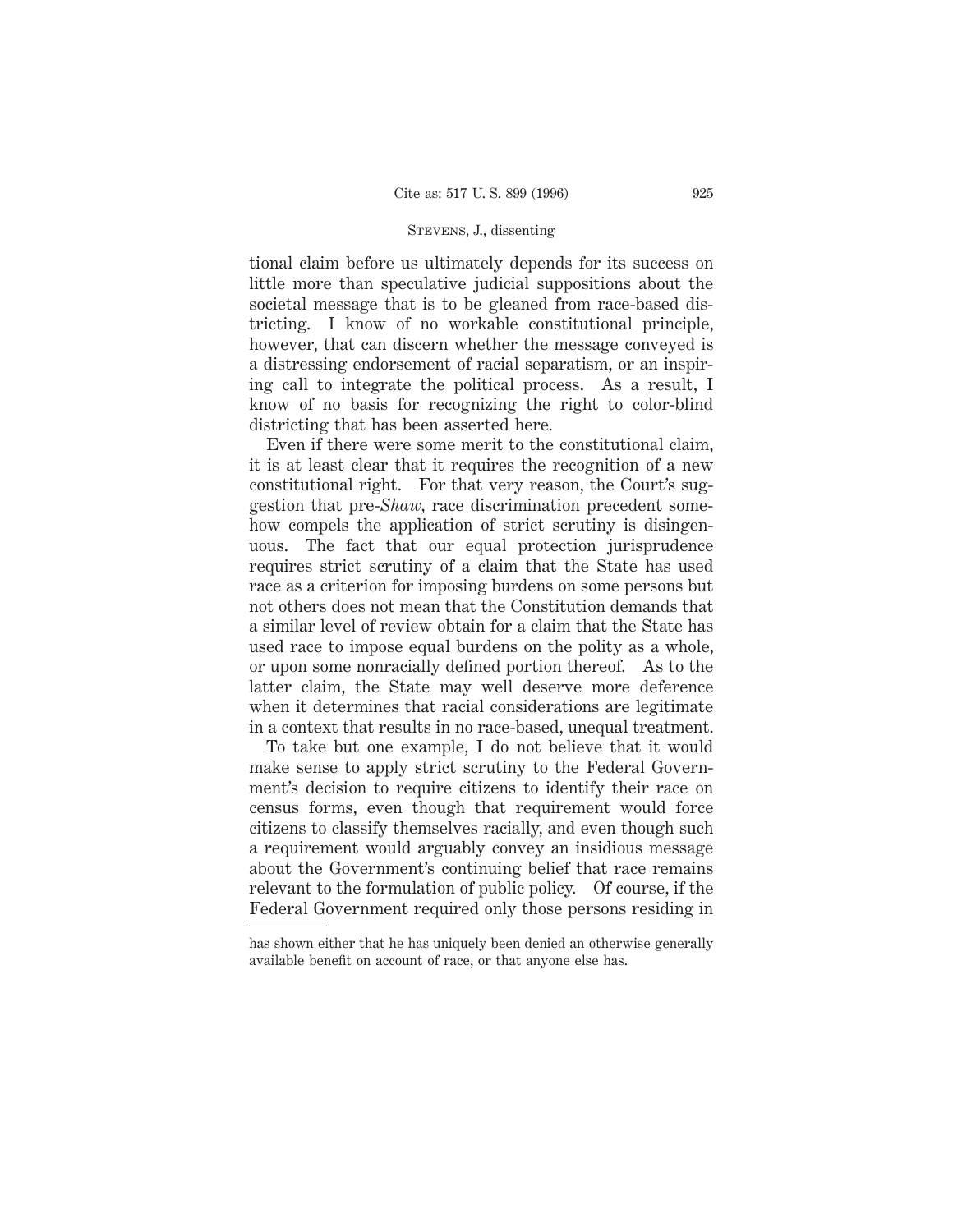the Midwest to identify their race on the census form, I do not doubt that only persons living in States in that region who filled out the forms would have standing to bring the constitutional challenge. I do doubt, however, whether our equal protection jurisprudence would require a federal court to evaluate the claim itself under strict scrutiny. In such a case, the only unequal treatment would have resulted from the State's decision to discriminate on the basis of geography, a race-neutral selection criterion that has not generally been thought to necessitate close judicial review.

The majority ignores these concerns and simply applies the standing test set forth in *United States* v. *Hays,* 515 U. S. 737 (1995), on the apparent assumption that this test adequately identifies those who have been personally denied "equal treatment" on account of race. *Id.,* at 745. In *Hays,* the Court held that a plaintiff has standing to challenge a State's use of race in districting for *Shaw* claims if he (1) lives in a district that allegedly constitutes a racial gerrymander or (2) shows that, although he resides outside such a district, he has been personally subject to a racial classification. *Ante,* at 904. On this basis, the Court concludes that none of the plaintiffs in this action has standing to challenge District 1, but that two of them have standing to challenge District 12. *Ibid.*

As I understand it, the distinction drawn in *Hays* between those who live within a district, and those who do not, is thought to be relevant because voters who live in the "gerrymandered" district will have suffered the "personal" injuries inflicted by race-based districting more than other state residents.5 Those injuries are said to be "representational" harms in the sense that race-based districting may cause officeholders to represent only those of the majority race in

<sup>&</sup>lt;sup>5</sup> As I have explained, even if the *Hays* test showed that much, it would still only demonstrate that the State had used geography, rather than race, to select the citizens who would be deprived of a color-blind districting process.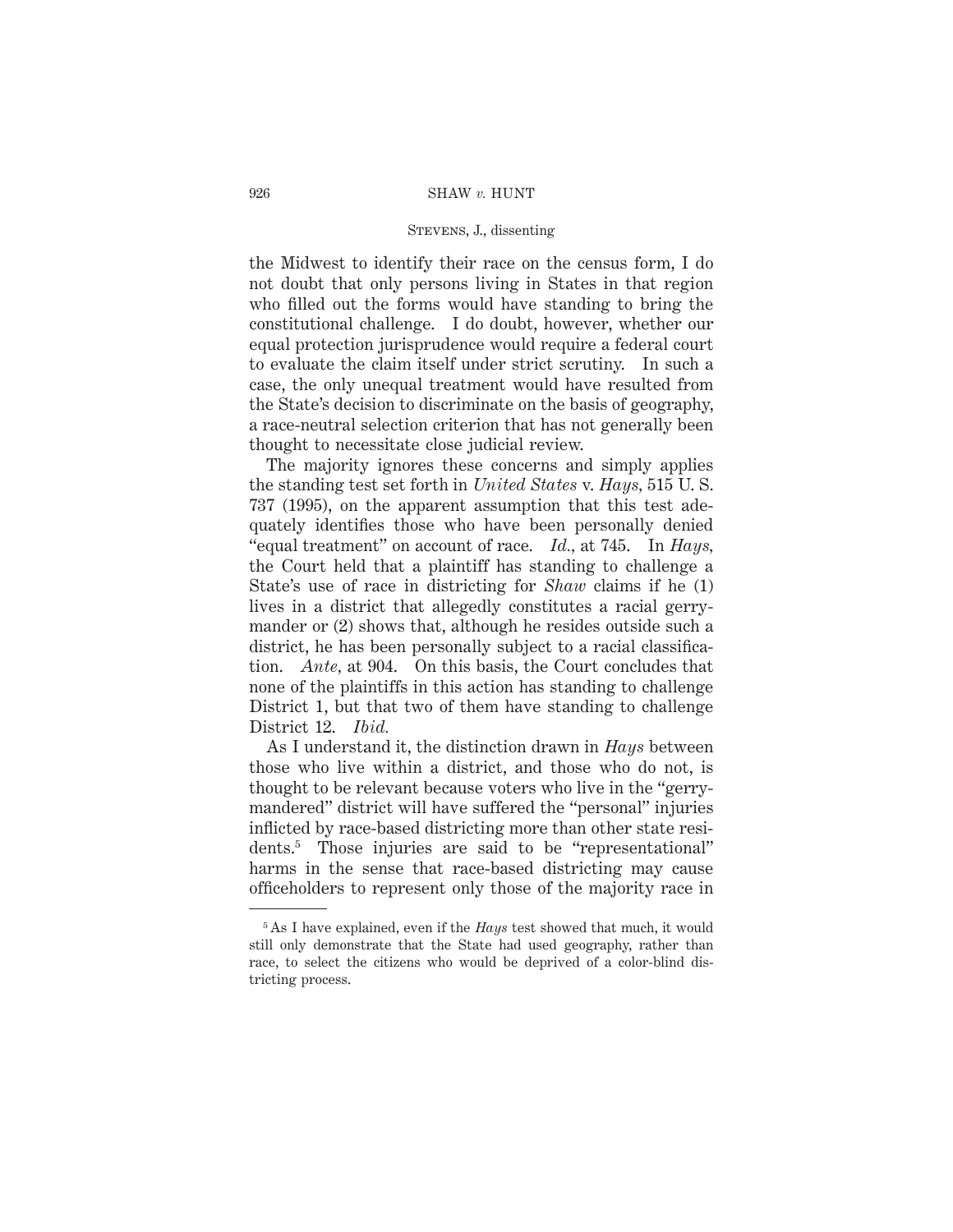their district, or "stigmatic" harms, in the sense that the race-based line-drawing may promote racial hostility. *United States* v. *Hays,* 515 U. S., at 744–745; *Shaw I,* 509 U. S., at 646–649.

Even if I were to accept the flawed assumption that the *Hays* test serves to identify any voter who has been burdened more than any other as a consequence of his race, I would still find it a most puzzling inquiry. What the Court fails to explain, as it failed to explain in *Hays,* is why evidence showing either that one lives in an allegedly racially gerrymandered district or that one's district assignment directly resulted from a racial classification should suffice to distinguish those who have suffered the representational and stigmatic harms that supposedly follow from race-based districting from those who have not.

If representational injuries are what one must show to secure standing under *Hays,* then a demonstration that a voter's race led to his assignment to a particular district would perhaps be relevant to the jurisdictional inquiry, but surely not sufficient to satisfy it. There is no *necessary* correlation between race-based districting assignments and inadequate representation. See *Davis* v. *Bandemer,* 478 U. S. 109, 132 (1986) (opinion of White, J.). Indeed, any assumption that such a correlation exists could only be based on a stereotypical assumption about the kind of representation that politicians elected by minority voters are capable of providing. See *Miller* v. *Johnson,* 515 U. S., at 930 (Stevens, J., dissenting).

To prove the representational harms that *Hays* holds are needed to establish standing to assert a *Shaw* claim, one would think that plaintiffs should be required to put forth evidence that demonstrates that their political representatives are actually unlikely to provide effective representation to those voters whose interests are not aligned with those of the majority race in their district. Here, as the record reveals, no plaintiff has made such a showing. See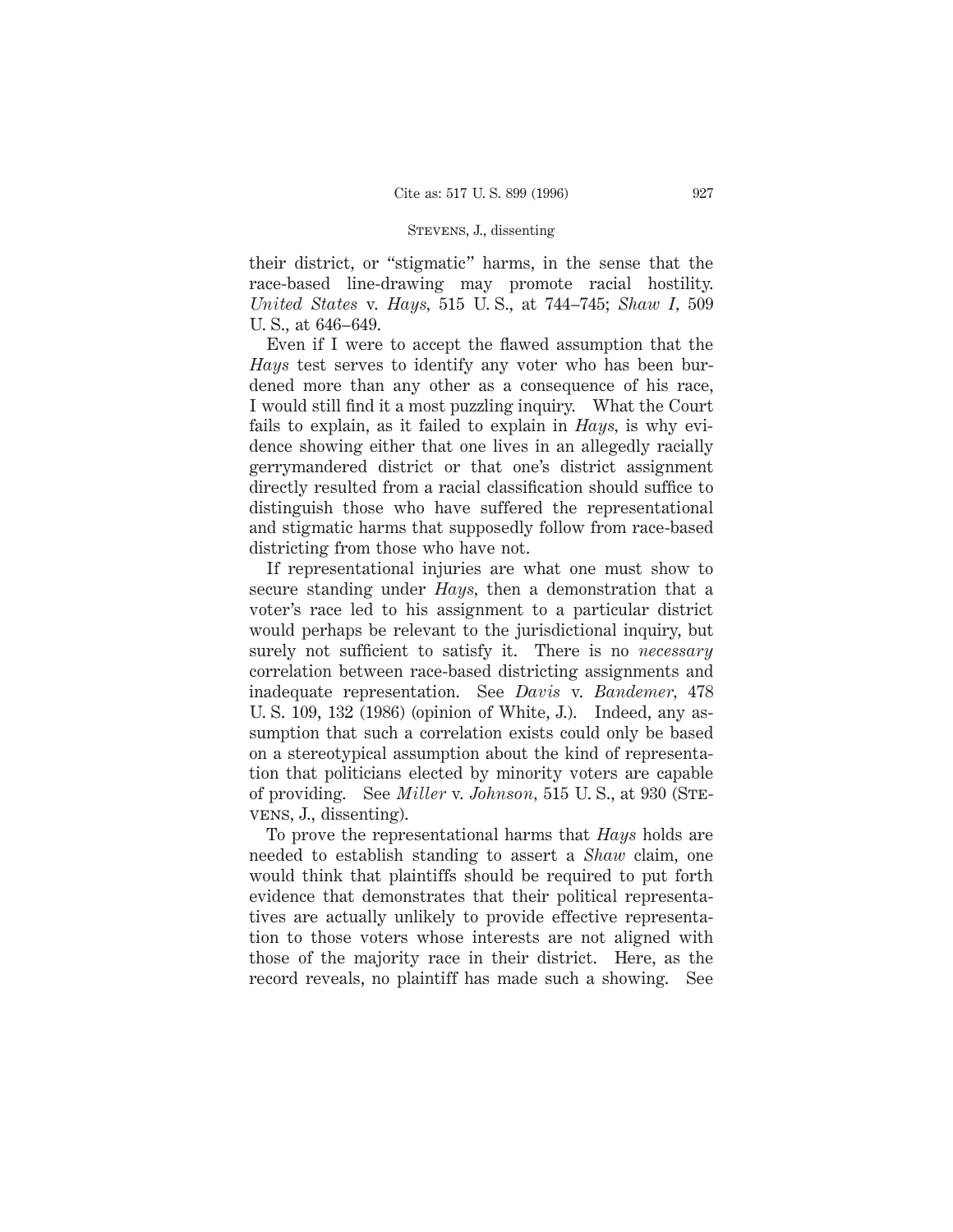861 F. Supp., at 424–425, 471, n. 59. Given our general reluctance to hear claims founded on speculative assertions of injury, I do not understand why the majority concludes that the speculative possibility that race-based districting "may" cause these plaintiffs to receive less than complete representation suffices to create a cognizable case or controversy. *United States* v. *Hays,* 515 U. S., at 745.

If under *Hays* the so-called "stigmatic" harms which result from extreme race-based districting suffice to secure standing, then I fail to see why it matters whether the litigants live within the "gerrymandered" district or were placed in a district as a result of their race. As I have pointed out, all voters in North Carolina would seem to be equally affected by the messages of "balkanization" or "racial apartheid" that racially gerrymandered maps supposedly convey, cf. *Davis,* 478 U. S., at 153 (O'Connor, J., concurring in judgment).

Even if race-based districting could be said to impose more personal harms than the so-called "stigmatic" harms that *Hays* itself identified, I do not understand why any voter's reputation or dignity should be *presumed* to have been harmed simply because he resides in a highly integrated, majority-minority voting district that the legislature has deliberately created. Certainly the background social facts are not such that we should presume that the "stigmatic harm" described in *Hays* and *Shaw I* amounts to that found cognizable under the Equal Protection Clause in *Brown* v. *Board of Education,* 347 U. S. 483, 495 (1954), where statesponsored school segregation caused some students, but not others, to be stamped with a badge of inferiority on account of their race. See *Shaw I,* 509 U. S., at 682, n. 4 (Souter, J., dissenting).

In sum, even if it could be assumed that the plaintiffs in this case asserted the personalized injuries recognized in *Hays* at the time of *Shaw I* by virtue of their bare allegations of racial gerrymandering, they have surely failed to prove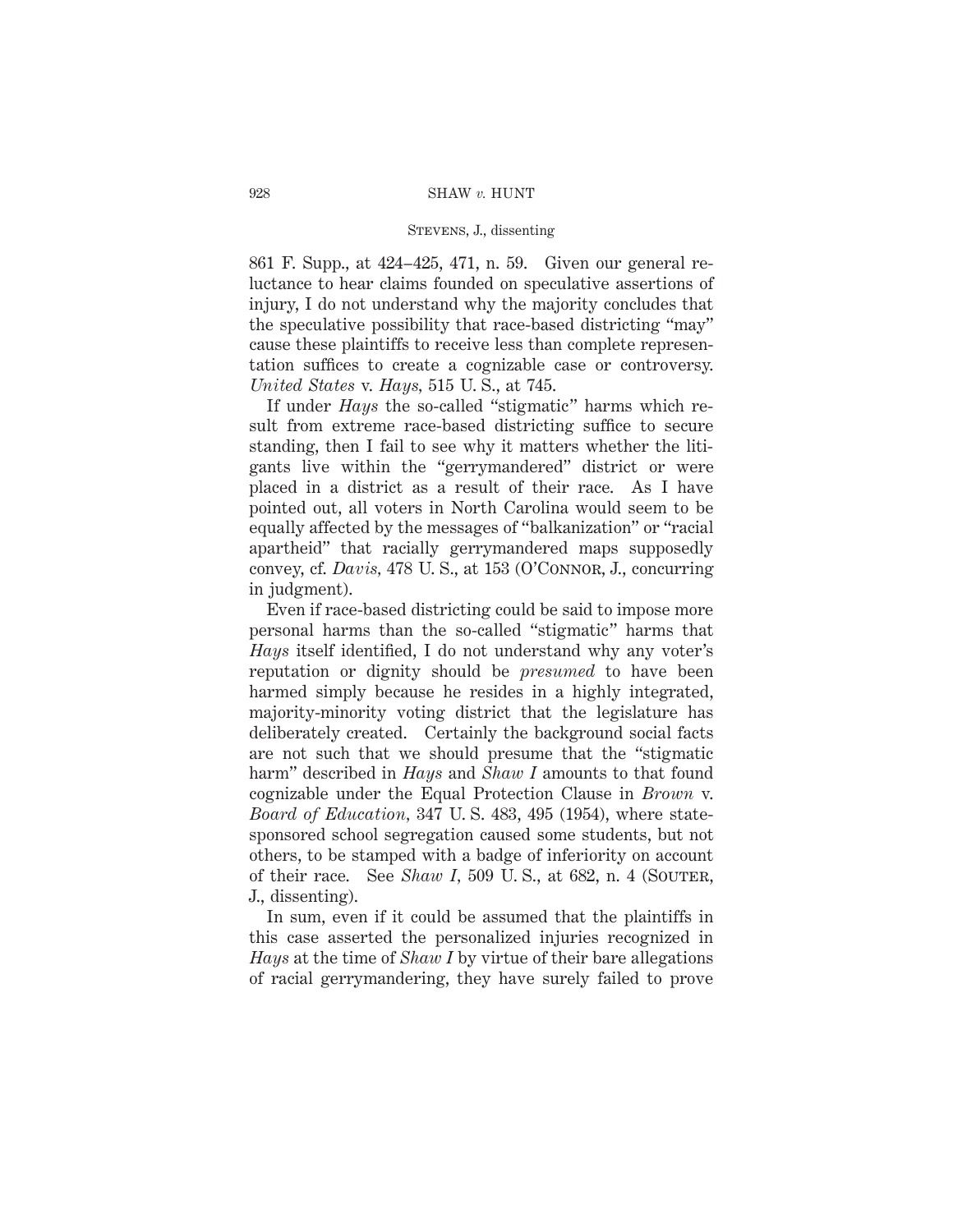the existence of such injuries to the degree that we normally require at this stage of the litigation. See *Lujan* v. *Defenders of Wildlife,* 504 U. S. 555 (1992). Thus, so long as the Court insists on treating this type of suit as a traditional equal protection claim, it must either mean to take a broader view of the power of federal courts to entertain challenges to race-based governmental action than it has heretofore adopted, see *Allen* v. *Wright,* 468 U. S. 737 (1984); cf. *Palmer,* 403 U. S., at 224–225, or to create a special exception to general jurisdictional limitations for plaintiffs such as those before us here. Suffice it to say, I charitably assume the former to be the case, and proceed to consider the merits on the assumption that *Shaw I* was correctly decided.

### II

The District Court concluded that *Shaw I* required the application of strict scrutiny in any case containing proof that "racial considerations played a 'substantial' or 'motivating' role in the line-drawing process, even if they were not the only factor that influenced that process." 861 F. Supp., at 431. The court acknowledged that under this standard *any* deliberate effort to draw majority-minority districts in conformity with the Voting Rights Act would attract the strictest constitutional review, regardless of whether raceneutral districting criteria were also considered. *Id.,* at 429. As a consequence, it applied strict scrutiny in this case solely on the basis of North Carolina's concession that it sought to draw two majority-minority districts in order to comply with the Voting Rights Act, and without performing any inquiry into whether North Carolina had considered race-neutral districting criteria in drawing District 12's boundaries.

As the majority concludes, the District Court's test for triggering strict scrutiny set too low a threshold for subjecting a State's districting effort to rigorous, if not fatal, constitutional review. *Ante,* at 905. In my view, therefore, the Court should at the very least remand the case to allow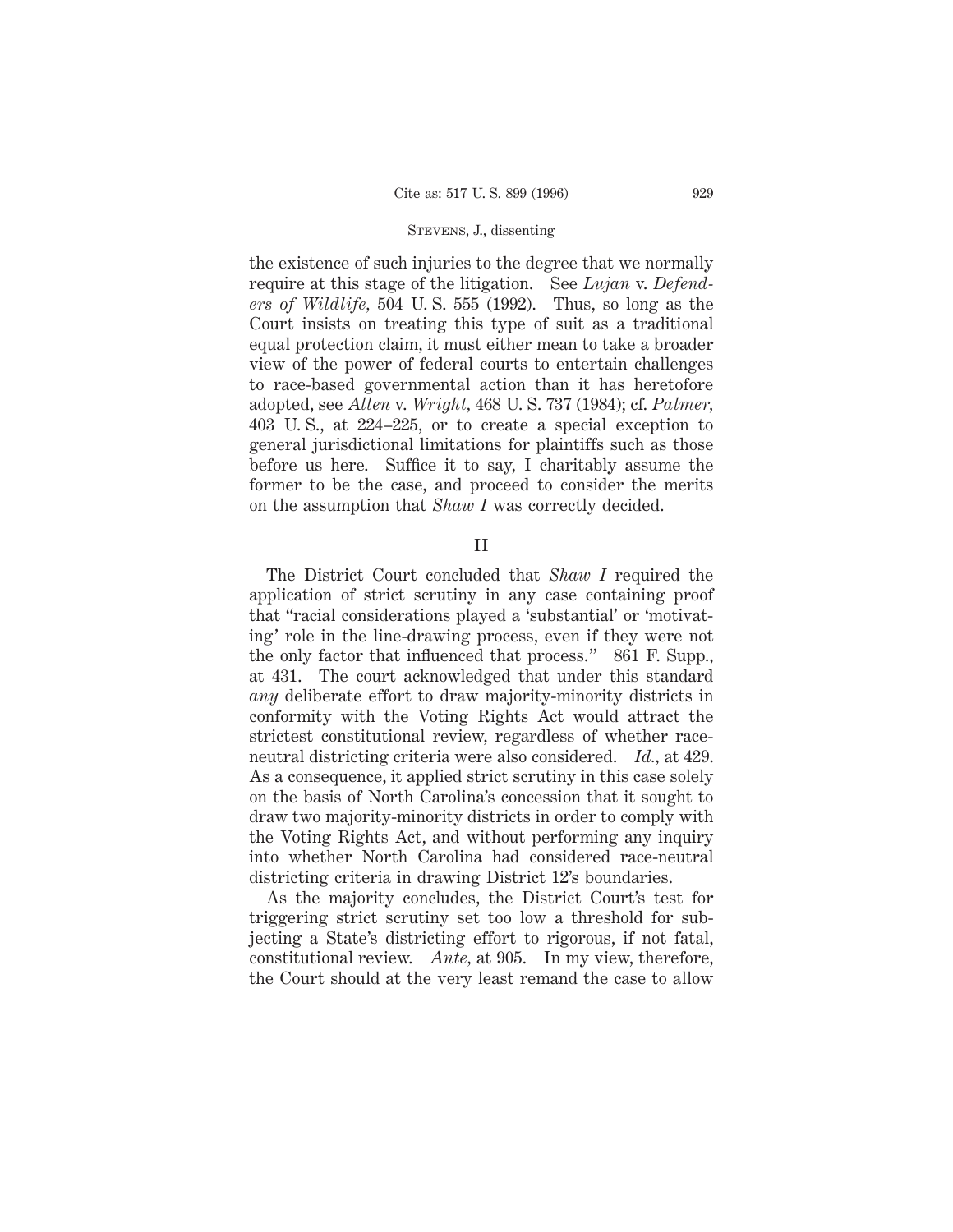the District Court, which possesses an obvious familiarity with the record and a superior understanding of local dynamics, $6$  to make the fact-intensive inquiry into legislative purpose that the proper test for triggering strict scrutiny requires. Although I do not share the majority's willingness to divine on my own the degree to which race determined the precise contours of District 12, if forced to decide the matter on this record, I would reject the majority's conclusion that a fair application of precedent dictates that North Carolina's redistricting effort should be subject to strict scrutiny.

Subsequent to the District Court's decision, we handed down *Miller* v. *Johnson,* 515 U. S. 900 (1995), and issued our summary affirmance in *DeWitt* v. *Wilson,* 515 U. S. 1170 (1995). As I understand the *Miller* test, and as it was applied in *DeWitt,* state legislatures may take racial and ethnic characteristics of voters into account when they are drawing district boundaries without triggering strict scrutiny so long as race is not the "predominant" consideration guiding their deliberations. *Miller* v. *Johnson,* 515 U. S., at 916. To show that race has been "predominant," a plaintiff must show that "the legislature subordinated traditional race-neutral districting principles . . . to racial considerations" in drawing that district. *Ibid.;* see also *id.,* at 928 (O'Connor, J., concurring) ("To invoke strict scrutiny, a plaintiff must show that the State has relied on race in substantial disregard of customary and traditional districting practices"); *DeWitt* v. *Wilson,* 856 F. Supp. 1409, 1412 (ED Cal. 1994), aff'd in part, dism'd in part, 515 U. S. 1170 (1995) (declining to apply strict scrutiny because State complied with traditional districting principles).

<sup>6</sup> That is particularly true here because the author of the District Court opinion was also the author of the District Court opinion in *Gingles* v. *Edmisten,* 590 F. Supp. 345 (EDNC 1984), aff'd in part, rev'd in part, *Thornburg* v. *Gingles,* 478 U. S. 30 (1986).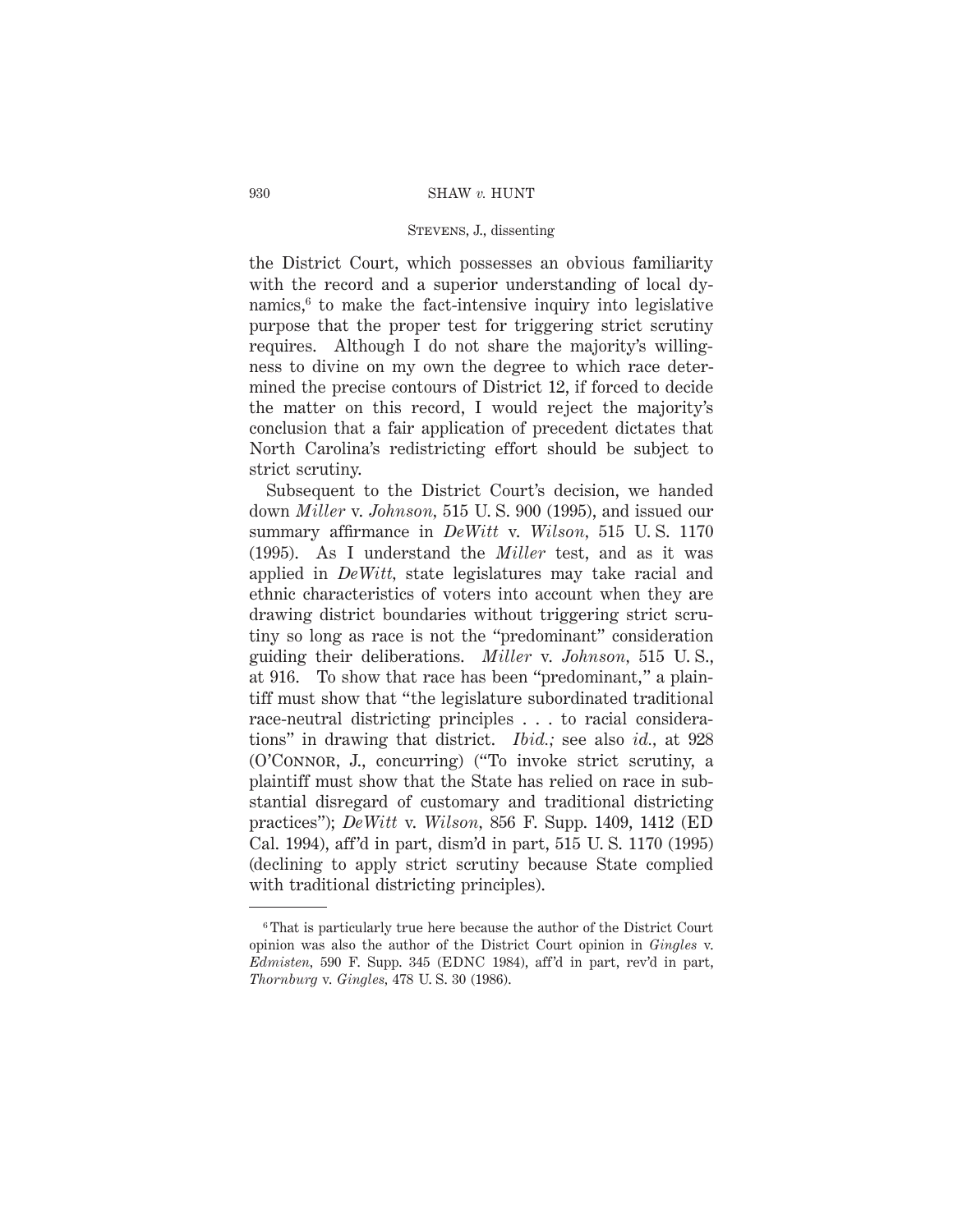Indeed, the principal opinion in *Bush* v. *Vera, post,* p. 952, issued this same day, makes clear that the deliberate consideration of race in drawing district lines does not in and of itself invite constitutional suspicion. As the opinion there explains, our precedents do not require the application of strict scrutiny "to all cases of intentional creation of majority-minority districts." *Bush, post,* at 958. Rather, strict scrutiny should apply only upon a demonstration that " 'race for its own sake, and not other districting principles, was the legislature's dominant and controlling rationale in drawing its district lines.'" *Ibid.* (quoting *Miller*, 515 U. S., at 913).

Because "the legitimate consideration of race in a districting decision is usually inevitable under the Voting Rights Act when communities are racially mixed," *Shaw I,* 509 U. S., at 683 (Souter, J., dissenting), our decisions in *Miller, DeWitt,* and *Bush* have quite properly declined to deem all race-based districting subject to strict scrutiny. Unlike many situations in which the consideration of race itself necessarily gives rise to constitutional suspicion, see, *e. g., Batson* v. *Kentucky,* 476 U. S. 79 (1986); *Adarand Constructors, Inc.* v. *Pen˜a,* 515 U. S. 200 (1995), our precedents have sensibly recognized that in the context of redistricting a plaintiff must demonstrate that race had been used in a particularly determinative manner before strict constitutional scrutiny should obtain. Cf. *Regents of Univ. of Cal.* v. *Bakke,* 438 U. S. 265 (1978). This higher threshold for triggering strict scrutiny comports with the fact that the shared representational and stigmatic harms that *Shaw* purports to guard against are likely to occur only when the State subordinates race-neutral districting principles to a racial goal. See *Shaw I,* 509 U. S., at 646–649; 861 F. Supp., at 476–478 (Voorhees, C. J., dissenting); Pildes & Niemi, 92 Mich. L. Rev., at 499–524.

*Shaw I* is entirely consistent with our holdings that racebased districting which respects traditional districting prin-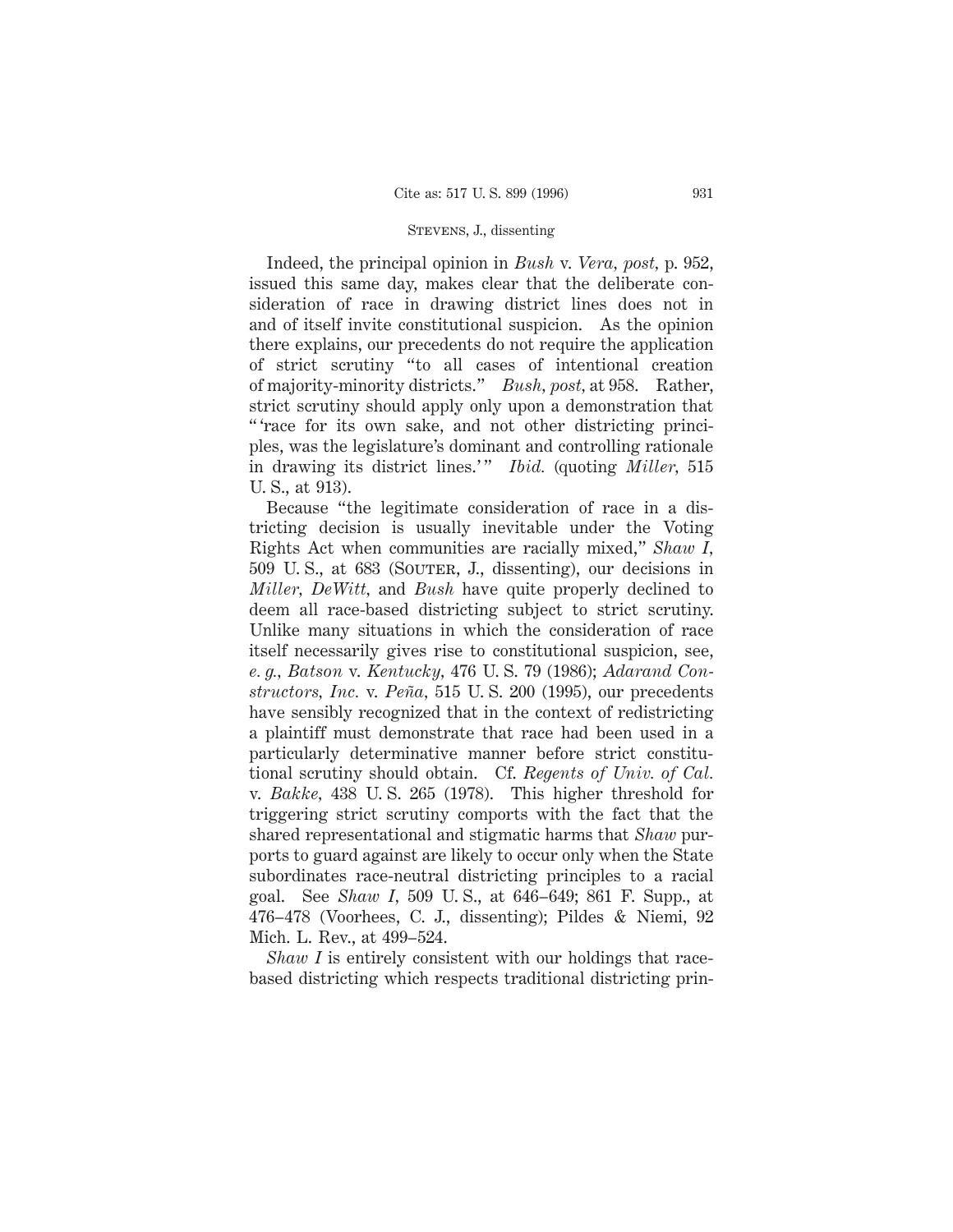ciples does not give rise to constitutional suspicion. As the District Court noted, *Shaw I* expressly reserved the question whether " 'the intentional creation of majority-minority districts, without more,' always gives rise to an equal protection claim." 861 F. Supp., at 429 (quoting *Shaw I,* 509 U. S., at 649). *Shaw I* held only that an equal protection claim could lie as a result of allegations suggesting that the State's districting was "so extremely irregular on its face that it rationally can be viewed only as an effort to segregate the races for purposes of voting, *without regard for traditional districting principles.*" *Id.,* at 642 (emphasis added).

Moreover, *Miller* belies the conclusion that strict scrutiny must apply to all deliberate attempts to draw majorityminority districts if the Equal Protection Clause is to provide any practical limitation on a State's power to engage in race-based districting. Although Georgia argued that it had complied with traditional districting principles, the *Miller* majority had little difficulty concluding that the State's raceneutral explanations were implausible. *Miller* v. *Johnson,* 515 U. S. 900 (1995).7 Thus, *Miller* demonstrates that although States may avoid strict scrutiny by complying with traditional districting principles, they may not do so by proffering pretextual, race-neutral explanations for their maps.

The notion that conscientious federal judges will be able to distinguish race-neutral explanations from pretextual ones is hardly foreign to our race discrimination jurisprudence. In a variety of contexts, from employment to juror selection, we have required plaintiffs to demonstrate not only that a

<sup>7</sup> For example, the State argued that it drew the majority-minority district under review so that it would follow precinct lines, but the Court found that precinct lines had been relied on only because they happened to facilitate the State's effort to achieve a particular racial makeup. Similarly, the State argued that District 11 was drawn in order to ensure that communities of interest would be kept within a single district, but the Court found that no such communities could be found within the district's boundaries. See *Miller* v. *Johnson,* 515 U. S., at 918–920.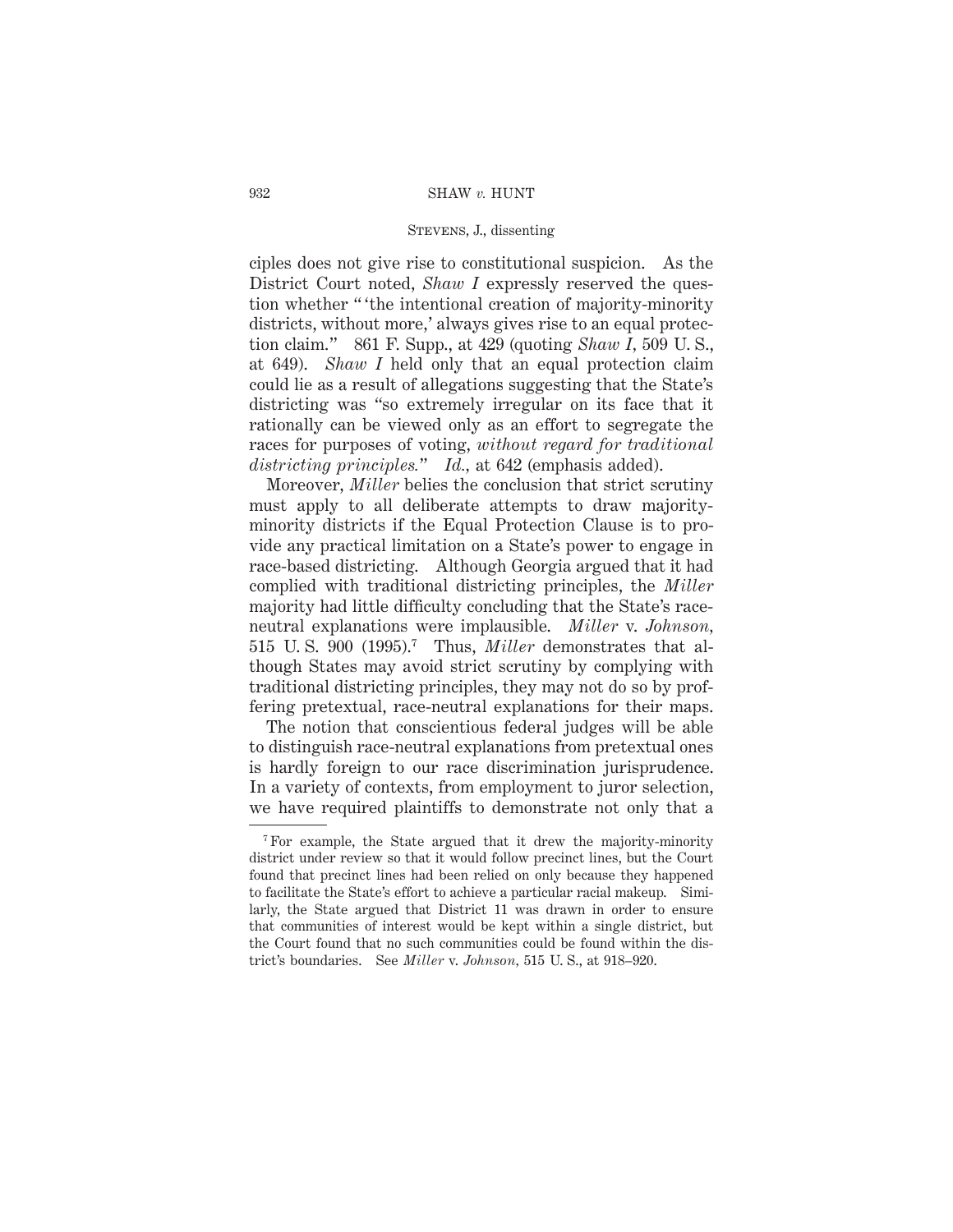defendant's action could be understood as impermissibly race based, but also that the defendant's assertedly raceneutral explanation for that action was in fact a pretext for racial discrimination. *Purkett* v. *Elem,* 514 U. S. 765, 767– 768 (1995); *St. Mary's Honor Center* v. *Hicks,* 509 U. S. 502, 518–519 (1993). Similarly, I understand *Shaw I, Miller, De-Witt,* and *Bush* to require plaintiffs to prove that the State did not respect traditional districting principles in drawing majority-minority districts. See *Bush, post,* at 958.

In holding that the present record shows race to have been the "predominant" consideration in the creation of District 12, the Court relies on two pieces of evidence: the State's admission that its "overriding" purpose was to " 'create two congressional districts with effective black voting majorities,'" *ante*, at 906; and the "'geographically non-compact'" shape of District 12, *ibid.* In my view, this evidence does not suffice to trigger strict scrutiny under the "demanding" test that *Miller* establishes. *Miller* v. *Johnson,* 515 U. S., at  $928$  (O'CONNOR, J., concurring).<sup>8</sup>

North Carolina's admission reveals that it intended to create a second majority-minority district.9 That says noth-

<sup>8</sup> It is unclear whether the majority believes that it is the combination of these two pieces of evidence that satisfies *Miller,* or whether either one would suffice.

<sup>9</sup> Citing to trial and deposition testimony, the majority also relies on a statement by North Carolina's chief mapmaker, Gerry Cohen, that the creation of a majority-minority district was the "'principal reason'" for the configurations of District 1 and District 12. *Ante,* at 906. Mr. Cohen's more complete explanation of the "'principal reason'" was to create "two majority black districts that had communities of interest within each one." Tr. 514. What Mr. Cohen admitted, therefore, was only that the State intentionally drew a majority-minority district that would respect traditional districting principles. Moreover, Mr. Cohen's "admission" in his deposition only pertained to District 1. App. 675. Finally, he explained in his deposition that "other reasons" also explained that district's configuration. *Ibid.* Absent a showing that those "other reasons" were race based, Mr. Cohen's admission does not show that North Carolina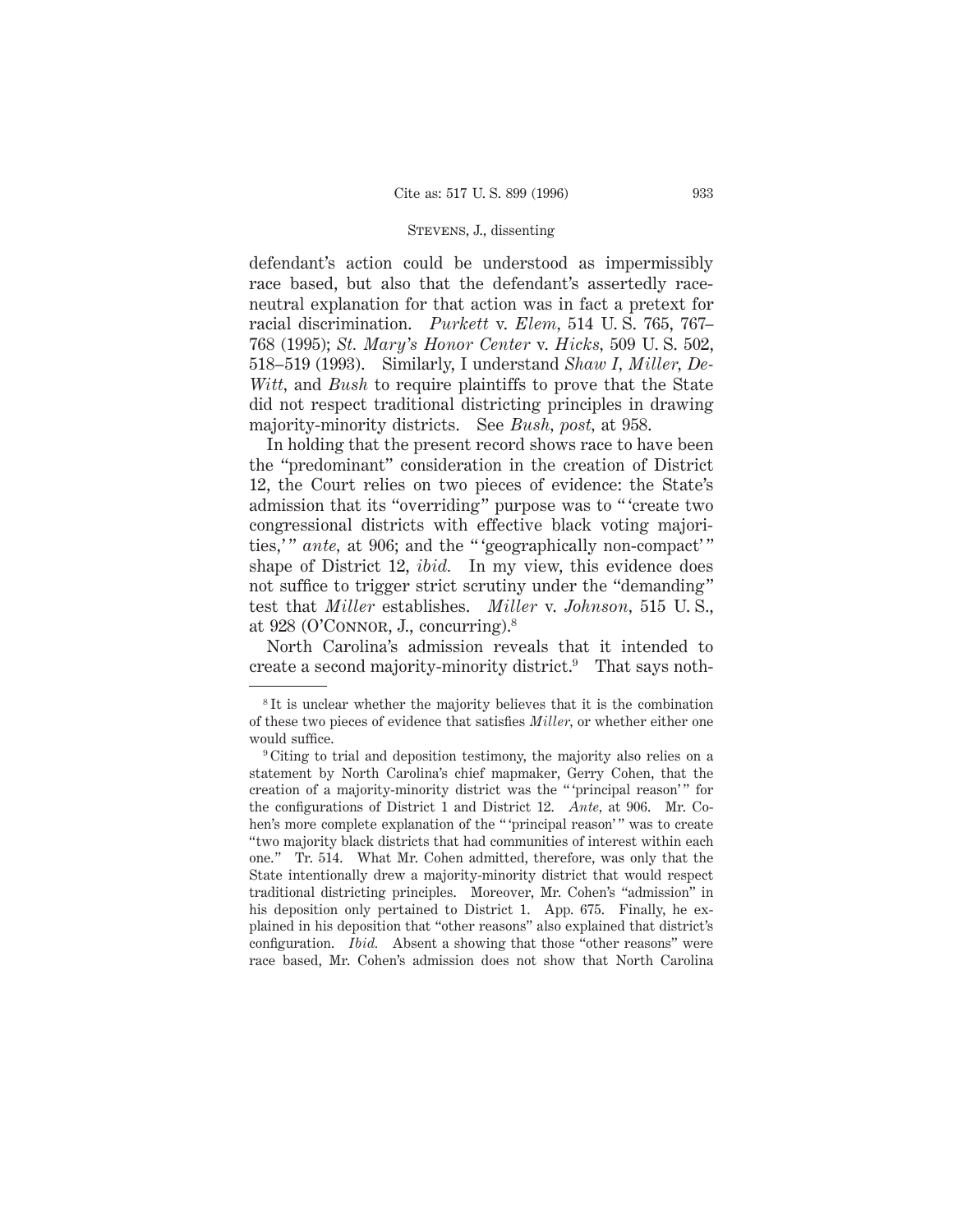ing about whether it subordinated traditional districting principles in drawing District 12. States that conclude that federal law requires majority-minority districts have little choice but to give "overriding" weight to that concern. Indeed, in *Voinovich* v. *Quilter,* 507 U. S. 146, 159 (1993), we explained that evidence that showed that Ohio's chief mapmaker preferred "federal over state law when he believed the two in conflict does not raise an inference of intentional discrimination; it demonstrates obedience to the Supremacy Clause of the United States Constitution." For that reason, we have not previously held that concessions such as North Carolina's suffice to trigger strict scrutiny. Cf. *Bush, post,* at 958, 962.10 Thus, the State's concession is of little significance.

District 12's noncompact appearance also fails to show that North Carolina engaged in suspect race-based districting. There is no federal statutory or constitutional requirement that state electoral boundaries conform to any particular ideal of geographic compactness. In addition, although the North Carolina Constitution requires electoral districts for state elective office to be *contiguous,* it does not require them to be geographically *compact.*<sup>11</sup> N. C. Const., Art. II,

<sup>11</sup> The State Constitution sets forth no limitation on districting for federal offices. Moreover, the state-prepared 1991 Legislator's Guide to North Carolina Legislative and Congressional Redistricting points out

subordinated race-neutral districting criteria in drawing District 1; it shows only that the need to comply with federal law was critical.

<sup>10</sup> In *DeWitt* v. *Wilson,* 856 F. Supp. 1409 (ED Cal. 1994), for example, the State conceded that compliance with § 5 of the Voting Rights Act constituted the one unavoidable limitation on its redistricting process. Id., at 1410. Nevertheless, we affirmed the District Court's conclusion that strict scrutiny did not apply because the State gave significant weight to several race-neutral considerations in meeting that goal. *Id.,* at 1415. Moreover, in *Miller* v. *Johnson,* 515 U. S. 900 (1995), the Court applied strict scrutiny only after it concluded that the State considered only race in adding African-American voters to District 11; it did not hold that Georgia's general admissions about its desire to comply with federal law themselves sufficed. *Id.,* at 917–919.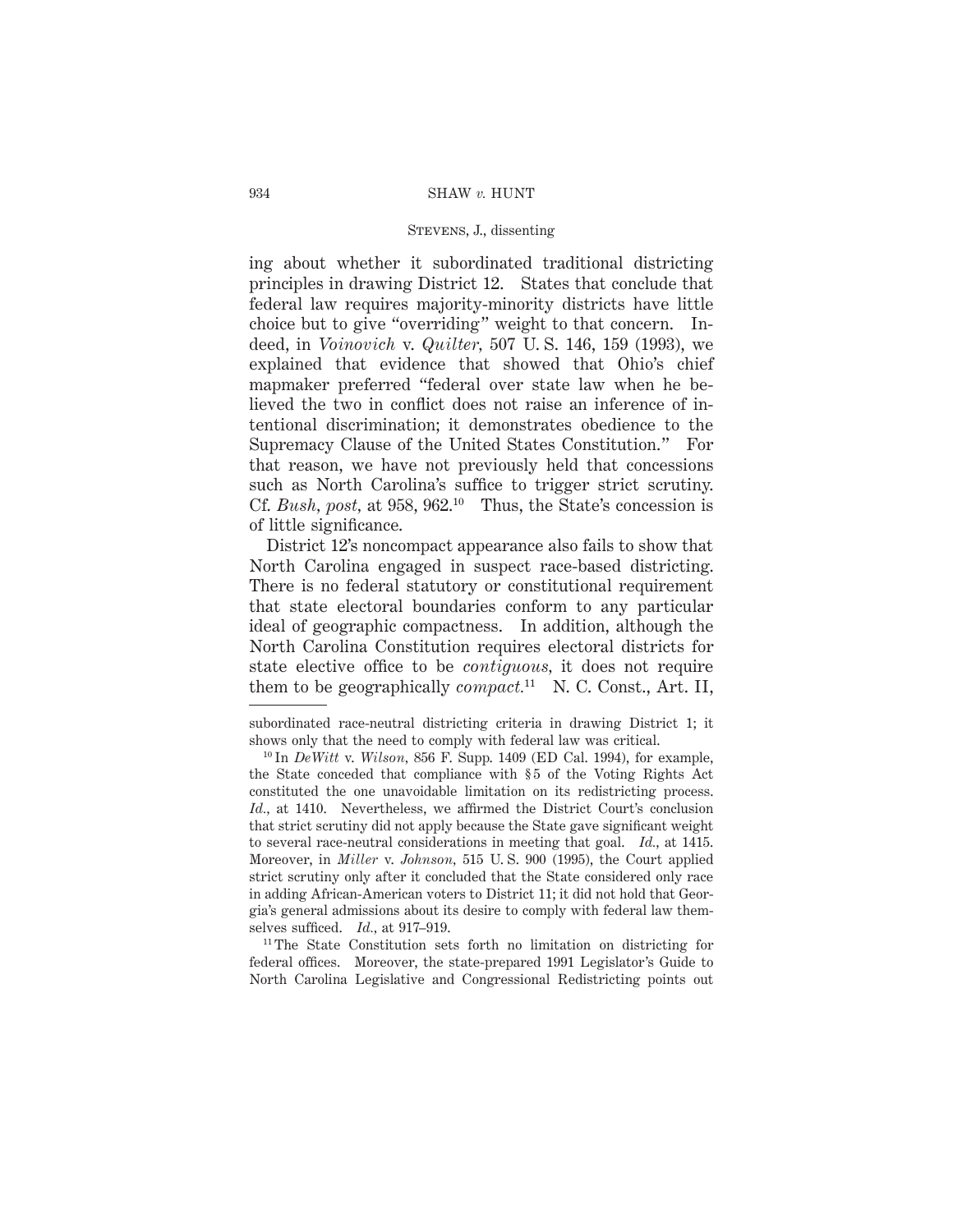§§ 2, 5 (1984). Given that numerous States have written geographical compactness requirements into their State Constitutions, North Carolina's omission on this score is noteworthy. See Grofman, Criteria for Districting: A Social Science Perspective, 33 UCLA L. Rev. 77, 84 (1985). It reveals that North Carolina's creation of a geographically noncompact district does not itself mark a deviation from any prevailing state districting principle.12 Thus, while the serpentine character of District 12 may give rise to an *inference* that traditional districting principles were subordinated to race in determining its boundaries, it cannot fairly be said to *prove* that conclusion in light of the clear evidence demonstrating race-neutral explanations for the district's tortured shape. See *infra,* at 936–937.

There is a more fundamental flaw in the majority's conclusion that racial concerns predominantly explain the creation of District 12. The evidence of shape and intent relied on by the majority cannot overcome the basic fact that North Carolina did not have to draw Districts 1 and 12 in order to comply with the Justice Department's finding that federal law required the creation of two majority-minority districts. That goal could have been more straightfor-

"The recent decision in *Davis* v. *Bandemer* . . . mentions irregularlyshaped districts as a possible sign of gerrymandering but makes clear that irregular shapes alone do not invalidate a redistricting plan." *Ibid.*

that the state-law prohibition against dividing counties in formulating state electoral districts was eliminated in the 1980's. See Legislator's Guide to North Carolina Legislative and Congressional Redistricting 12 (Feb. 1991).

<sup>&</sup>lt;sup>12</sup> Indeed, the State's guide to redistricting specifically informed state legislators that compactness was of little legal significance. "Neither the State nor federal constitution requires districts to be compact. Critics often refer to the lack of compactness of a particular district or group of districts as a sign of gerrymandering, but no court has ever struck down a plan merely on the basis that it did not appear to be compact. Although there are geometric methods for measuring the compactness of an area, these methods have not been recognized as judicial standards for evaluating the compactness of districts.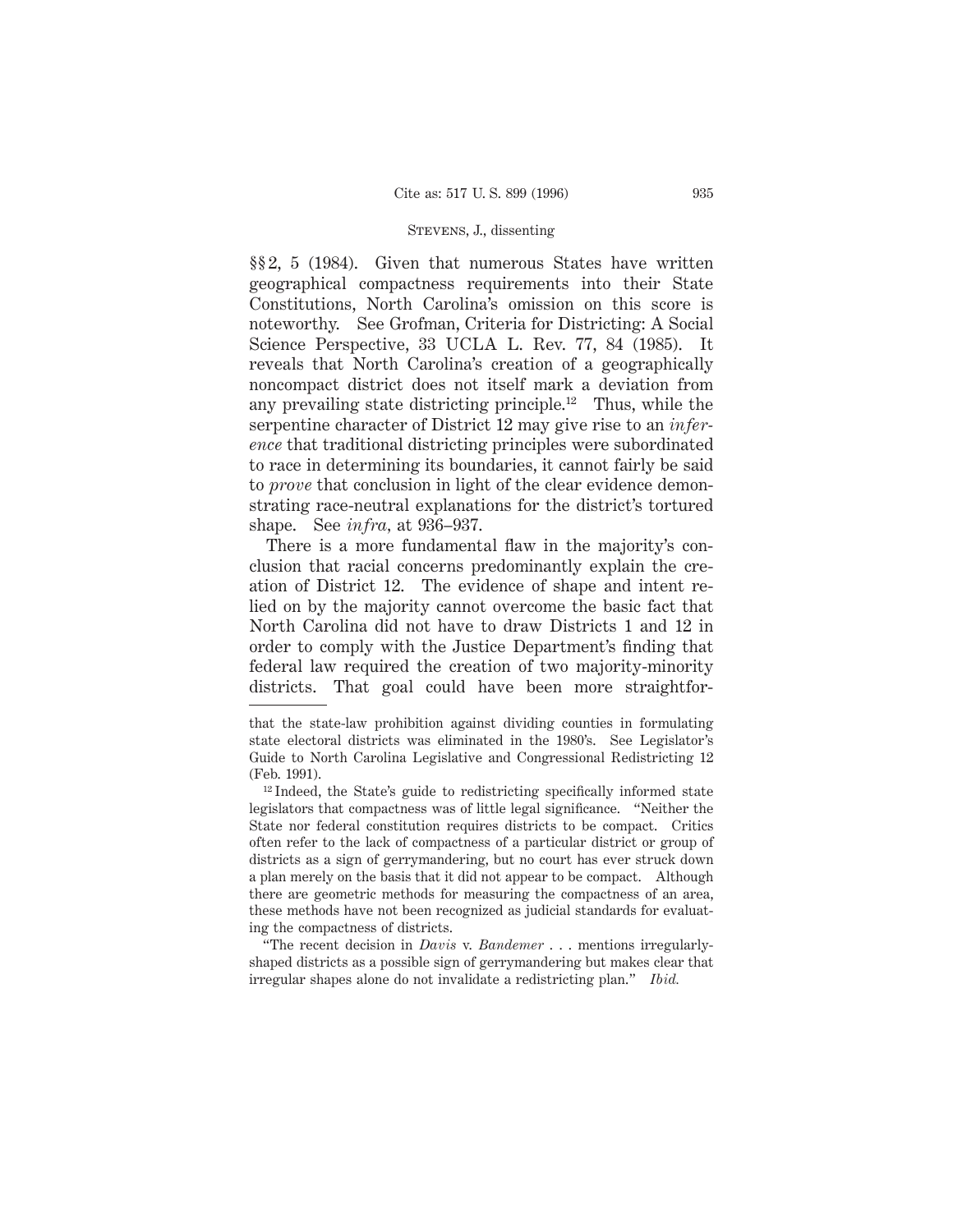wardly accomplished by simply adopting the Attorney General's recommendation to draw a geographically compact district in the southeastern portion of the State in addition to the majority-minority district that had already been drawn in the northeastern and Piedmont regions. See *Shaw I,* 509 U. S., at 634–635; 861 F. Supp., at 460, 461–462, 464.

That the legislature chose to draw Districts 1 and 12 instead surely suggests that something more than the desire to create a majority-minority district took precedence. For that reason, this case would seem to present a version of the very hypothetical that the principal opinion in *Bush* suggests should pose no constitutional problem—"an otherwise compact majority-minority district that is misshapen by predominantly nonracial, political manipulation." *Bush, post,* at 981.

Here, no evidence suggests that race played any role in the legislature's decision to choose the winding contours of District 12 over the more cartographically pleasant boundaries proposed by the Attorney General.13 Rather, the rec-

<sup>&</sup>lt;sup>13</sup> The State's decision to give little weight to how the district would look on a map is entirely justifiable. Although a voter clearly has an interest in being in a district whose members share similar interests and concerns, that interest need not, and often is not, vindicated by drawing districts with attractive shapes. "[The Districts'] perceived 'ugliness' their extreme irregularity of shape—is entirely a function of an artificial perspective unrelated to the common goings and comings of the citizenvoter. From the mapmaker's wholly imaginary vertical perspective at 1:25,000 or so range, a citizen may well find his district's one-dimensional, featureless shape aesthetically 'bizarre,' 'grotesque,' or 'ugly.' But back down at ground or eye-level, viewing things from his normal closely-bound horizontal perspective, the irregularity of outline or exact volume of the district in which he resides surely is not a matter of any great practical consequence to his conduct as a citizen-voter." 861 F. Supp. 408, 472, n. 60 (EDNC 1994).

In the same vein, I doubt that residents of hook-shaped Massachusetts receive less effective representation than their counterparts in perfectly rectangular Wyoming, or that the voting power of residents of Hawaii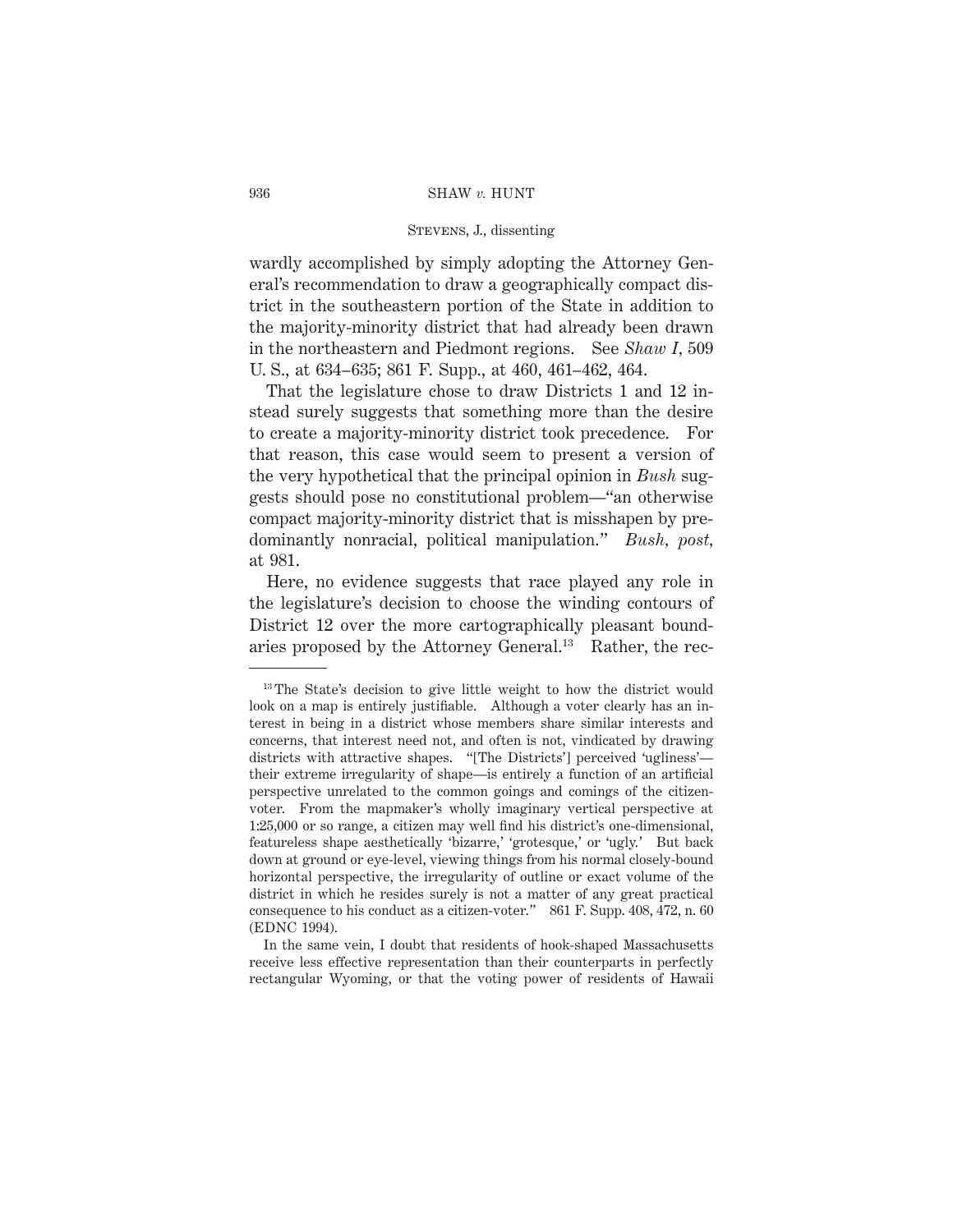ord reveals that two race-neutral, traditional districting criteria determined District 12's shape: the interest in ensuring that incumbents would remain residents of the districts they have previously represented; and the interest in placing predominantly rural voters in one district and predominantly urban voters in another. 861 F. Supp., at 466–472; see also *Miller* v. *Johnson,* 515 U. S. 900 (1995) (considering whether communities of interest were preserved); *White* v. *Weiser,* 412 U. S. 783, 793–797 (1973) (establishing incumbency protection as a legitimate districting principle).

Unlike most States, North Carolina has not given its chief executive any power to veto enactments of its legislature. Thus, even though the voters had elected a Republican Governor, the Democratic majority in the legislature was in control of the districting process. It was the Democrats who first decided to adopt the 11-white-district plan that arguably would have violated § 2 of the Voting Rights Act and gave rise to the Attorney General's objection under § 5. It was also the Democrats who rejected Republican Party maps that contained two majority-minority districts because they created too many districts in which a majority of the residents were registered Republicans. 861 F. Supp., at 460.

If race rather than incumbency protection had been the dominant consideration, it seems highly unlikely that the Democrats would have drawn this bizarre district rather than accepting more compact options that were clearly available. If race, rather than politics, had been the "predominant" consideration for the Democrats, they could have accepted the Republican Plan, thereby satisfying the Attorney General and avoiding any significant risk of liability as well as the attack mounted by the plaintiffs in this case. Instead, as the detailed findings of the District Court demonstrate, the legislature deliberately crafted a districting plan that

is in any way impaired by virtue of the fact that their State is not even contiguous.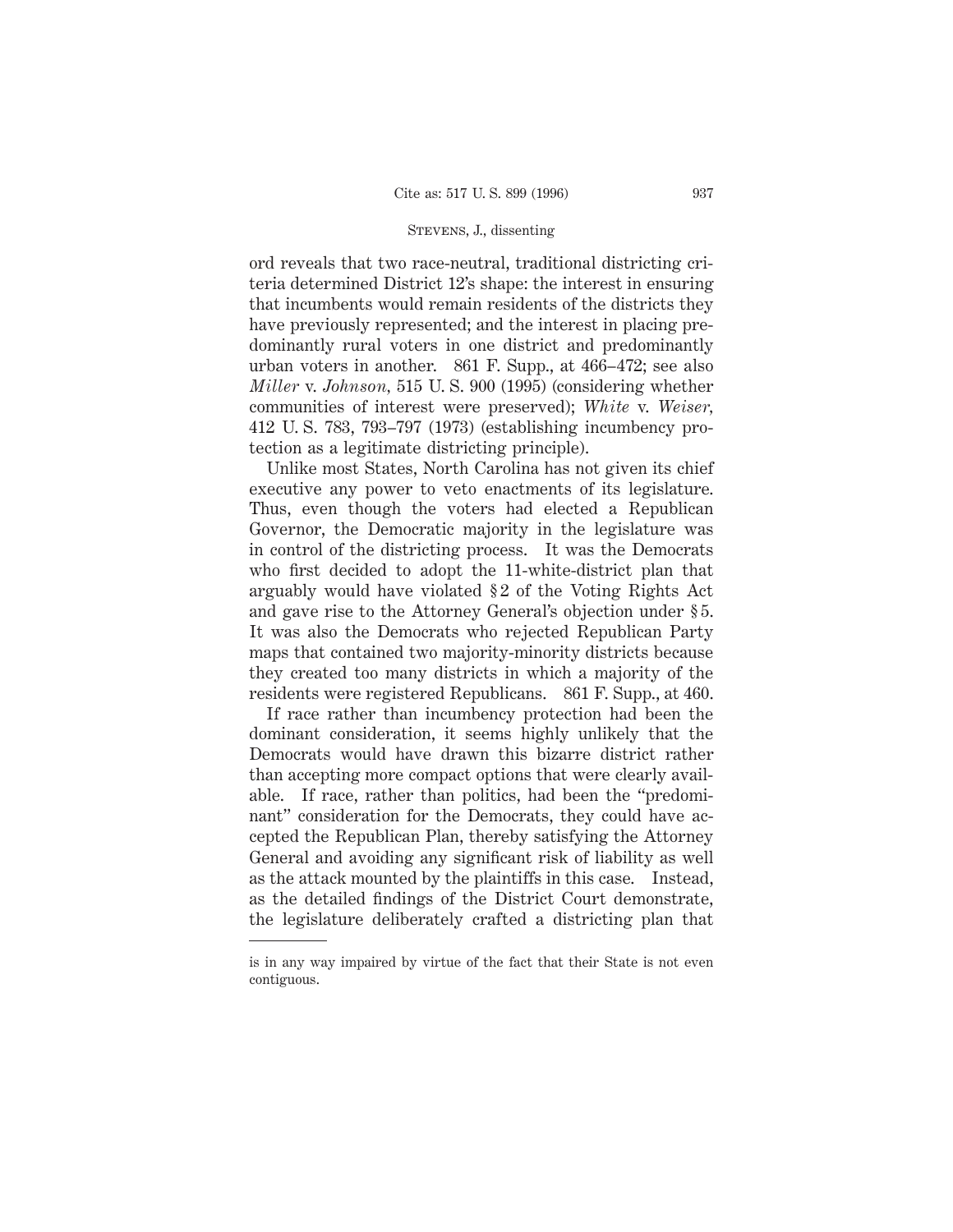would accommodate the needs of Democratic incumbents. *Id.*, at 466–467.<sup>14</sup>

If the Democrats remain in control of the districting process after the remand in this case, it will be interesting to see whether they will be willing to sacrifice one or more Democratic-majority districts in order to create at least two districts with effective minority voting majorities. My review of the history revealed in the findings of the District Court persuades me that political considerations will probably take priority over racial considerations in the immediate future, just as they surely did during the process of rejecting the Republican Plan and ultimately adopting the plan challenged in this case.15

A deliberate effort to consolidate urban voters in one district and rural voters in another also explains District 12's highly irregular shape. Before District 12 had been drawn, members of the public as well as legislators had urged that "the observance of distinctive urban and rural communities of interest should be a prime consideration in the general redistricting process." *Id.,* at 466. As a result, the legislature was naturally attracted to a plan that, although less than esthetically pleasing, included both District 12, which links the State's major urban centers, and District 1, which has a population that predominantly lives in cities with populations of less than 20,000. *Id.,* at 467.

 $14$  It is ironic that despite the clear indications that party politics explain the district's odd shape, the Court affirmed the District Court's dismissal of the plaintiffs' partisan gerrymandering claim. See *Pope* v. *Blue,* 506 U. S. 801 (1992).

<sup>&</sup>lt;sup>15</sup> Interestingly, the Justice Department concluded that it was the State's impermissible desire to favor white incumbents over African-American voters that explained North Carolina's refusal to create a second district and thus gave rise to a violation of the purpose prong of § 5 of the Voting Rights Act. See *Shaw I,* 509 U. S. 630, 635 (1993). Of course, the white plaintiffs before us here have no standing to object to District 12 on similar grounds.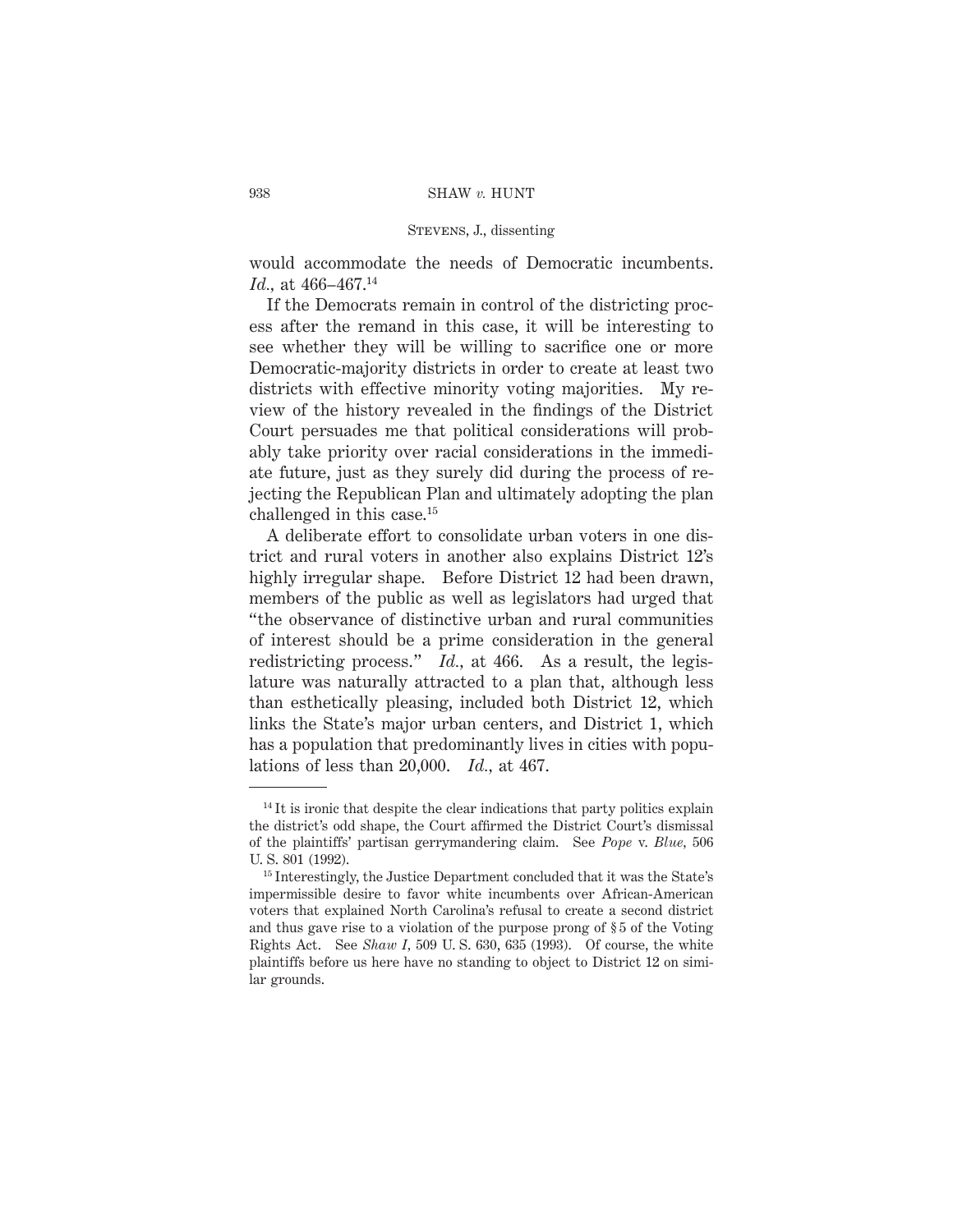Moreover, the record reveals that District 12's lines were drawn in order to unite an African-American community whose political tradition was quite distinct from the one that defines African-American voters in the Coastal Plain, which District 1 surrounds. *Ibid.* Indeed, two other majorityminority-district plans with less torturous boundaries were thought unsatisfactory precisely because they did not unite communities of interest. 861 F. Supp., at 465–466; Tr. 481. Significantly, the irregular contours of District 12 track the State's main interstate highway and are located entirely within the culturally distinct Piedmont Crescent region. 861 F. Supp., at 466. Clearly, then, District 12 was drawn around a community "defined by actual shared interests" rather than racial demography. *Miller* v. *Johnson,* 515 U. S., at 916; see also *Shaw I,* 509 U. S., at 647–648; *DeWitt* v. *Wilson,* 856 F. Supp., at 1412, 1413–1414 (recognizing that districts were "functionally" compact because they surrounded "communit[ies] of interest").

In light of the majority's decision not to remand for proper application of the *Miller* test, I do not understand how it can condemn the drawing of District 12 given these two raceneutral justifications for its shape. To be sure, in choosing a district that snakes rather than sits, North Carolina did not put a premium on geographical compactness. But I do not understand why that should matter in light of the evidence that shows that other race-neutral districting considerations were determinative.<sup>16</sup>

<sup>&</sup>lt;sup>16</sup> Although the majority asserts that North Carolina "subordinated" traditional districting principles to racial concerns because "[r]ace was the criterion that, in the State's view, could not be compromised," *ante,* at 907, no evidence suggests that North Carolina would have sacrificed traditional districting principles in order to draw a second majorityminority district. Rather, the record reveals that the State chose District 12 over other options so that its plan would remain faithful to traditional, race-neutral districting criteria. If strict scrutiny applies even when a State draws a majority-minority district that respects traditional district-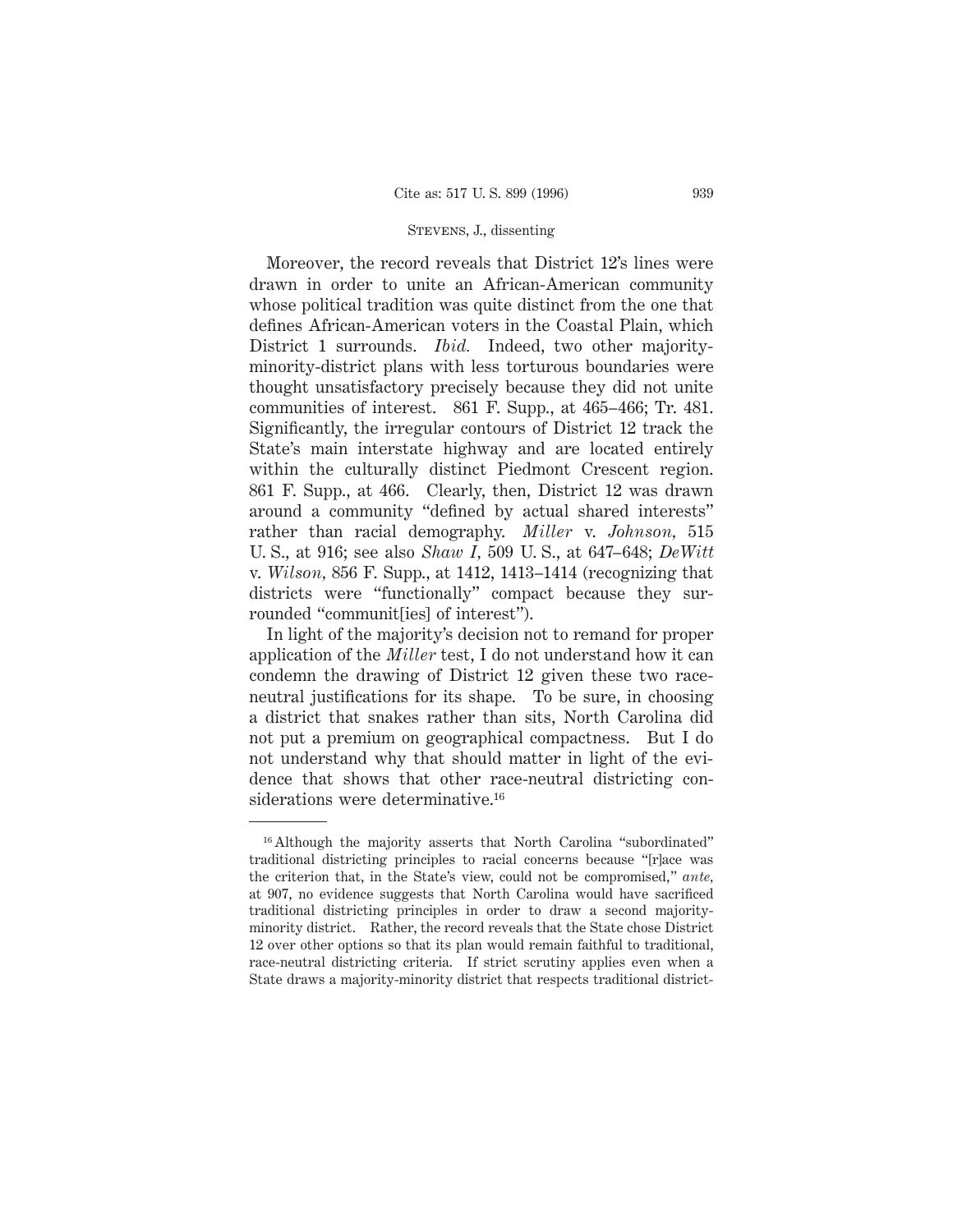# III

As the foregoing discussion illustrates, legislative decisions are often the product of compromise and mixed motives. For that reason, I have always been skeptical about the value of motivational analysis as a basis for constitutional adjudication. See, *e. g., Washington* v. *Davis,* 426 U. S. 229, 253–254 (1976) (Stevens, J., concurring). I am particularly skeptical of such an inquiry in a case of this type, as mixed motivations would seem to be endemic to the endeavor of political districting. See, *e. g, Bush, post,* at 959 ("The present suit is a mixed motive case").

The majority's analysis of the "compelling interest" issue nicely demonstrates the problem with parsing legislative motive in this context. The majority posits that the legislature's compelling interest in drawing District 12 was its desire to avoid liability under § 2 of the Voting Rights Act. Yet it addresses the question whether North Carolina had a compelling interest only because it first concludes that a racial purpose dominated the State's districting effort.

It seems to me that if the State's true purpose were to serve its compelling interest in staving off costly litigation by complying with federal law, then it cannot be correct to say that a racially discriminatory purpose *controlled* its line-drawing. A more accurate conclusion would be that the State took race into account only to the extent necessary to meet the requirements of a carefully thought out federal statute. See *Voinovich* v. *Quilter,* 507 U. S., at 159. The majority's implicit equation of the intentional consideration

ing principles, then I do not see how a State can ever create a majorityminority district in order to fulfill its obligations under the Voting Rights Act without inviting constitutional suspicion. I had thought that the "demanding" standard *Miller* established, *Miller* v. *Johnson,* 515 U. S., at 928 (O'Connor, J., concurring), as well as our summary affirmance in *DeWitt,* reflected our determination that States should not be so constrained.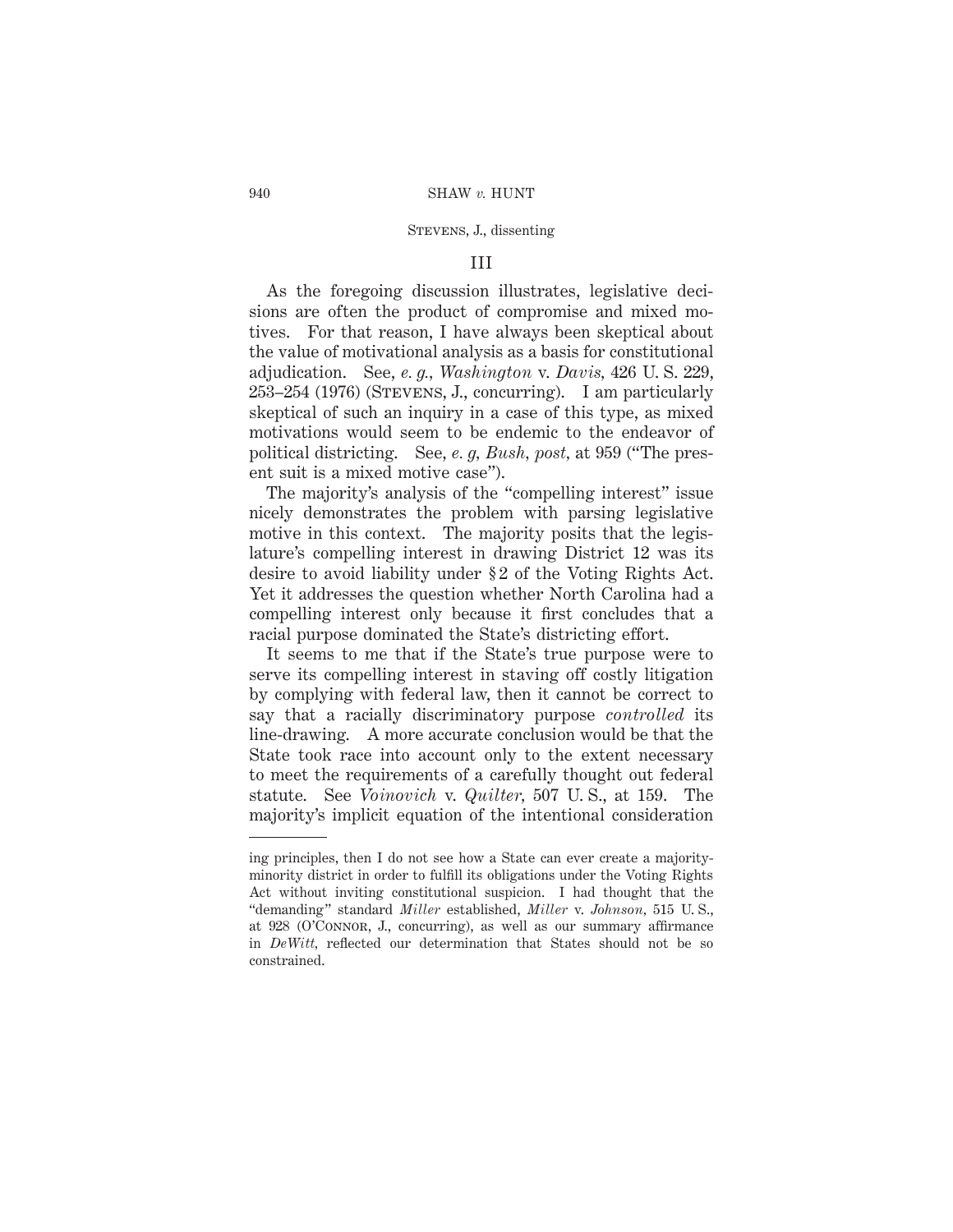of race in order to comply with the Voting Rights Act with intentional racial discrimination reveals the inadequacy of the framework it adopts for considering the constitutionality of race-based districting.

However, even if I were to assume that strict scrutiny applies, and thus that it makes sense to consider the question, I would not share the majority's hesitancy in concluding that North Carolina had a "compelling interest" in drawing District 12. In my view, the record identifies not merely one, but at least three acceptable reasons that may have motivated legislators to favor the creation of two such districts. Those three reasons easily satisfy the judicially created requirement that the state legislature's decision be supported by a "compelling state interest," particularly in a case in which the alleged injury to the disadvantaged class—*i. e.,* the majority of voters who are white—is so tenuous.

First, some legislators felt that the sorry history of race relations in North Carolina in past decades was a sufficient reason for making it easier for more black leaders to participate in the legislative process and to represent the State in the Congress of the United States. 861 F. Supp., at 462–463. Even if that history does not provide the kind of precise guidance that will justify certain specific affirmative-action programs in particular industries, see *ante,* at 909–910, it surely provides an adequate basis for a decision to facilitate the election of representatives of the previously disadvantaged minority.

As a class, state legislators are far more likely to be familiar with the role that race plays in electoral politics than they are with the role that it plays in hiring decisions within discrete industries. Moreover, given the North Carolina Legislature's own recent experience with voting rights litigation, see *Thornburg* v. *Gingles,* 478 U. S. 30 (1986), as well as the fact that 40 of the State's districts are so-called covered jurisdictions which the Attorney General directly moni-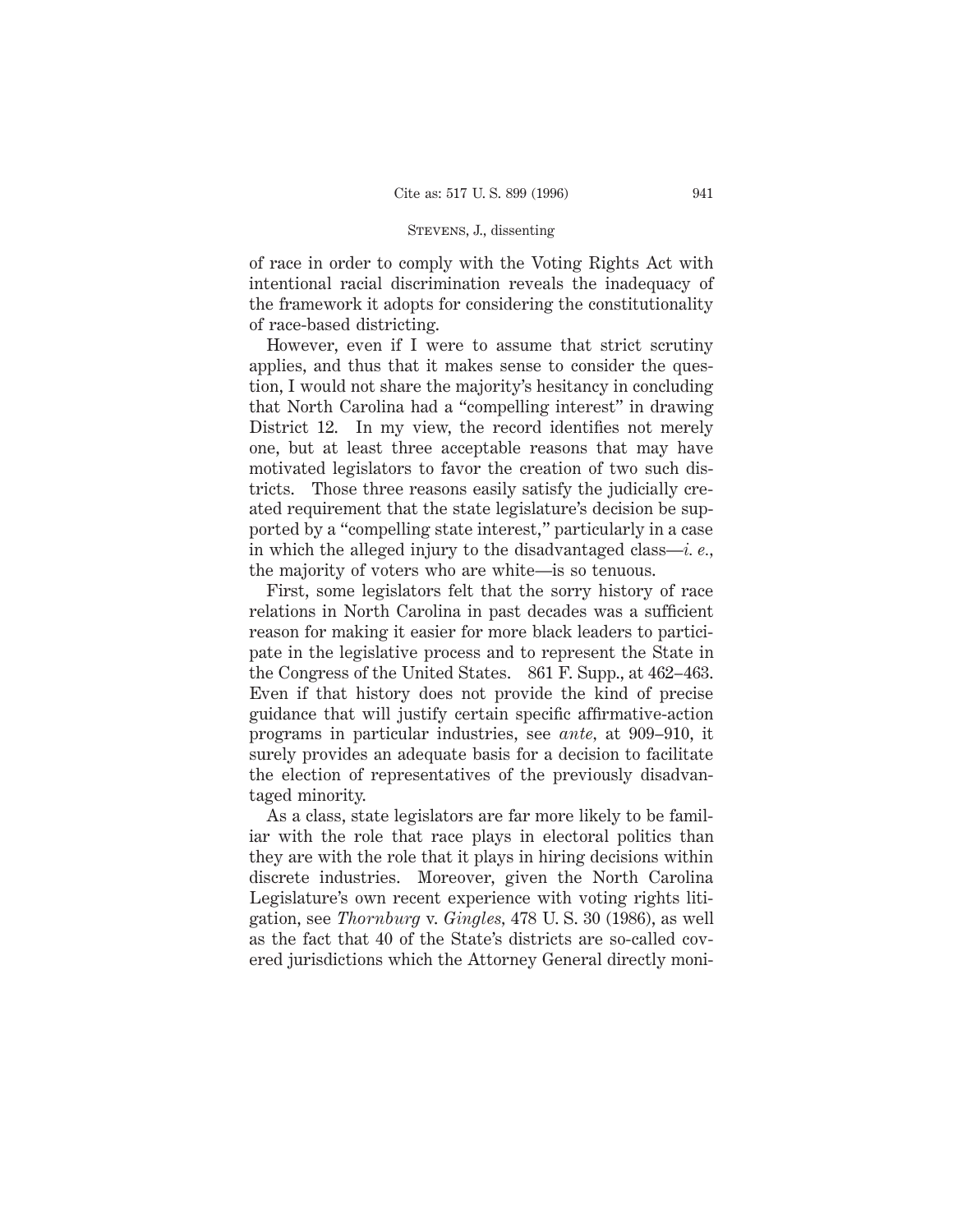tors as a result of prior discriminatory practices, see 42 U. S. C. § 1973c (1988 ed.), there is less reason to assume that the state legislative judgments under review here are based on unwarranted generalizations than may be true in other contexts. Thus, even if a desire to correct past discrimination did not itself drive the legislative decision to draw two majority-minority districts, it plainly constituted a legitimate and significant additional factor supporting the decision to do so. 861 F. Supp., at 472–473.

Second, regardless of whether § 5 of the Act was actually violated, I believe the State's interest in avoiding the litigation that would have been necessary to overcome the Attorney General's objection to the original plan provides an acceptable reason for creating a second majority-minority district. It is entirely proper for a State whose past practices have subjected it to the preclearance obligation set forth in § 5 to presume that the Attorney General's construction of the Act is correct, and to take corrective action rather than challenging him <sup>17</sup> in Court.

Moreover, even if the State's interest in avoiding a court challenge that might have succeeded does not constitute a sufficient justification for its decision to draw a majorityminority district, the State plainly had an interest in complying with a finding by the Attorney General that it reasonably believed could not have been successfully challenged in court. The majority disagrees, relying on our analysis in *Miller* v. *Johnson,* 515 U. S., at 920–925. That reliance is misplaced.

In *Miller,* the Court concluded that Georgia had simply acceded to the Attorney General's unreasonable construction of § 5 without performing any independent assessment of its validity. *Ibid.* By contrast, the District Court here found as a factual matter that the legislature's independent assess-

<sup>&</sup>lt;sup>17</sup> Although Attorney General Reno has endorsed the position taken by the Republican administration in 1991, it was her male predecessor who refused to preclear the State's original plan.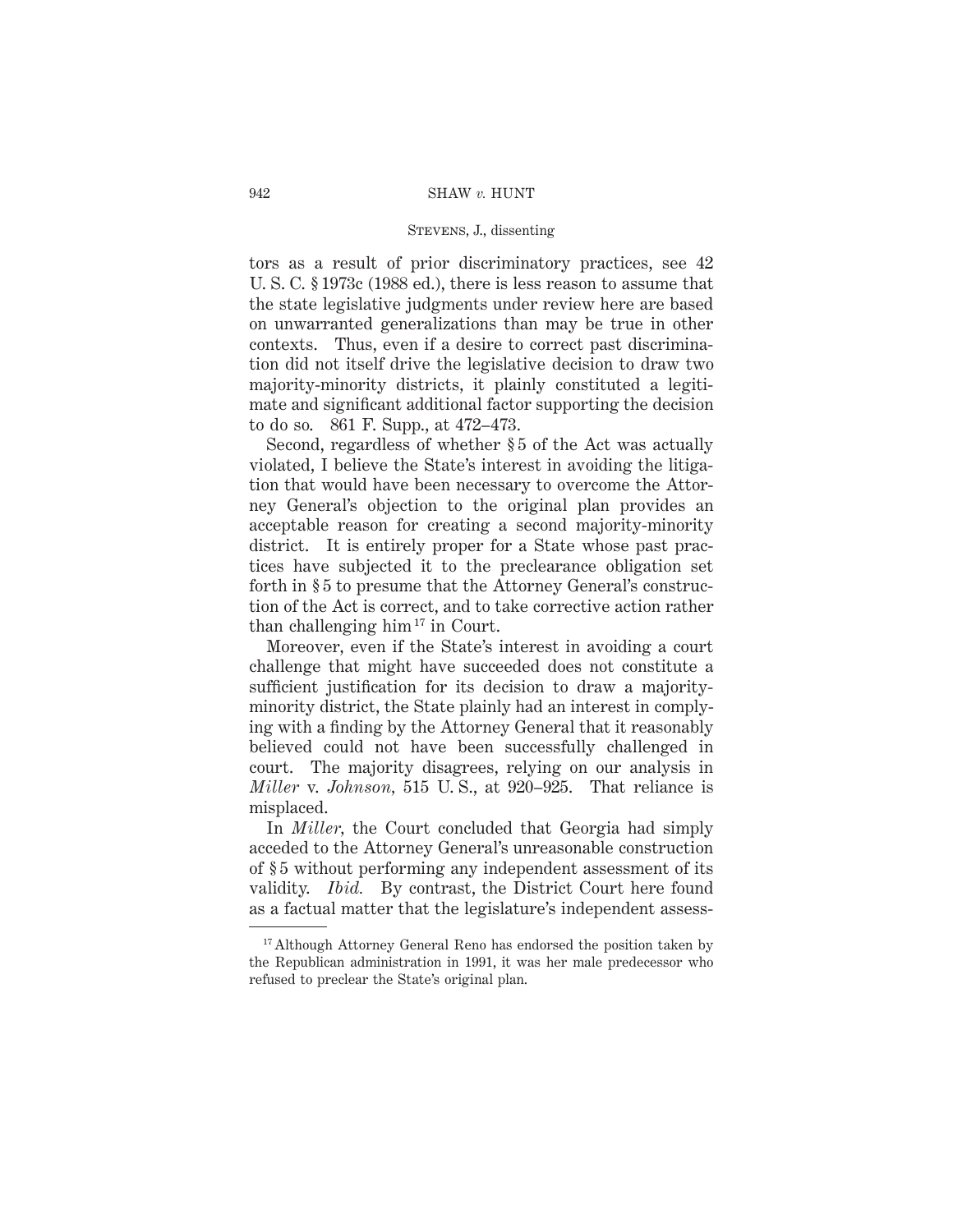ment of the reasons for the Attorney General's denial of preclearance led it to the reasonable conclusion that its 11-white district plan would violate the purpose prong of §5. 861 F. Supp., at 474. As a result, I do not accept the Court's conclusion that it was unreasonable for the State to believe that its decision to draw 1 majority-minority district out of 12 would have been subject to a successful attack under the purpose prong of § 5. *Ante,* at 911–913.

I acknowledge that when North Carolina sought preclearance it asserted nondiscriminatory reasons for deciding not to draw a second majority-minority district. See 861 F. Supp., at 480, n. 9 (Vorhees, C. J., dissenting). On careful reflection, however, the legislature concluded that those reasons would not likely suffice in a federal action to challenge the Attorney General's ruling. The District Court found that conclusion to be reasonable. *Id.,* at 474. I am mystified as to why this finding does not deserve our acceptance. Nor do I understand the Court's willingness to credit the State's declarations of nondiscriminatory purpose in this context, *ante,* at 912–913, in light of its unwillingness to accept any of North Carolina's race-neutral explanations for its decision to draw District 12, *ante,* at 905–906.

Third, regardless of the possible outcome of litigation alleging that § 2 of the Voting Rights Act would be violated by a plan that ensured the election of white legislators in 11 of the State's 12 congressional districts, the interest in avoiding the expense and unpleasantness of such litigation was certainly legitimate and substantial. That the legislature reasonably feared the possibility of a successful § 2 challenge cannot be credibly denied.18

<sup>&</sup>lt;sup>18</sup> While the majority is surely correct in stating that the threat of a lawsuit, however unlikely to succeed, does not constitute a compelling interest, *ante,* at 908–909, n. 4, it does not follow that a State has no compelling interest in avoiding litigation over a substantial challenge. Here, of course, the District Court found that North Carolina premised its decision to draw a second majority-minority district on its reasonable conclusion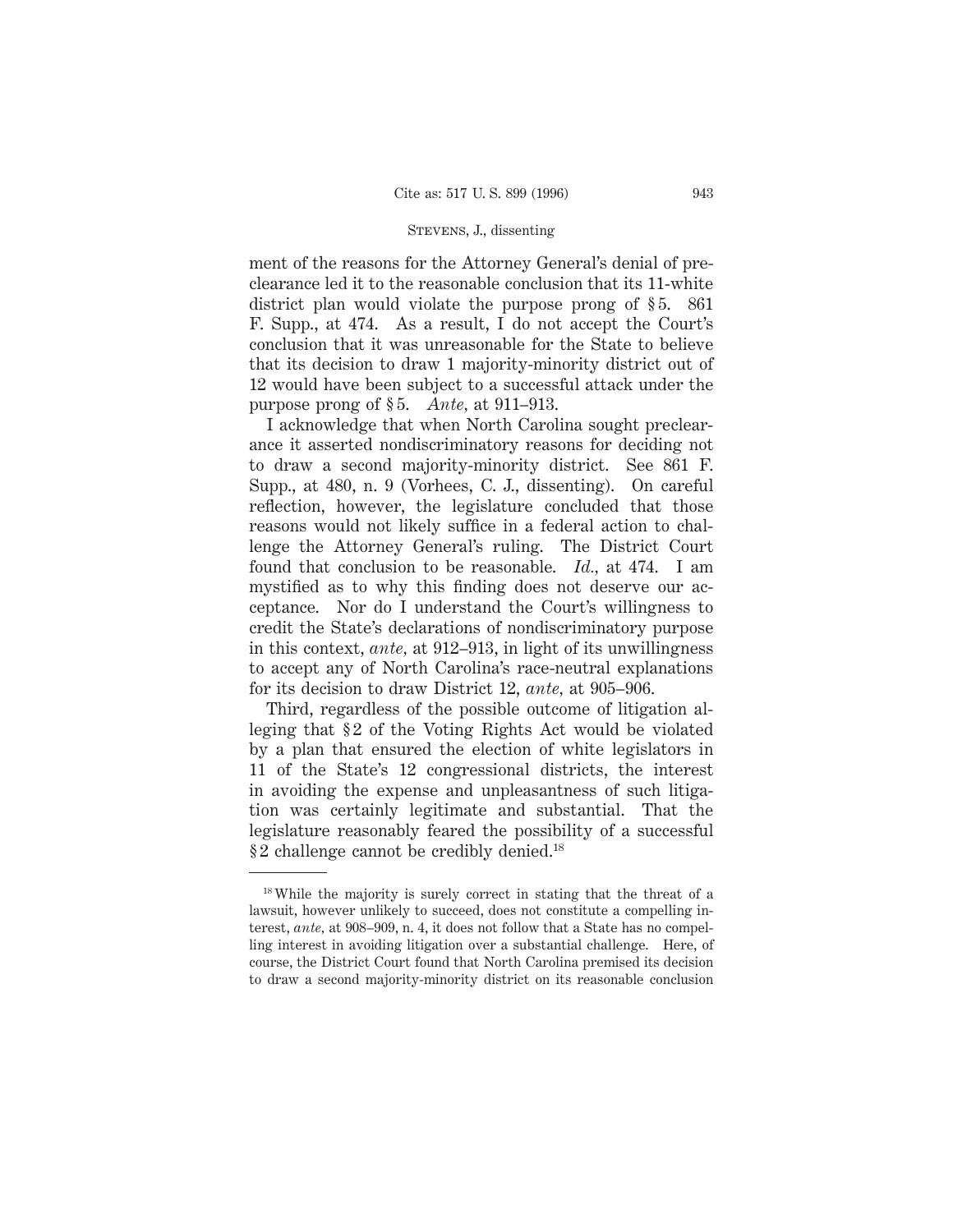In the course of the redistricting debate, numerous maps had been presented showing that blacks could constitute more than 50 percent of the population in two districts. 861 F. Supp., at 460–461, 474. The District Court found that these plans had demonstrated that "the state's African-American population was sufficiently large and geographically compact to constitute a majority in two congressional districts." *Id.,* at 464.

Moreover, the Attorney General denied preclearance on the ground that North Carolina could have created a second majority-minority district that *was,* under any reasonable standard, geographically compact. *Id.,* at 461–462; *Shaw I,* 509 U.S., at 635. Maps prepared by the plaintiffintervenors for this litigation conclusively demonstrate that two compact, majority-minority districts could indeed have been drawn. 861 F. Supp., at 464–465; Plaintiff-Intervenors' Exh. 301, A2–A3.

Even if many of the maps proposing two majority-African-American districts were not particularly compact, the legislature reasonably concluded that a federal court might have determined that some of them could have provided the basis for a viable vote dilution suit pursuant to *Thornburg* v. *Gingles,* 478 U. S., at 50–51. 861 F. Supp., at 474. That conclusion is particularly reasonable in light of the fact that *Gingles* was a case fresh in the minds of many of North Carolina's state legislators, *id.,* at 463. There, the State challenged the plaintiffs' §2 claim by pointing to the oddly configured lines that defined their proposed majorityminority districts. See *Gingles* v. *Edmisten,* 590 F. Supp. 345, 373 (EDNC 1984). As we know, North Carolina's defense to §2 liability proved unsuccessful in that instance, even though the District Court acknowledged that the "single-member district specifically suggested by the plain-

that it would otherwise be subject to a *successful* §2 challenge, not a "meritless" one. *Ibid.*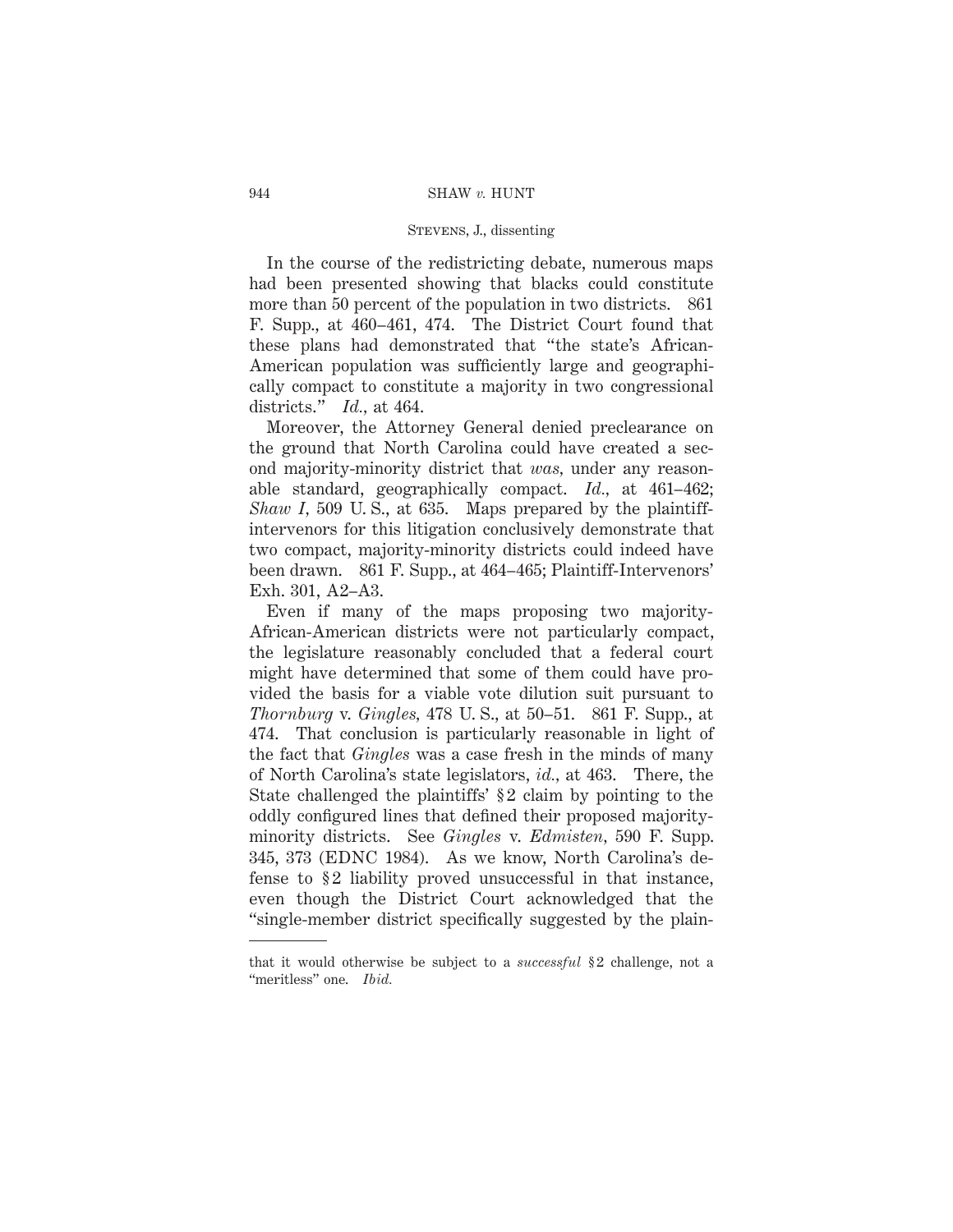tiffs as a viable one is obviously not a model of aesthetic tidiness." *Id.,* at 374.19

Finally, even if the record shows that African-American voters would not have composed more than 50 percent of the population in any plan containing two compact, majorityminority districts, the record reveals that it would have been possible to have drawn a map containing one compact district in which African-Americans would have composed more than 50 percent of the population and another compact district in which African-Americans, by reason of the large presence of Native Americans, would have by far constituted the largest racial group. Plaintiff-Intervenors' Exh. 301, A2– A3. Given our recent emphasis on considering the totality of the circumstances in § 2 cases, we are in no position to rebuke a State for concluding that a 40-plus percent African-American district could provide a defense to a viable *Gingles* challenge as surely as could one with a 50.1 percent African-American population. See *Johnson* v. *De Grandy,* 512 U. S. 997, 1009–1012 (1994); *Voinovich* v. *Quilter,* 507 U. S. 146 (1993); *Rural West Tennessee African-American Affairs Council, Inc.* v. *McWherter,* 877 F. Supp. 1096 (WD Tenn.), aff'd, 516 U. S. 801 (1995).20

<sup>19</sup> Interestingly, although this Court in *Thornburg* v. *Gingles* held that § 2 plaintiffs must demonstrate that they live in "compact" majorityminority districts, we affirmed the District Court which had found that the plaintiffs' proposed districts were contiguous but not compact. 478 U. S., at 38. Arguably, therefore, the State could have reasonably concluded that the maps proposing District 12 would have themselves provided the foundation for a viable  $\S 2$  suit. For a discussion of how compact "compact" districts must be, see Karlan, Maps and Misreadings: The Role of Geographic Compactness in Racial Vote Dilution Litigation, 24 Harv. Civ. Rights-Civ. Lib. L. Rev. 173, 199–213 (1989). See also *Dillard* v. *Baldwin County Bd. of Ed.,* 686 F. Supp. 1459, 1465–1466 (MD Ala. 1988); *Houston* v. *Lafayette County, Miss.,* 56 F. 3d 606, 611 (CA5 1995).

<sup>20</sup> Moreover, Mr. Cohen, the State's chief mapmaker, testified at trial that in statewide elections, Native Americans and African-Americans in the southeastern portion of North Carolina had voted for the same candidates. Tr. 411–412.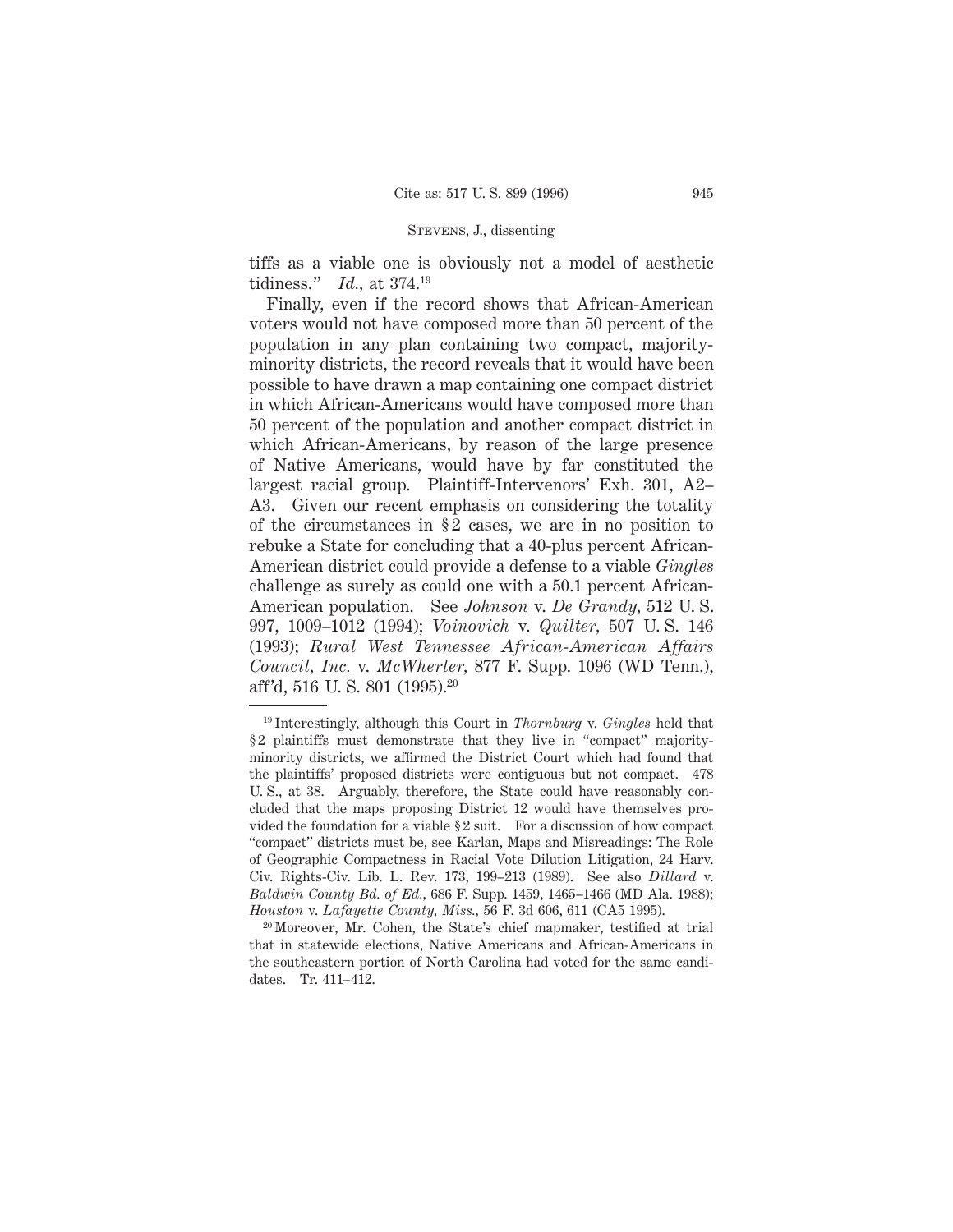# IV

Although the Court assumes that North Carolina had a compelling interest in avoiding liability under § 2, *ante,* at 916, it avoids conclusively resolving that question because it holds that District 12 was not a "narrowly tailored" means of achieving that end. The majority reaches this conclusion by determining that District 12 did not "remedy" any potential violation of § 2 that may have occurred. *Ibid.*

In my judgment, if a State's new plan successfully avoids the potential litigation entirely, there is no reason why it must also take the form of a "remedy" for an unproven violation. Thus, the fact that no § 2 violation has been proved in the territory that constitutes District 12 does not show that the district fails to serve a compelling state interest. It shows only that a federal court, which is constrained by Article III, would not have had the power to *require* North Carolina to draw that district. It is axiomatic that a State should have more authority to institute a districting plan than would a federal court. *Voinovich* v. *Quilter,* 507 U. S., at 156–157.

That District 12 will protect North Carolina from liability seems clear. The record gives no indication that any of the potential § 2 claimants is interested in challenging the plan that contains District 12. Moreover, as a legal matter, North Carolina is in a stronger position to defend against a § 2 lawsuit with District 12 than without it.

*Johnson* v. *De Grandy* expressly states that, at least in the context of single-member districting plans, a plaintiff cannot make out a prima facie case of vote dilution under §2 unless he can demonstrate that his proposed map contains *more* majority-minority districts than the State's. 512 U. S., at 1008. By creating a plan with two majority-minority dis-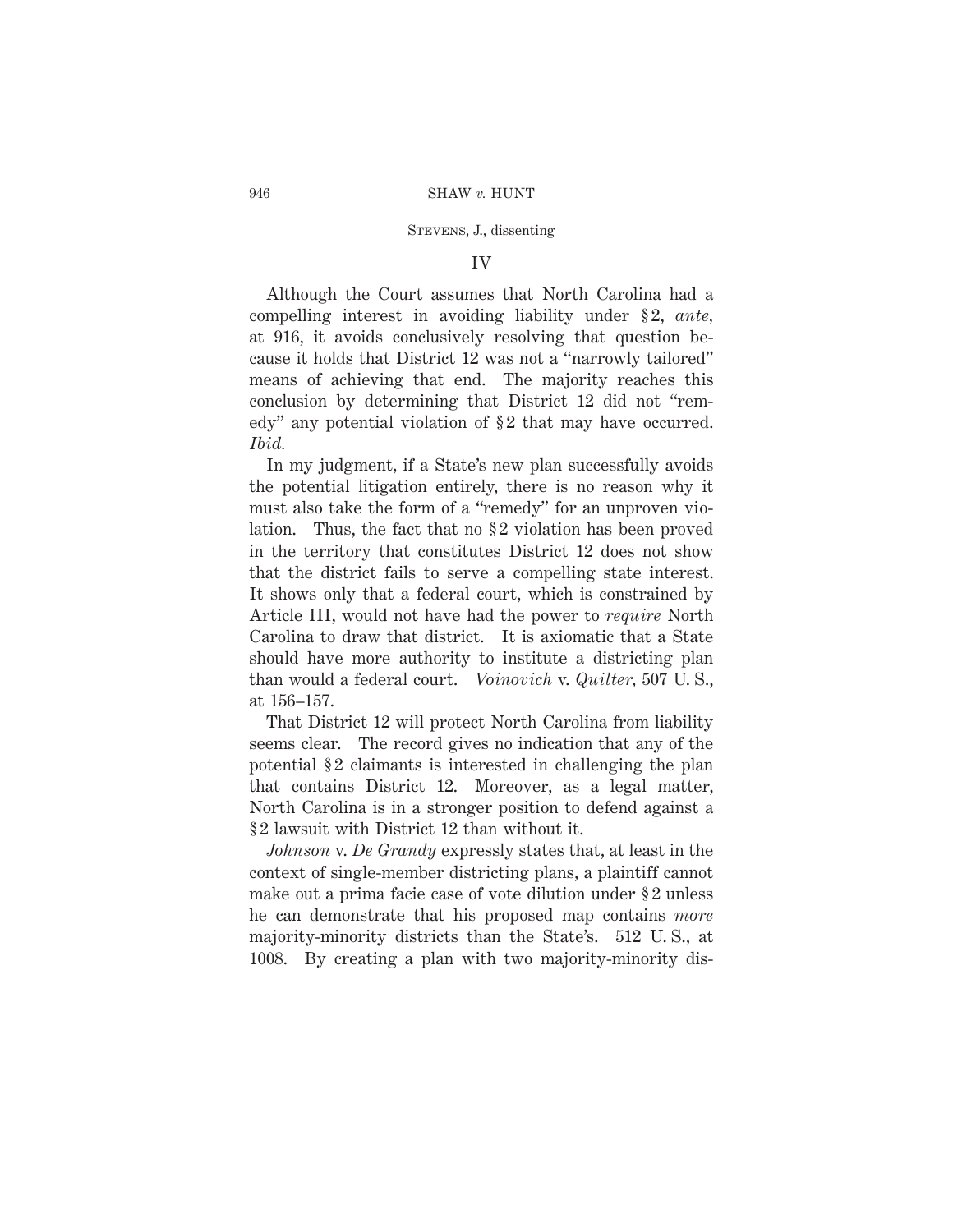tricts here, the State would seem to have precluded potential litigants from satisfying that precondition.<sup>21</sup>

In addition, satisfaction of the so-called *Gingles* preconditions does not entitle an individual minority voter to inclusion in a majority-minority district. A court may conclude that a State must create such a district only after it considers the totality of the circumstances. A court would be remiss if it failed to take into account that the State had drawn majority-minority districts proportional to its minority population which include portions of the very minority community in which an individual minority plaintiff resides. Indeed, our recent decisions compel courts to perform just such a calculus. See *Johnson* v. *De Grandy,* 512 U. S., at 1012– 1016; *Voinovich* v. *Quilter,* 507 U. S. 146 (1993); see also *African American Voting Rights Legal Defense Fund, Inc.* v. *Villa,* 54 F. 3d 1345, 1355–1357 (CA8 1995).

<sup>21</sup> The majority's assertion that *De Grandy* only requires a plaintiff to show that more "reasonably compact" majority-minority districts could have been drawn would seem to expand dramatically a State's potential liability under § 2. *Ante,* at 916, n. 8. I would have thought that a State that had drawn *three* majority-minority districts, one of which was "reasonably compact" and two of which straggled in order to preserve certain distinctive communities of interest, would at the very least be immune to a challenge by a single African-American plaintiff bearing a map proposing to draw but *two* compact majority-minority districts. The Court's expansive notion of  $\S 2$  liability, combined with its apparent eagerness to subject all legislative attempts to comply with that Act to strict scrutiny, will place many States in the untenable position of facing substantial litigation no matter how they draw their maps. See *Miller* v. *Johnson,* 515 U. S., at 949 (Ginsburg, J., dissenting).

Of course, a State that unfairly "packs" African-American voters into a limited number of districts may be subject to a § 2 challenge on the ground that it failed to create so-called "influence" districts, and perhaps the majority means to endorse that proposition as well. I note here, however, that there is no indication that such a challenge could be successfully brought against North Carolina's two majority-minority district plan, which creates districts with only bare African-American majorities.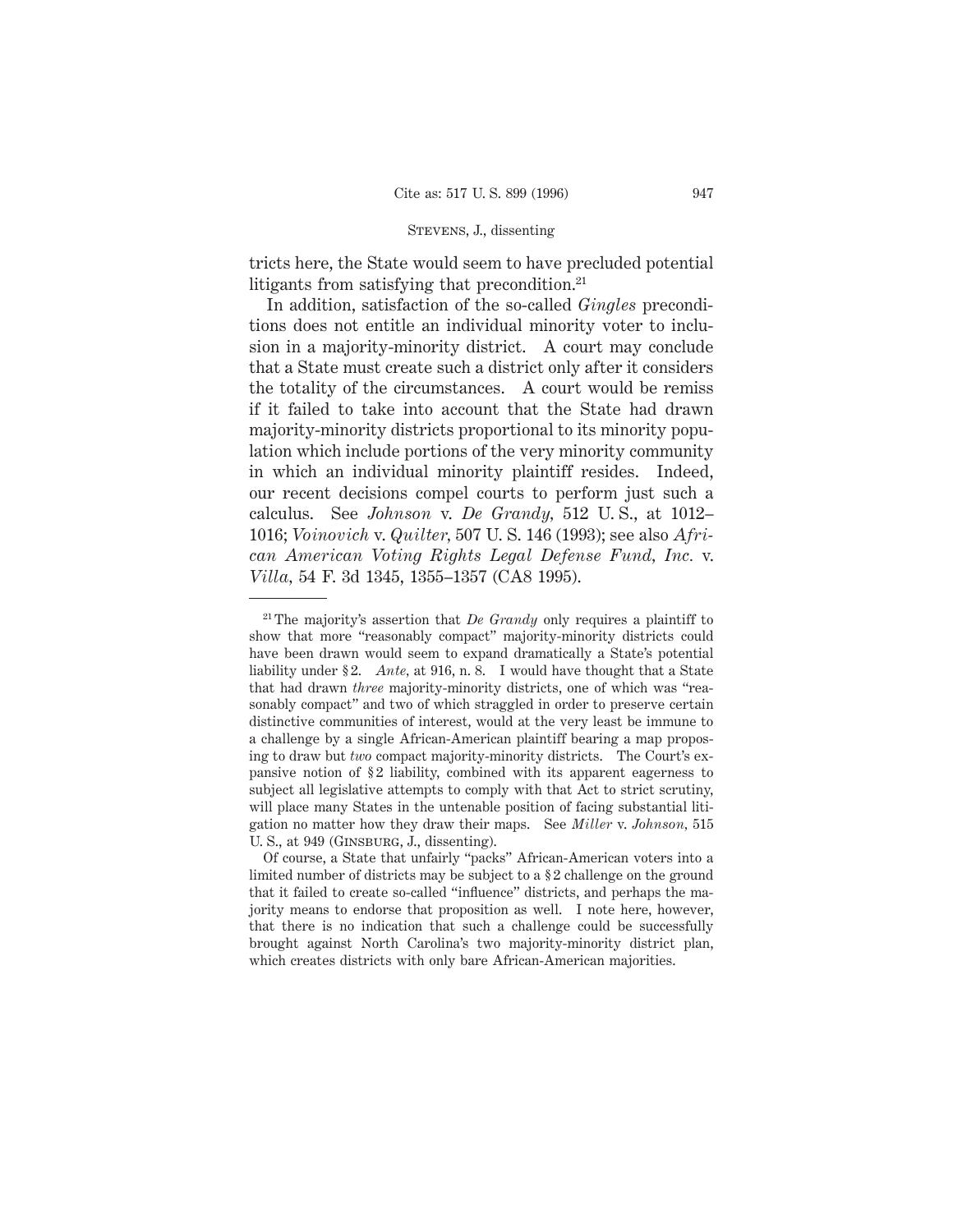### 948 SHAW *v.* HUNT

# Stevens, J., dissenting

Finally, North Carolina's chosen means of avoiding liability will impose none of the burdens on third parties that have made the Court wary of voluntary, race-based state action in the past. No white employees or applicants stand to lose jobs on account of their race as a result of North Carolina's actions. In fact, no white voters risk having their votes unlawfully diluted. At most, North Carolina's chosen means will require that some people of both races will be placed in districts other than those to which they would have otherwise been assigned. Even assuming that "burden" is more onerous when it results from racial considerations, it does not rise to a level of injury that justifies a federal court intruding on the State's discretion to formulate a plan that complies with the Voting Rights Act.

In fact, to the extent that plaintiffs in these cases premise their standing on the "representational" harms that they suffer, see *supra,* at 927–928, a State's decision to locate a majority-minority district outside the area that suffers from acute, racial bloc voting would seem to diminish the likelihood that representatives in majority-minority districts will serve only the interests of minority voters. After all, a representative of a majority-minority district that does not suffer from racial bloc voting cannot safely ignore the interests of voters of either race. In this respect, the majority's narrow tailoring requirement, by forcing States to remedy perceived § 2 violations only by drawing the district around the area in which the *Gingles* preconditions have been satisfied, has the perverse consequence of requiring States to inflict the very harm that supposedly renders racial gerrymandering challenges constitutionally cognizable.<sup>22</sup>

 $22$ <sup>22</sup> The Court's strict analysis in this case is in some tension with the more reasonable approach endorsed by JUSTICE O'CONNOR this same day. On her view, state legislatures seeking to comply with the Voting Rights Act clearly possess more freedom to draw majority-minority districts than do federal courts attempting to enforce it. *Bush* v. *Vera, post,* at 994 (O'Connor, J., concurring).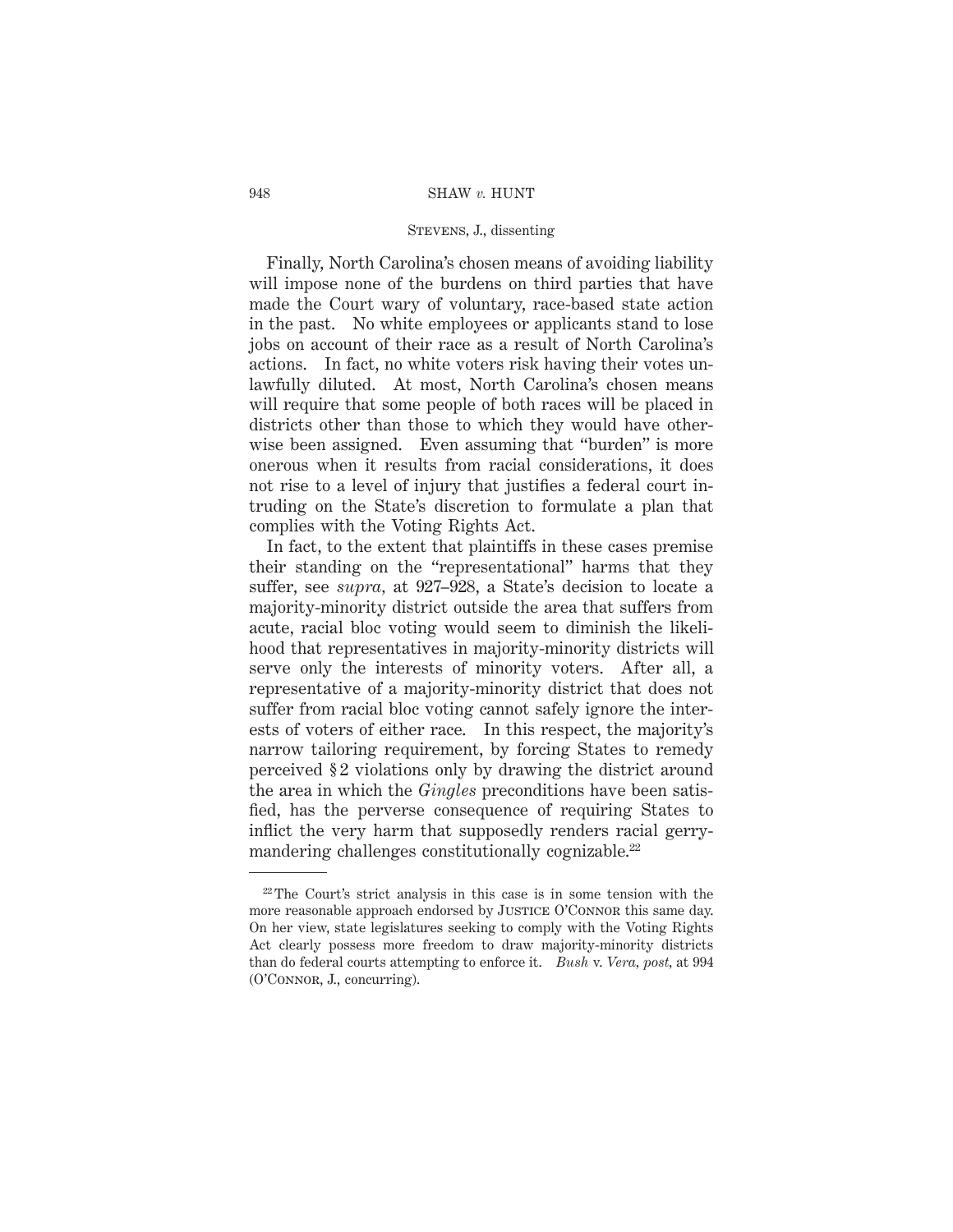Although I do not believe a judicial inquiry into "narrow tailoring" is either necessary or appropriate in these cases, the foregoing discussion reveals that the "narrow tailoring" requirement that the Court has fashioned is a pure judicial invention that unfairly deprives the legislature of a sovereign State of its traditional discretion in determining the boundaries of its electoral districts.23 The Court's analysis gives rise to the unfortunate suggestion that a State that fears a § 2 lawsuit must draw the precise district that it believes a federal court would have the power to impose. Such a proposition confounds basic principles of federalism, and forces States to imagine the legally "correct" outcome of a lawsuit that has not even been filed.

The proposition is also at odds with the course of the litigation that led to *Gingles* itself. In that case, the plaintiffs proposed a number of oddly configured majority-minority districts to prove their vote dilution claim. In implementing a remedy for the §2 violation, the federal court wisely permitted North Carolina to propose its own remedial districts, many of which were highly irregular in dimension. Indeed, so peculiar were some of the shapes concocted by the State that the *Gingles* plaintiffs challenged them on the grounds that they constituted racial gerrymanders which failed to remedy the very violations that had given rise to the need for their creation, and that they reflected only grudging responses designed to protect incumbent officeholders. *Gingles* v. *Edmisten,* 590 F. Supp., at 381.

Although the District Court in *Gingles* acknowledged that the State's plan was not the one that it would have implemented, it nonetheless concluded that the plan constituted a reasonable exercise of state legislative judgment. "[A] state legislature's primary jurisdiction for legislative apportion-

<sup>23</sup> That judicial creativity rather than constitutional principle defines the narrowing tailoring requirement in this area of our law is clear from *Bush*'s quite different analysis of the same question. See *Bush, post,* at 977.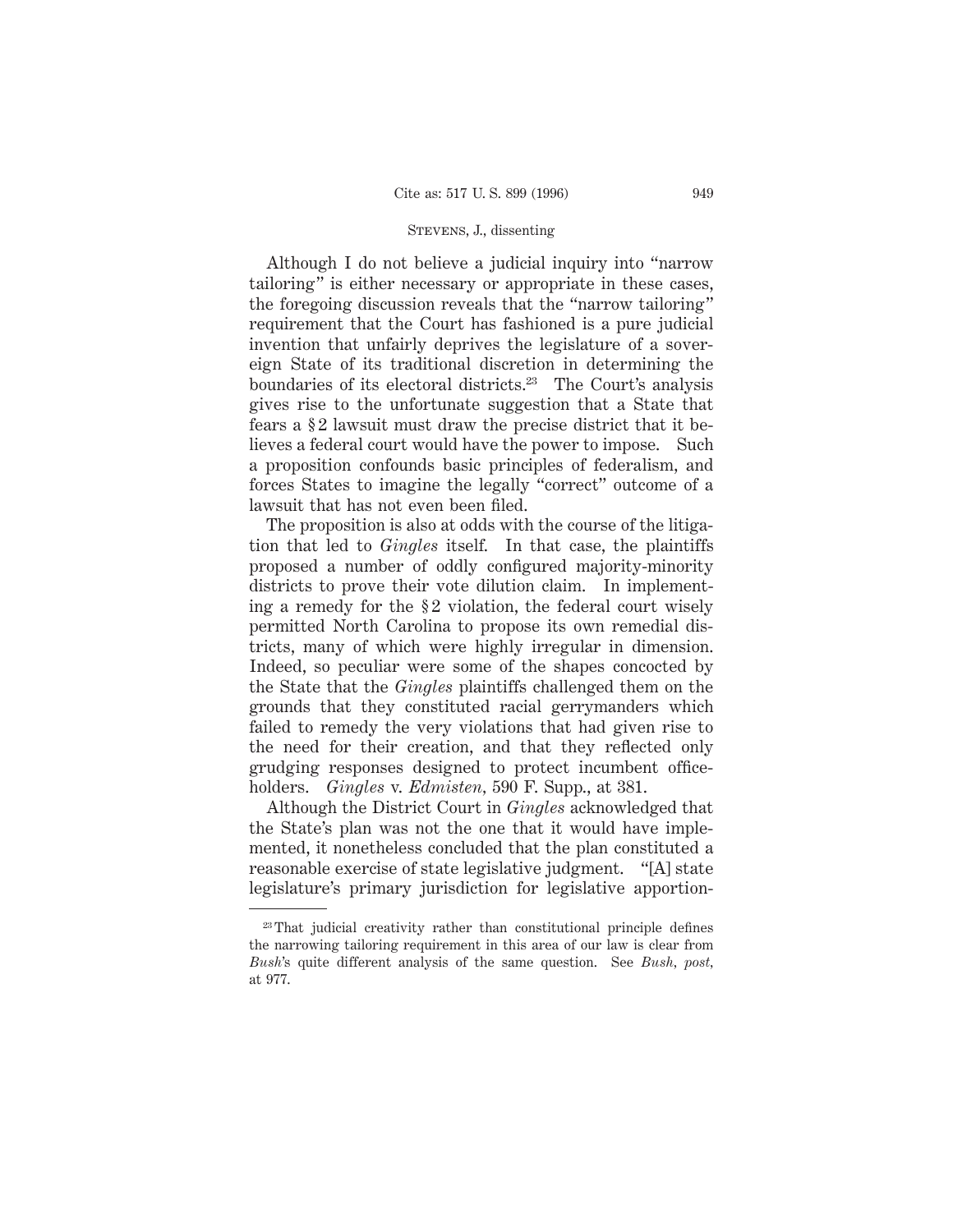ment and redistricting must include the right, free of judicial rejection, to implement state policies that may fail to remedy to the fullest extent possible the voting rights violations originally found." *Id.,* at 382.

In dramatic contrast, the Court today rejects North Carolina's plan because it does not provide the precise remedy that might have been ordered by a federal court, even though it satisfies potential plaintiffs, furthers such raceneutral legislative ends as incumbency protection and the preservation of distinct communities of interest, and essentially serves to insulate the State from a successful statutory challenge. There is no small irony in the fact that the Court's decision to intrude into the State's districting process comes in response to a lawsuit brought on behalf of white voters who have suffered no history of exclusion from North Carolina's political process, and whose only claims of harm are at best rooted in speculative and stereotypical assumptions about the kind of representation they are likely to receive from the candidates that their neighbors have chosen.

V

It is, of course, irrelevant whether we, as judges, deem it wise policy to create majority-minority districts as a means of assuring fair and effective representation to minority voters. We have a duty to respect Congress' considered judgment that such a policy may serve to effectuate the ends of the constitutional Amendment that it is charged with enforcing. We should also respect North Carolina's conscientious effort to conform to that congressional determination. Absent some demonstration that voters are being denied fair and effective representation as a result of their race, I find no basis for this Court's intervention into a process by which federal and state actors, both black and white, are jointly attempting to resolve difficult questions of politics and race that have long plagued North Carolina. Nor do I see how our constitutional tradition can